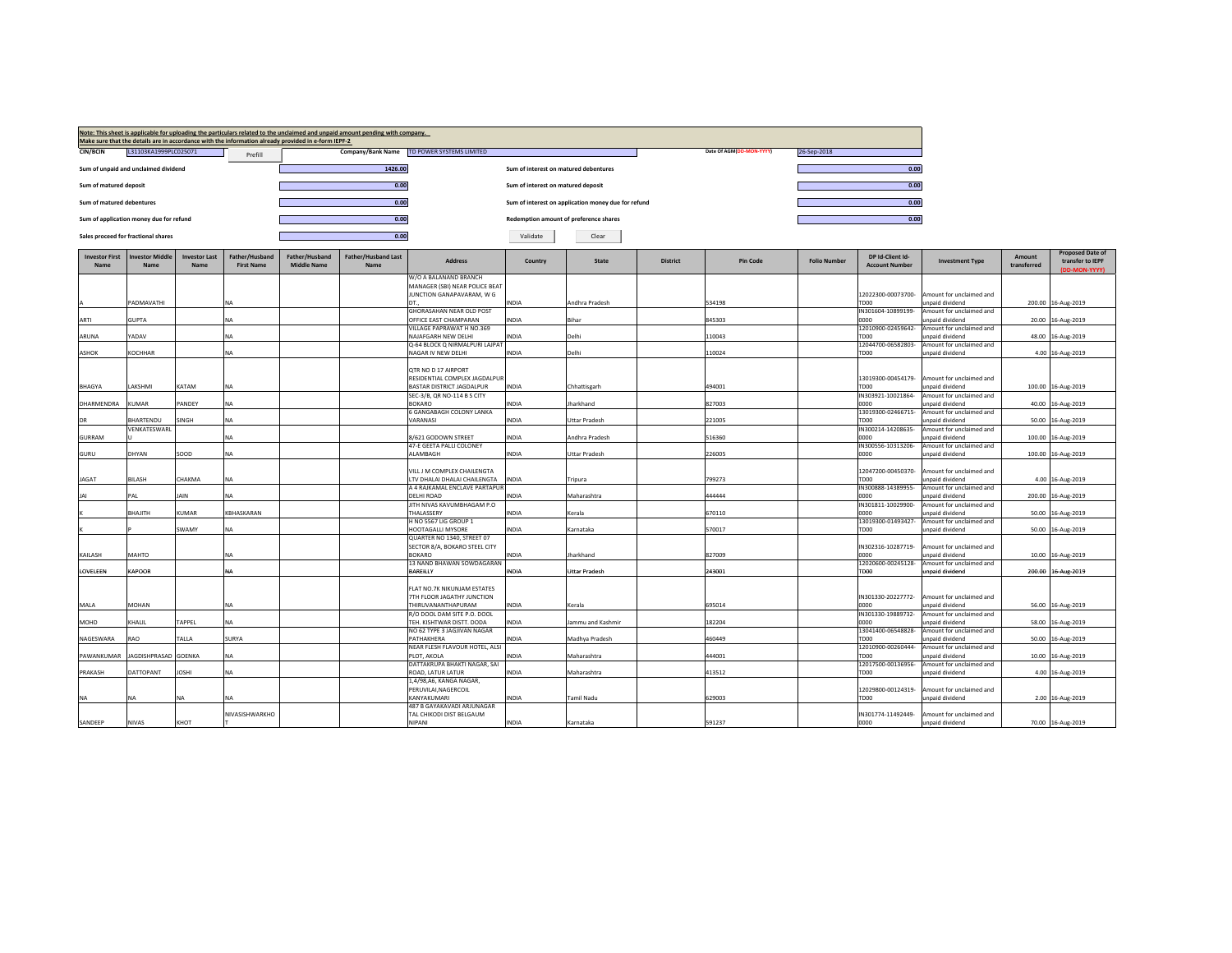|                               |                                         |                              |                                     | Make sure that the details are in accordance with the information already provided in e-form IEPF-2 | Note: This sheet is applicable for uploading the particulars related to the unclaimed and unpaid amount pending with company. |                                                                 |                                        |                                                     |                 |                          |                     |                                           |                                             |                       |                                             |
|-------------------------------|-----------------------------------------|------------------------------|-------------------------------------|-----------------------------------------------------------------------------------------------------|-------------------------------------------------------------------------------------------------------------------------------|-----------------------------------------------------------------|----------------------------------------|-----------------------------------------------------|-----------------|--------------------------|---------------------|-------------------------------------------|---------------------------------------------|-----------------------|---------------------------------------------|
| <b>CIN/BCIN</b>               | L31103KA1999PLC025071                   |                              | Prefill                             |                                                                                                     |                                                                                                                               | Company/Bank Name TD POWER SYSTEMS LIMITED                      |                                        |                                                     |                 | Date Of AGM(DD-MON-YYYY) | 26-Sep-2018         |                                           |                                             |                       |                                             |
|                               | Sum of unpaid and unclaimed dividend    |                              |                                     |                                                                                                     | 6642.00                                                                                                                       |                                                                 | Sum of interest on matured debentures  |                                                     |                 |                          |                     | 0.00                                      |                                             |                       |                                             |
| Sum of matured deposit        |                                         |                              |                                     |                                                                                                     | 0.00                                                                                                                          |                                                                 | Sum of interest on matured deposit     |                                                     |                 |                          |                     | 0.00                                      |                                             |                       |                                             |
| Sum of matured debentures     |                                         |                              |                                     |                                                                                                     | 0.00                                                                                                                          |                                                                 |                                        | Sum of interest on application money due for refund |                 |                          |                     | 0.00                                      |                                             |                       |                                             |
|                               | Sum of application money due for refund |                              |                                     |                                                                                                     | 0.00                                                                                                                          |                                                                 | Redemption amount of preference shares |                                                     |                 |                          |                     | 0.00                                      |                                             |                       |                                             |
|                               | Sales proceed for fractional shares     |                              |                                     |                                                                                                     | 0.00                                                                                                                          |                                                                 | Validate                               | Clear                                               |                 |                          |                     |                                           |                                             |                       |                                             |
| <b>Investor First</b><br>Name | vestor Middle<br><b>Name</b>            | <b>Investor Last</b><br>Name | Father/Husband<br><b>First Name</b> | Father/Husband<br><b>Middle Name</b>                                                                | <b>Father/Husband Last</b><br>Name                                                                                            | <b>Address</b>                                                  | Country                                | State                                               | <b>District</b> | <b>Pin Code</b>          | <b>Folio Number</b> | DP Id-Client Id-<br><b>Account Number</b> | <b>Investment Type</b>                      | Amount<br>transferred | <b>Proposed Date of</b><br>transfer to IEPF |
|                               |                                         |                              |                                     |                                                                                                     |                                                                                                                               | W/O A BALANAND BRANCH<br>MANAGER (SBI) NEAR POLICE BEAT         |                                        |                                                     |                 |                          |                     |                                           |                                             |                       |                                             |
|                               | PADMAVATHI                              |                              |                                     |                                                                                                     |                                                                                                                               | JUNCTION GANAPAVARAM, W G                                       | <b>INDIA</b>                           | <b>Andhra Pradesh</b>                               |                 | 534198                   |                     | 12022300-00073700-<br>TD <sub>00</sub>    | mount for unclaimed and<br>hnebivib hisonu  |                       | 200.00 25-Oct-2020                          |
|                               |                                         |                              |                                     |                                                                                                     |                                                                                                                               | N-37 GREATER KAILASH PART-1                                     |                                        |                                                     |                 |                          |                     | 12051200-00003117-                        | Amount for unclaimed and                    |                       |                                             |
| ABHA                          | KARWA                                   |                              | RAMAKANTBALDI                       |                                                                                                     |                                                                                                                               | <b>NEW DELHI</b><br>3-64 BLOCK Q NIRMALPURI LAJPAT              | INDIA                                  | Delhi                                               |                 | 10048                    |                     | OOOT<br>12044700-06582803-                | inpaid dividend<br>Amount for unclaimed and |                       | 1500.00 25-Oct-2020                         |
| ASHOK                         | KOCHHAR                                 |                              |                                     |                                                                                                     |                                                                                                                               | VAGAR IV NEW DELHI                                              | INDIA                                  | Delhi                                               |                 | 10024                    |                     | TD00                                      | inpaid dividend                             |                       | 4.00 25-Oct-2020                            |
|                               |                                         |                              |                                     |                                                                                                     |                                                                                                                               | 28 GF SARASWATI SOC B/H<br>RAMBAUG ASHWINKUMAR                  |                                        |                                                     |                 |                          |                     | IN301774-12988146-                        | mount for unclaimed and                     |                       |                                             |
| ASHVINBHAI                    | <b>SAVJIBHAI</b>                        | GAJERA                       | SAVJIBHAIBGAJERA                    |                                                                                                     |                                                                                                                               | VARACHHA ROAD SURAT                                             | <b>INDIA</b>                           | Gujarat                                             |                 | 395006                   |                     | noon                                      | unpaid dividend                             |                       | 20.00 25-Oct-2020                           |
|                               |                                         |                              |                                     |                                                                                                     |                                                                                                                               | ARISH SARMA HOUSE OLD STATE                                     |                                        |                                                     |                 |                          |                     |                                           |                                             |                       |                                             |
|                               |                                         |                              | SHRIRAGHUNATHP                      |                                                                                                     |                                                                                                                               | <b>BANK BUILDING 2ND FLOOR NEAR</b>                             |                                        |                                                     |                 |                          |                     | IN301250-28458115-                        | Amount for unclaimed and                    |                       |                                             |
| BAL                           | KRISHAN                                 | BASOTIA                      | RASADBASOTIA                        |                                                                                                     |                                                                                                                               | <b>AMAKHYA GATE GUWAHATI</b>                                    | <b>INDIA</b>                           | Assam                                               |                 | 781011                   |                     | 0000                                      | unpaid dividend                             |                       | 10.00 25-Oct-2020                           |
|                               |                                         |                              |                                     |                                                                                                     |                                                                                                                               | QTR NO D 17 AIRPORT<br>RESIDENTIAL COMPLEX JAGDALPUR            |                                        |                                                     |                 |                          |                     | 13019300-00454179-                        | Amount for unclaimed and                    |                       |                                             |
| <b>BHAGYA</b>                 | LAKSHMI                                 | KATAM                        |                                     |                                                                                                     |                                                                                                                               | BASTAR DISTRICT JAGDALPUR                                       | <b>INDIA</b>                           | Chhattisgarh                                        |                 | 494001                   |                     | TD00                                      | unpaid dividend                             |                       | 100.00 25-Oct-2020                          |
|                               |                                         |                              |                                     |                                                                                                     |                                                                                                                               | 08. DHRUVIN APPARTMENT 07.<br><b>THAKOR PARK SOCIETY</b>        |                                        |                                                     |                 |                          |                     | IN300652-10163450-                        | mount for unclaimed and                     |                       |                                             |
| CHANDANBEN                    | KIRITKUMAR                              | SANGHVI                      | NΑ                                  |                                                                                                     |                                                                                                                               | FATEHPURA, PALDI                                                | INDIA                                  | Guiarat                                             |                 | 380007                   |                     | 0000                                      | unpaid dividend                             |                       | 10.00 25-Oct-2020                           |
|                               |                                         |                              |                                     |                                                                                                     |                                                                                                                               | PLOT NO 840 CTS NO 5850<br>EEVANSHREE DOUBLE ROAD               |                                        |                                                     |                 |                          |                     | IN301696-11156898-                        | mount for unclaimed and                     |                       |                                             |
| CHIDANAND                     | CHANNAPPA                               | WALAKE                       | NA                                  |                                                                                                     |                                                                                                                               | VANTMURI LAST BUS STOP                                          | <b>INDIA</b>                           | Karnataka                                           |                 | 590016                   |                     | looon                                     | unpaid dividend                             |                       | 180.00 25-Oct-2020                          |
|                               |                                         |                              |                                     |                                                                                                     |                                                                                                                               | <b>I AT NO 1A 7 ALIG BLOCK SEHS</b>                             |                                        |                                                     |                 |                          |                     |                                           |                                             |                       |                                             |
|                               |                                         |                              | NARASIMHAMURT                       |                                                                                                     |                                                                                                                               | AREA NEAR S G INTERNAL SCHOOL                                   |                                        |                                                     |                 |                          |                     | IN301356-20125290-                        | mount for unclaimed and                     |                       |                                             |
| DAKSHAYANI                    |                                         |                              | <b>HYM</b>                          |                                                                                                     |                                                                                                                               | NANDINI LAYOUT BANGALORE                                        | <b>INDIA</b>                           | Kamataka                                            |                 | 560096                   |                     | looon                                     | hnebivib bisnnu                             |                       | 100.00 25-Oct-2020                          |
| <b>DR</b>                     | BHARTENDU                               | SINGH                        | NA                                  |                                                                                                     |                                                                                                                               | <b>GANGABAGH COLONY LANKA</b><br><b>ARANASI</b>                 | NDIA                                   | Uttar Pradesh                                       |                 | 221005                   |                     | 13019300-02466715-<br>TD00                | Amount for unclaimed and<br>unpaid dividend |                       | 50.00 25-Oct-2020                           |
|                               |                                         |                              |                                     |                                                                                                     |                                                                                                                               | 83-1,1ST FLOOR PADMAVATHI<br><b>NILAYA, K R ROAD</b>            |                                        |                                                     |                 |                          |                     | 12034400-00604886-                        |                                             |                       |                                             |
| GIRIJA                        | SRINIVAS                                |                              | SRINIVAS                            |                                                                                                     |                                                                                                                               | SHANKARAPURAM BANGLORE                                          | <b>INDIA</b>                           | Karnataka                                           |                 | 60004                    |                     | TD00                                      | mount for unclaimed and<br>unpaid dividend  |                       | 2.00 25-Oct-2020                            |
|                               |                                         |                              |                                     |                                                                                                     |                                                                                                                               | 306. 3RD FLOOR MEGH                                             |                                        |                                                     |                 |                          |                     |                                           |                                             |                       |                                             |
|                               |                                         |                              |                                     |                                                                                                     |                                                                                                                               | DHANSHUYA APARTMENT                                             |                                        |                                                     |                 |                          |                     | 12010700-00195491-                        | Amount for unclaimed and                    |                       |                                             |
| <b>JAIMIN</b>                 | <b>GIRISHBHAI</b>                       | DALAL                        | NA                                  |                                                                                                     |                                                                                                                               | ADWADI. RANDER ROAD SURAT                                       | <b>INDIA</b>                           | Guiarat                                             |                 | 395009                   |                     | TD00                                      | unpaid dividend<br>Amount for unclaimed and |                       | 100.00 25-Oct-2020                          |
|                               | BHAJITH                                 | KUMAR                        | KBHASKARAN                          |                                                                                                     |                                                                                                                               | ITH NIVAS KAVUMBHAGAM P.O<br><b>HAI ASSERY</b>                  | INDIA                                  | Kerala                                              |                 | 670110                   |                     | IN301811-10029900-<br>0000                | unpaid dividend                             |                       | 50.00 25-Oct-2020                           |
|                               |                                         |                              |                                     |                                                                                                     |                                                                                                                               | LAT NO 1101 G WING LAXMI                                        |                                        |                                                     |                 |                          |                     |                                           |                                             |                       |                                             |
|                               |                                         |                              |                                     |                                                                                                     |                                                                                                                               | NARAYANA RESIDENCY POKHRAN                                      |                                        |                                                     |                 |                          |                     |                                           |                                             |                       |                                             |
|                               |                                         | HEMALATHA                    | VENKATRAOKARNA                      |                                                                                                     |                                                                                                                               | RD NO 2 NR UPVAN LAKE THANE<br>WEST MAHARASHTRA                 | INDIA                                  | Maharashtra                                         |                 | 400610                   |                     | IN303028-53468612-<br>0000                | Amount for unclaimed and<br>unpaid dividend |                       | 200.00 25-Oct-2020                          |
|                               |                                         |                              |                                     |                                                                                                     |                                                                                                                               | BLOCK NO-52/1, 'CH' TYPE, SECTOR-                               |                                        |                                                     |                 |                          |                     | IN301983-10631678-                        | Amount for unclaimed and                    |                       |                                             |
| KIRTIKUMAR                    |                                         | LEUVA                        | NA                                  |                                                                                                     |                                                                                                                               | 13 NAND BHAWAN SOWDAGARAN                                       | INDIA                                  | Guiarat                                             |                 | 382016                   |                     | 0000<br>12020600-00245128-                | unpaid dividend<br>Amount for unclaimed and |                       | 20.00 25-Oct-2020                           |
| LOVELEEN                      | KAPOOR                                  |                              | NA.                                 |                                                                                                     |                                                                                                                               | <b>BAREILLY</b>                                                 | INDIA                                  | Uttar Pradesh                                       |                 | 243001                   |                     | TD00                                      | unpaid dividend                             |                       | 200.00 25-Oct-2020                          |
| NAGESWARA                     | RAO                                     | TALLA                        | SURYA                               |                                                                                                     |                                                                                                                               | NO 62 TYPE 3 JAGJIVAN NAGAR<br>PATHAKHERA                       | INDIA                                  | Madhya Pradesh                                      |                 | 460449                   |                     | 13041400-06548828-<br>TD00                | Amount for unclaimed and<br>unpaid dividend |                       | 50.00 25-Oct-2020                           |
|                               |                                         |                              |                                     |                                                                                                     |                                                                                                                               | INO 16 11 775/2/2/A                                             |                                        |                                                     |                 |                          |                     | IN300394-11341523-                        | Amount for unclaimed and                    |                       |                                             |
| NANCHERLA                     | ANIL                                    | KUMAR                        | NMOHANRAO                           |                                                                                                     |                                                                                                                               | MOOSARAMBAGH HYDERABAD<br>10\1, THIRUMAL RAO GARDEN             | <b>INDIA</b>                           | Andhra Pradesh                                      |                 | 500036                   |                     | 0000                                      | inpaid dividend                             |                       | 50.00 25-Oct-2020                           |
|                               |                                         |                              |                                     |                                                                                                     |                                                                                                                               | NANDIDURG ROAD JAYAMAHAL                                        |                                        |                                                     |                 |                          |                     | IN300239-10922567-                        | mount for unclaimed and                     |                       |                                             |
| <b>PATRICK</b>                |                                         | SOUZAPROF                    | FRANCISDSOUZA                       |                                                                                                     |                                                                                                                               | <b>BANGALORE</b><br>20. STRAND ROAD 2ND FLOOR                   | INDIA                                  | Karnataka                                           |                 | 560046                   |                     | 0000<br>IN302978-10284191-                | unpaid dividend<br>Amount for unclaimed and |                       | 60.00 25-Oct-2020                           |
| QUADEYE                       | SECURITIES                              | PRIVATELIMITED NA            |                                     |                                                                                                     |                                                                                                                               | KOLKATA                                                         | <b>INDIA</b>                           | <b>West Bengal</b>                                  |                 | 700001                   |                     | 0000                                      | Inpaid dividend                             |                       | 32.00 25-Oct-2020                           |
| RAJINDER                      | KAUR                                    | <b>BINDRA</b>                | <b>GSBINDRA</b>                     |                                                                                                     |                                                                                                                               | WZ,146 2ND FLOOR VIRENDER<br>VAGAR NEW DELHI                    | INDIA                                  | Delhi                                               |                 | 10058                    |                     | IN300724-10114645-<br>0000                | Amount for unclaimed and<br>inpaid dividend |                       | 2.00 25-Oct-2020                            |
|                               |                                         |                              |                                     |                                                                                                     |                                                                                                                               |                                                                 |                                        |                                                     |                 |                          |                     |                                           |                                             |                       |                                             |
|                               |                                         |                              |                                     |                                                                                                     |                                                                                                                               | 501/B HIMGANGA FLATS NR<br>SUBHASH CHOWK GAURAV PATH            |                                        |                                                     |                 |                          |                     | 12033200-00113570-                        | Amount for unclaimed and                    |                       |                                             |
| RAMCHANDER                    | <b>BHIMSINGH</b>                        | DAHIYA                       |                                     |                                                                                                     |                                                                                                                               | MEMNAGAR AHMEDABAD                                              | <b>NDIA</b>                            | Gujarat                                             |                 | 380052                   |                     | TD00                                      | npaid dividend                              |                       | 20.00 25-Oct-2020                           |
|                               |                                         |                              |                                     |                                                                                                     |                                                                                                                               | DEUTSCHE BANK AG DB HOUSE,<br><b>HAZARIMAL SOMANI MARG POST</b> |                                        |                                                     |                 |                          |                     | IN300167-10075754-                        | mount for unclaimed and                     |                       |                                             |
| RAUL                          |                                         |                              | ٧A                                  |                                                                                                     |                                                                                                                               | 30X NO. 1142, FORT<br>302 RAVI APARTMENT B/H GAIL               | INDIA                                  | Maharashtra                                         |                 | 100001                   |                     | 0000<br>13019300-02063691-                | inpaid dividend<br>Amount for unclaimed and |                       | 3170.00 25-Oct-2020                         |
| SAMAR                         | SINGH                                   |                              |                                     |                                                                                                     |                                                                                                                               | TOWER ADAJAN SURAT                                              | <b>INDIA</b>                           | Gujarat                                             |                 | 395009                   |                     | TD00                                      | unpaid dividend                             |                       | 100.00 25-Oct-2020                          |
|                               |                                         |                              |                                     |                                                                                                     |                                                                                                                               |                                                                 |                                        |                                                     |                 |                          |                     |                                           |                                             |                       |                                             |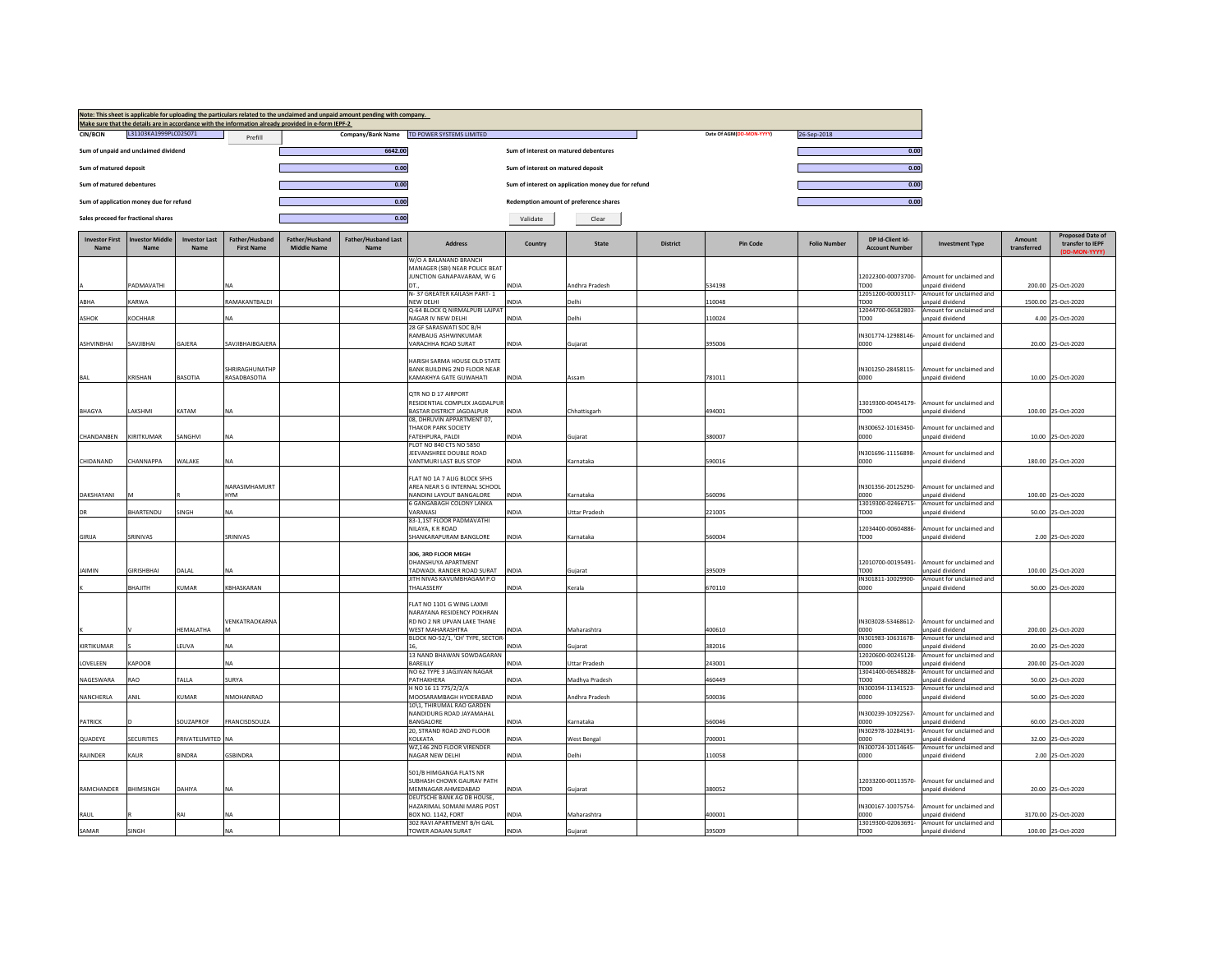|                |                                                     |                           |               | 23/C.ZAOBAWADI. THAKURDWAR. |                                                                               |                                                                                                                                |                                                    |        |                                      |                    |                                       |                                                                                                                                                                                                                                                                                          |                    |
|----------------|-----------------------------------------------------|---------------------------|---------------|-----------------------------|-------------------------------------------------------------------------------|--------------------------------------------------------------------------------------------------------------------------------|----------------------------------------------------|--------|--------------------------------------|--------------------|---------------------------------------|------------------------------------------------------------------------------------------------------------------------------------------------------------------------------------------------------------------------------------------------------------------------------------------|--------------------|
|                |                                                     |                           |               |                             |                                                                               |                                                                                                                                |                                                    |        |                                      |                    |                                       |                                                                                                                                                                                                                                                                                          | 20.00 25-Oct-2020  |
|                |                                                     |                           |               |                             |                                                                               |                                                                                                                                |                                                    |        |                                      |                    |                                       |                                                                                                                                                                                                                                                                                          |                    |
|                |                                                     |                           |               |                             |                                                                               | Gujarat                                                                                                                        |                                                    |        |                                      | 0000               | unpaid dividend                       |                                                                                                                                                                                                                                                                                          | 40.00 25-Oct-2020  |
|                |                                                     |                           |               |                             |                                                                               |                                                                                                                                |                                                    |        |                                      | 12033200-03070483- |                                       |                                                                                                                                                                                                                                                                                          |                    |
| <b>IRAVJI</b>  | RAMPARIA                                            |                           |               | MULUND (W) MUMBAI           |                                                                               | Maharashtra                                                                                                                    |                                                    | 400080 |                                      | FD00               |                                       |                                                                                                                                                                                                                                                                                          | 200.00 25-Oct-2020 |
|                |                                                     |                           |               | NO 15/17/940/4 PRAGATHI VTH |                                                                               |                                                                                                                                |                                                    |        |                                      |                    |                                       |                                                                                                                                                                                                                                                                                          |                    |
|                |                                                     |                           |               | CROSS SHIVBAGH SOUTH KANARA |                                                                               |                                                                                                                                |                                                    |        |                                      | IN300513-12095728- |                                       |                                                                                                                                                                                                                                                                                          |                    |
| <b>VIVEK</b>   | <b>MAROL</b>                                        |                           |               | MANGALORE                   |                                                                               | Karnataka                                                                                                                      |                                                    |        |                                      | 0000               | unpaid dividend                       |                                                                                                                                                                                                                                                                                          | 100.00 25-Oct-2020 |
|                |                                                     |                           |               |                             |                                                                               |                                                                                                                                |                                                    |        |                                      | IN301557-10895974  |                                       |                                                                                                                                                                                                                                                                                          |                    |
| SAXENA         |                                                     | AXENA                     |               | 38/84 NARIAL BAZAR KANPUR   |                                                                               |                                                                                                                                |                                                    | 208001 |                                      | 0000               |                                       |                                                                                                                                                                                                                                                                                          | 50.00 25-Oct-2020  |
|                |                                                     |                           |               |                             |                                                                               |                                                                                                                                |                                                    |        |                                      |                    |                                       |                                                                                                                                                                                                                                                                                          |                    |
|                |                                                     |                           |               |                             |                                                                               |                                                                                                                                |                                                    |        |                                      |                    |                                       |                                                                                                                                                                                                                                                                                          |                    |
|                |                                                     |                           |               | CIRCLE, R.B. MEHTA MARG,    |                                                                               |                                                                                                                                |                                                    |        |                                      |                    |                                       |                                                                                                                                                                                                                                                                                          |                    |
| <b>DIVYESH</b> | <b>SHAH</b>                                         |                           |               | GHATKOPAR (E), MUMBAI       |                                                                               |                                                                                                                                |                                                    |        |                                      | TD <sub>00</sub>   |                                       |                                                                                                                                                                                                                                                                                          | 2.00 25-Oct-2020   |
|                | <b>KISAN</b><br>HARSUKHLAL<br>SHANTILAL<br>SHARMILA | <b>MOKASHI</b><br>GANATRA | CHANDRAKUMARS |                             | I.S.SROAD, MUMBAI<br>MAGHANI NAGAR, NEAR ITI.<br>703 - NAVSANGAM NEAR VIKRANT | <b>INDIA</b><br><b>INDIA</b><br>R D-4 NEW MATAJI BLDG N S ROAD<br><b>INDIA</b><br><b>INDIA</b><br><b>INDIA</b><br><b>INDIA</b> | Maharashtra<br><b>Uttar Pradesh</b><br>Maharashtra |        | 400002<br>362001<br>575002<br>400077 |                    | FD <sub>00</sub><br>IN300974-10488584 | 13014200-00001929- Amount for unclaimed and<br>unpaid dividend<br>Amount for unclaimed and<br>Amount for unclaimed and<br>unpaid dividend<br>- Amount for unclaimed and<br>Amount for unclaimed and<br>unpaid dividend<br>12011300-00068650- Amount for unclaimed and<br>unpaid dividend |                    |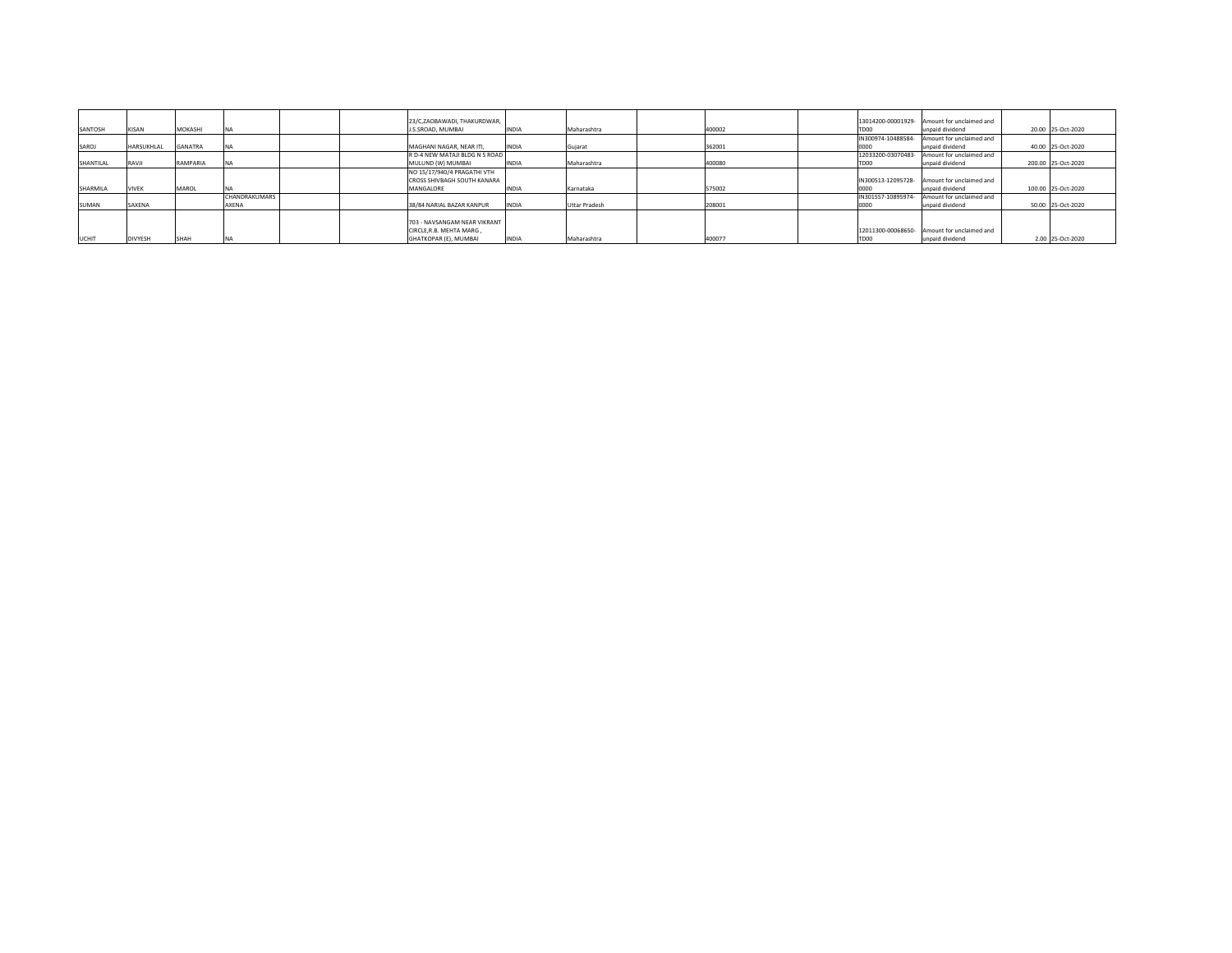|                                      |                                         |                              |                                     | Make sure that the details are in accordance with the information already provided in e-form IEPF-2 | Note: This sheet is applicable for uploading the particulars related to the unclaimed and unpaid amount pending with company. |                                                            |                                       |                                                     |                 |                          |                     |                                           |                                             |                       |                                                              |
|--------------------------------------|-----------------------------------------|------------------------------|-------------------------------------|-----------------------------------------------------------------------------------------------------|-------------------------------------------------------------------------------------------------------------------------------|------------------------------------------------------------|---------------------------------------|-----------------------------------------------------|-----------------|--------------------------|---------------------|-------------------------------------------|---------------------------------------------|-----------------------|--------------------------------------------------------------|
| <b>CIN/BCIN</b>                      | L31103KA1999PLC025071                   |                              | Prefill                             |                                                                                                     | Company/Bank Name                                                                                                             | TD POWER SYSTEMS LIMITED                                   |                                       |                                                     |                 | Date Of AGM(DD-MON-YYYY) | 26-Sep-2018         |                                           |                                             |                       |                                                              |
|                                      | Sum of unpaid and unclaimed dividend    |                              |                                     |                                                                                                     | 1298.00                                                                                                                       |                                                            | Sum of interest on matured debentures |                                                     |                 |                          |                     | 0.00                                      |                                             |                       |                                                              |
| Sum of matured deposit               |                                         |                              |                                     |                                                                                                     | 0.00                                                                                                                          |                                                            | Sum of interest on matured deposit    |                                                     |                 |                          |                     | 0.00                                      |                                             |                       |                                                              |
| Sum of matured debentures            |                                         |                              |                                     |                                                                                                     | 0.00                                                                                                                          |                                                            |                                       | Sum of interest on application money due for refund |                 |                          |                     | 0.00                                      |                                             |                       |                                                              |
|                                      | Sum of application money due for refund |                              |                                     |                                                                                                     | 0.00                                                                                                                          |                                                            |                                       | Redemption amount of preference shares              |                 |                          |                     | 0.00                                      |                                             |                       |                                                              |
|                                      | Sales proceed for fractional shares     |                              |                                     |                                                                                                     | 0.00                                                                                                                          |                                                            | Validate                              | Clear                                               |                 |                          |                     |                                           |                                             |                       |                                                              |
| <b>Investor First</b><br><b>Name</b> | nvestor Middle<br>Name                  | <b>Investor Last</b><br>Name | Father/Husband<br><b>First Name</b> | Father/Husband<br><b>Middle Name</b>                                                                | Father/Husband Last<br>Name                                                                                                   | <b>Address</b>                                             | Country                               | State                                               | <b>District</b> | <b>Pin Code</b>          | <b>Folio Number</b> | DP Id-Client Id-<br><b>Account Number</b> | <b>Investment Type</b>                      | Amount<br>transferred | <b>Proposed Date of</b><br>transfer to IEPF<br>(DD-MON-YYYY) |
|                                      |                                         |                              |                                     |                                                                                                     |                                                                                                                               | QTR NO D 17 AIRPORT                                        |                                       |                                                     |                 |                          |                     |                                           |                                             |                       |                                                              |
| <b>BHAGYA</b>                        | LAKSHMI                                 | KATAM                        | ΝA                                  |                                                                                                     |                                                                                                                               | RESIDENTIAL COMPLEX JAGDALPUR<br>BASTAR DISTRICT JAGDALPUR | <b>INDIA</b>                          | Chhattisgarh                                        |                 | 494001                   |                     | 13019300-00454179-<br>TD00                | Amount for unclaimed and<br>unpaid dividend | 115.00                | 16-Sep-2021                                                  |
|                                      |                                         |                              |                                     |                                                                                                     |                                                                                                                               | H.NO-1211, SECTOR-8.                                       |                                       |                                                     |                 |                          |                     | 12011700-00052668-                        | Amount for unclaimed and                    |                       |                                                              |
| HARISH                               | KUMAR                                   | SHARMA                       | NA                                  |                                                                                                     |                                                                                                                               | FARIDABAD                                                  | INDIA                                 | Haryana                                             |                 | 121008                   |                     | TD00                                      | unpaid dividend                             | 87.00                 | 16-Sep-2021                                                  |
|                                      |                                         |                              |                                     |                                                                                                     |                                                                                                                               | JITH NIVAS KAVUMBHAGAM P.O                                 |                                       |                                                     |                 |                          |                     | IN301811-10029900-                        | Amount for unclaimed and                    |                       |                                                              |
|                                      | <b>BHAJITH</b>                          | KUMAR                        | KBHASKARAN                          |                                                                                                     |                                                                                                                               | THALASSERY<br>PARK A ONE HARRIS ROAD OPP                   | INDIA                                 | Kerala                                              |                 | 670110                   |                     | 0000                                      | inpaid dividend                             | 58.00                 | 16-Sep-2021                                                  |
|                                      |                                         |                              | KISHANCHANDODH                      |                                                                                                     |                                                                                                                               | UNDI VAKHAR BHAVNAGAR                                      |                                       |                                                     |                 |                          |                     | IN300450-13064796-                        | Amount for unclaimed and                    |                       |                                                              |
| KUMARBHAI                            | KISHANCHAND                             | HARIYANI                     | ARMALHARIYANI                       |                                                                                                     |                                                                                                                               | <b>GUJARAT</b>                                             | <b>INDIA</b>                          | Gujarat                                             |                 | 364001                   |                     | 0000                                      | unpaid dividend                             | 81.00                 | 16-Sep-2021                                                  |
|                                      |                                         |                              |                                     |                                                                                                     |                                                                                                                               | NO 62 TYPE 3 JAGJIVAN NAGAR                                |                                       |                                                     |                 |                          |                     | 13041400-06548828-                        | Amount for unclaimed and                    |                       |                                                              |
| NAGESWARA                            | RAO                                     | TALLA                        | SURYA                               |                                                                                                     |                                                                                                                               | PATHAKHERA<br>GOPAL KISHAN PLOT NO 4 PATEL                 | <b>INDIA</b>                          | Madhya Pradesh                                      |                 | 460449                   |                     | TD00                                      | unpaid dividend                             | 58.00                 | 16-Sep-2021                                                  |
|                                      |                                         |                              | GOPALDASODHAR                       |                                                                                                     |                                                                                                                               | SOCIETY SARDARNAGAR,                                       |                                       |                                                     |                 |                          |                     | IN301276-30475272-                        | Amount for unclaimed and                    |                       |                                                              |
| NAVIN                                | <b>GOPALDAS</b>                         | HARIYANI                     | MALHARIYANI                         |                                                                                                     |                                                                                                                               | BHAVNAGAR                                                  | NDIA                                  | Gujarat                                             |                 | 364002                   |                     | 0000                                      | unpaid dividend                             | 46.00                 | 16-Sep-2021                                                  |
|                                      |                                         |                              |                                     |                                                                                                     |                                                                                                                               | NO.710 9TH CROSS WEST OF                                   |                                       |                                                     |                 |                          |                     |                                           |                                             |                       |                                                              |
|                                      |                                         | PRABHAKAR                    | PRNMURTHY                           |                                                                                                     |                                                                                                                               | CHORD ROAD RAJAJI NAGAR<br>BANGALORE                       | <b>INDIA</b>                          | Karnataka                                           |                 | 560086                   |                     | IN301135-26068794-<br>0000                | Amount for unclaimed and<br>unpaid dividend |                       | 115.00 16-Sep-2021                                           |
|                                      |                                         |                              |                                     |                                                                                                     |                                                                                                                               | A.B ROAD INDORE FLAT NO.402                                |                                       |                                                     |                 |                          |                     |                                           |                                             |                       |                                                              |
|                                      |                                         |                              |                                     |                                                                                                     |                                                                                                                               | SHANTI VILLA A/2/293, SILICON                              |                                       |                                                     |                 |                          |                     |                                           |                                             |                       |                                                              |
|                                      |                                         |                              |                                     |                                                                                                     |                                                                                                                               | CITY, INDORE RAJENDRA NAGAR                                |                                       |                                                     |                 |                          |                     | 12010900-00260444-                        | Amount for unclaimed and                    |                       |                                                              |
|                                      | PAWANKUMAR JAGDISHPRASAD GOENKA         |                              | NΑ<br>SUBRAHMANYAPR                 |                                                                                                     |                                                                                                                               | <b>INDORE</b><br>NO 8 20/3 SUBBARAYAN NAGAR                | <b>INDIA</b>                          | Madhya Pradesh                                      |                 | 452012                   |                     | TD00                                      | unpaid dividend                             |                       | 2.00 16-Sep-2021                                             |
|                                      |                                         |                              | ABHAKARABOSEPE                      |                                                                                                     |                                                                                                                               | 5TH STREET KODAMBAKKAM                                     |                                       |                                                     |                 |                          |                     | IN301080-22716905-                        | Amount for unclaimed and                    |                       |                                                              |
| PERLA                                | GOVARDHAN                               |                              | RLA                                 |                                                                                                     |                                                                                                                               | CHENNAI                                                    | <b>INDIA</b>                          | Tamil Nadu                                          |                 | 600024                   |                     | 0000                                      | unpaid dividend                             | 690.00                | 16-Sep-2021                                                  |
|                                      |                                         |                              |                                     |                                                                                                     |                                                                                                                               |                                                            |                                       |                                                     |                 |                          |                     | IN300974-10488584-                        | Amount for unclaimed and                    |                       |                                                              |
| SAROJ                                | HARSUKHLAL                              | <b>GANATRA</b>               | <b>NA</b>                           |                                                                                                     |                                                                                                                               | MAGHANI NAGAR, NEAR ITI,                                   | <b>INDIA</b>                          | Guiarat                                             |                 | 362001                   |                     | 0000                                      | unpaid dividend                             | 46.00                 | 16-Sep-2021                                                  |
|                                      |                                         |                              |                                     |                                                                                                     |                                                                                                                               |                                                            |                                       |                                                     |                 |                          |                     |                                           |                                             |                       |                                                              |
|                                      |                                         |                              |                                     |                                                                                                     |                                                                                                                               |                                                            |                                       |                                                     |                 |                          |                     |                                           |                                             |                       |                                                              |
|                                      |                                         |                              |                                     |                                                                                                     |                                                                                                                               |                                                            |                                       |                                                     |                 |                          |                     |                                           |                                             |                       |                                                              |
|                                      |                                         |                              |                                     |                                                                                                     |                                                                                                                               |                                                            |                                       |                                                     |                 |                          |                     |                                           |                                             |                       |                                                              |
|                                      |                                         |                              |                                     |                                                                                                     |                                                                                                                               |                                                            |                                       |                                                     |                 |                          |                     |                                           |                                             |                       |                                                              |
|                                      |                                         |                              |                                     |                                                                                                     |                                                                                                                               |                                                            |                                       |                                                     |                 |                          |                     |                                           |                                             |                       |                                                              |
|                                      |                                         |                              |                                     |                                                                                                     |                                                                                                                               |                                                            |                                       |                                                     |                 |                          |                     |                                           |                                             |                       |                                                              |
|                                      |                                         |                              |                                     |                                                                                                     |                                                                                                                               |                                                            |                                       |                                                     |                 |                          |                     |                                           |                                             |                       |                                                              |
|                                      |                                         |                              |                                     |                                                                                                     |                                                                                                                               |                                                            |                                       |                                                     |                 |                          |                     |                                           |                                             |                       |                                                              |
|                                      |                                         |                              |                                     |                                                                                                     |                                                                                                                               |                                                            |                                       |                                                     |                 |                          |                     |                                           |                                             |                       |                                                              |
|                                      |                                         |                              |                                     |                                                                                                     |                                                                                                                               |                                                            |                                       |                                                     |                 |                          |                     |                                           |                                             |                       |                                                              |
|                                      |                                         |                              |                                     |                                                                                                     |                                                                                                                               |                                                            |                                       |                                                     |                 |                          |                     |                                           |                                             |                       |                                                              |
|                                      |                                         |                              |                                     |                                                                                                     |                                                                                                                               |                                                            |                                       |                                                     |                 |                          |                     |                                           |                                             |                       |                                                              |
|                                      |                                         |                              |                                     |                                                                                                     |                                                                                                                               |                                                            |                                       |                                                     |                 |                          |                     |                                           |                                             |                       |                                                              |
|                                      |                                         |                              |                                     |                                                                                                     |                                                                                                                               |                                                            |                                       |                                                     |                 |                          |                     |                                           |                                             |                       |                                                              |
|                                      |                                         |                              |                                     |                                                                                                     |                                                                                                                               |                                                            |                                       |                                                     |                 |                          |                     |                                           |                                             |                       |                                                              |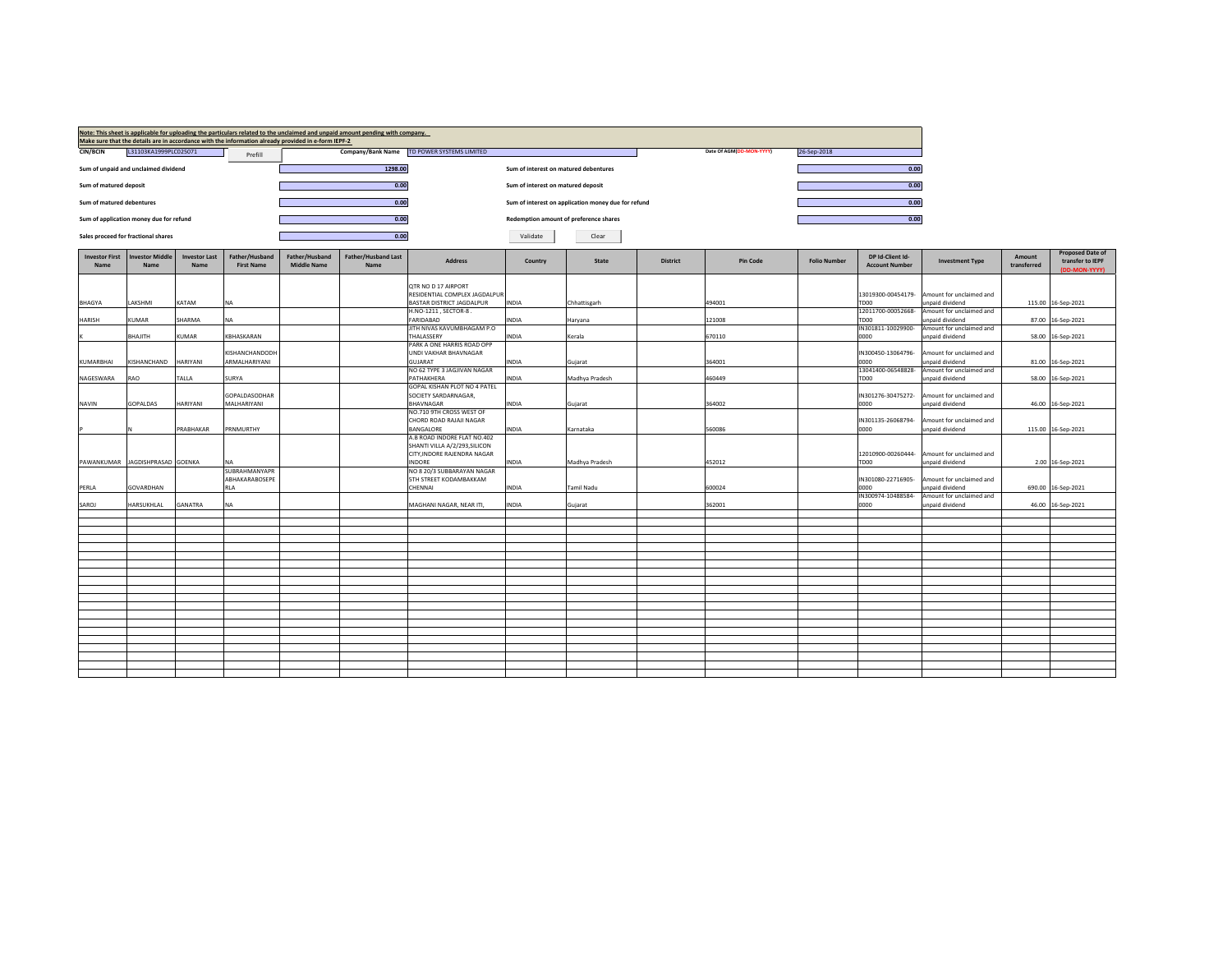|                               |                                         |                              |                                     | Make sure that the details are in accordance with the information already provided in e-form IEPF-2 | Note: This sheet is applicable for uploading the particulars related to the unclaimed and unpaid amount pending with company. |                                                                                                                           |                                        |                                                     |                 |                          |                     |                                                  |                                                                         |                       |                                                              |
|-------------------------------|-----------------------------------------|------------------------------|-------------------------------------|-----------------------------------------------------------------------------------------------------|-------------------------------------------------------------------------------------------------------------------------------|---------------------------------------------------------------------------------------------------------------------------|----------------------------------------|-----------------------------------------------------|-----------------|--------------------------|---------------------|--------------------------------------------------|-------------------------------------------------------------------------|-----------------------|--------------------------------------------------------------|
| <b>CIN/BCIN</b>               | L31103KA1999PLC025071                   |                              | Prefill                             |                                                                                                     |                                                                                                                               | Company/Bank Name TD POWER SYSTEMS LIMITED                                                                                |                                        |                                                     |                 | Date Of AGM(DD-MON-YYYY) | 26-Sep-2018         |                                                  |                                                                         |                       |                                                              |
|                               | Sum of unpaid and unclaimed dividend    |                              |                                     |                                                                                                     | 16467.99                                                                                                                      |                                                                                                                           | Sum of interest on matured debentures  |                                                     |                 |                          |                     | 0.00                                             |                                                                         |                       |                                                              |
| Sum of matured deposit        |                                         |                              |                                     |                                                                                                     | 0.00                                                                                                                          |                                                                                                                           | Sum of interest on matured deposit     |                                                     |                 |                          |                     | 0.00                                             |                                                                         |                       |                                                              |
| Sum of matured debentures     |                                         |                              |                                     |                                                                                                     | 0.00                                                                                                                          |                                                                                                                           |                                        | Sum of interest on application money due for refund |                 |                          |                     | 0.00                                             |                                                                         |                       |                                                              |
|                               | Sum of application money due for refund |                              |                                     |                                                                                                     | 0.00                                                                                                                          |                                                                                                                           | Redemption amount of preference shares |                                                     |                 |                          |                     | 0.00                                             |                                                                         |                       |                                                              |
|                               | Sales proceed for fractional shares     |                              |                                     |                                                                                                     | 0.00                                                                                                                          |                                                                                                                           | Validate                               | Clear                                               |                 |                          |                     |                                                  |                                                                         |                       |                                                              |
| <b>Investor First</b><br>Name | nvestor Middle<br>Name                  | <b>Investor Last</b><br>Name | Father/Husband<br><b>First Name</b> | Father/Husband<br><b>Middle Name</b>                                                                | <b>Father/Husband Last</b><br>Name                                                                                            | <b>Address</b>                                                                                                            | Country                                | <b>State</b>                                        | <b>District</b> | <b>Pin Code</b>          | <b>Folio Number</b> | DP Id-Client Id-<br><b>Account Number</b>        | <b>Investment Type</b>                                                  | Amount<br>transferred | <b>Proposed Date of</b><br>transfer to IEPF<br>(DD-MON-YYYY) |
| ABHISHEK                      | MITTAL                                  |                              | NA                                  |                                                                                                     |                                                                                                                               | 3/1 RANGREJ ROAD                                                                                                          | <b>NDIA</b>                            | Madhya Pradesh                                      |                 | 457001                   |                     | IN300513-19458450-<br>nnnn                       | Amount for unclaimed and<br>unpaid dividend                             | 79.35                 | 28-Oct-2022                                                  |
| AIAY                          | <b>KUMAR</b>                            | BELWALKAR                    | <b>NA</b>                           |                                                                                                     |                                                                                                                               | 6 GOVERNMENT COLONY<br><b>BIRLAGRAM</b>                                                                                   | NDIA                                   |                                                     |                 |                          |                     | IN300513-19514340-<br>oooo                       | Amount for unclaimed and                                                |                       |                                                              |
|                               |                                         |                              |                                     |                                                                                                     |                                                                                                                               | 188/3 GURUKRUPA BLDG 1ST                                                                                                  |                                        | Madhya Pradesh                                      |                 | 456331                   |                     |                                                  | unpaid dividend                                                         | 26.45                 | 28-Oct-2022                                                  |
|                               | SHETH                                   |                              | <b>NA</b>                           |                                                                                                     |                                                                                                                               | FLOOR JAIN SOCIETY NEXT TO JAIN<br><b>FEMPLE</b>                                                                          | INDIA                                  | Maharashtra                                         |                 |                          |                     | IN300020-10829797-<br>noon                       | Amount for unclaimed and<br>unpaid dividend                             |                       |                                                              |
| AJAY                          |                                         |                              |                                     |                                                                                                     |                                                                                                                               | C 44 A SECOND FLOOR GALI NO 15                                                                                            |                                        |                                                     |                 | 400022                   |                     | IN300724-10124198-                               | Amount for unclaimed and                                                |                       | 2.65 28-Oct-2022                                             |
| ALKA                          | AGGARWAL                                |                              | <b>NA</b>                           |                                                                                                     |                                                                                                                               | <b>MADHU VIHAR</b><br>5/2 VIJAYANAGARA OPP CITY HIGH                                                                      | NDIA                                   | Delhi                                               |                 | 110092                   |                     | 0000<br>IN300239-13687229-                       | unpaid dividend<br>Amount for unclaimed and                             | 529.00                | 28-Oct-2022                                                  |
| ANANDGOUDA                    |                                         | PATIL                        | RASAVARAI                           |                                                                                                     |                                                                                                                               | SCHOOL HUBLI                                                                                                              | <b>NDIA</b>                            | Karnataka                                           |                 | 580032                   |                     | nnnn                                             | unnaid dividend                                                         | 66.13                 | 28-Oct-2022                                                  |
| ANTONY                        | <b>JOSEPH</b>                           |                              | <b>JOSEPH</b>                       |                                                                                                     |                                                                                                                               | 1158 A 20/1693 PARUKANNIL 17<br><b>MUNDAMVELI KOCHI</b>                                                                   | <b>NDIA</b>                            | Kerala                                              |                 | 682507                   |                     | IN300239-12689432-<br>noon                       | Amount for unclaimed and<br>unpaid dividend                             | 92.58                 | 28-Oct-2022                                                  |
|                               |                                         |                              |                                     |                                                                                                     |                                                                                                                               | C 32 SANT KRIPA A V SHANE                                                                                                 |                                        |                                                     |                 |                          |                     | IN300513-17185523-                               | Amount for unclaimed and                                                |                       |                                                              |
| ASHOK                         | <b>SUDHAKER</b>                         | <b>GOKHALE</b>               | <b>NA</b>                           |                                                                                                     |                                                                                                                               | KALANI BAG                                                                                                                | INDIA                                  | Madhya Pradesh                                      |                 | 455001                   |                     | 0000                                             | unpaid dividend                                                         |                       | 50.26 28-Oct-2022                                            |
| BAL                           | KRISHAN                                 | BASOTIA                      | SHRIRAGHUNATHP<br>RASADBASOTIA      |                                                                                                     |                                                                                                                               | HARISH SARMA HOUSE OLD STATE<br>BANK BUILDING 2ND FLOOR NEAR<br>KAMAKHYA GATE GUWAHATI                                    | INDIA                                  | Assam                                               |                 | 781011                   |                     | IN301250-28458115-<br>noon                       | Amount for unclaimed and<br>unnaid dividend                             | 13.23                 | 28-Oct-2022                                                  |
| BALWANT                       | RAI                                     | SHARMA                       | <b>NA</b>                           |                                                                                                     |                                                                                                                               | - 31 MAHAVIR ENCLAVE                                                                                                      | NDIA.                                  | Delhi                                               |                 | 110045                   |                     | IN302316-10097973-<br>0000                       | Amount for unclaimed and<br>unpaid dividend                             | 66.13                 | 28-Oct-2022                                                  |
|                               |                                         |                              |                                     |                                                                                                     |                                                                                                                               |                                                                                                                           |                                        |                                                     |                 |                          |                     |                                                  |                                                                         |                       |                                                              |
|                               |                                         |                              |                                     |                                                                                                     |                                                                                                                               | OTR NO D 17 AIRPORT<br>RESIDENTIAL COMPLEX JAGDALPUR                                                                      |                                        |                                                     |                 |                          |                     | 13019300-00454179-                               | Amount for unclaimed and                                                |                       |                                                              |
| BHAGYA                        | LAKSHMI                                 | KATAM                        | <b>NA</b>                           |                                                                                                     |                                                                                                                               | BASTAR DISTRICT JAGDALPUR                                                                                                 | <b>INDIA</b>                           | Chhattisgarh                                        |                 | 494001                   |                     | TDOO                                             | unpaid dividend                                                         |                       | 132.25 28-Oct-2022                                           |
| <b>BUENDER</b>                | SINGH                                   |                              | <b>NA</b>                           |                                                                                                     |                                                                                                                               | F 605/3A GALI NO 8 PREM NAGAR<br>ROAD BALIIT NAGAR                                                                        | <b>INDIA</b>                           | Delhi                                               |                 | 110008                   |                     | IN300513-13466255-<br>0000                       | Amount for unclaimed and<br>unpaid dividend                             |                       | 2.65 28-Oct-2022                                             |
| <b>BINI</b>                   | SADFFSAN                                |                              | KRSADEESAN                          |                                                                                                     |                                                                                                                               | B/28 INDRAPRASTHA C H S SECTOR<br>4 PLOT NO 16 KOPARKHAIRANE<br>NAVI MUMBAI                                               | <b>INDIA</b>                           | Maharashtra                                         |                 | 400709                   |                     | IN300757-11694232-<br>oooo                       | Amount for unclaimed and<br>unnaid dividend                             | 92.58                 | 28-Oct-2022                                                  |
|                               |                                         |                              |                                     |                                                                                                     |                                                                                                                               | DOOR.NO.30, GANDHI NAGAR II                                                                                               |                                        |                                                     |                 |                          |                     | IN301637-40780878-                               | Amount for unclaimed and                                                |                       |                                                              |
|                               |                                         | MOHANDAS                     | <b>NA</b>                           |                                                                                                     |                                                                                                                               | <b>STREET NGO COLONY ROAD</b><br>B-52, SHRI RAMVATIKA SOCIETY,                                                            | <b>INDIA</b>                           | Tamil Nadu                                          |                 | 638009                   |                     | 0000<br>12011300-00078783-                       | unpaid dividend<br>Amount for unclaimed and                             |                       | 66.13 28-Oct-2022                                            |
| CHAYABEN                      | DUSHYANT                                | PANDIT                       | <b>NA</b>                           |                                                                                                     |                                                                                                                               | ADESHVAR, BHARUCH<br>I NO-4/9/121, II FLOOR, ST NO-1,                                                                     | <b>NDIA</b>                            | Guiarat                                             |                 | 392011                   |                     | TDOO                                             | inpaid dividend                                                         | 66.13                 | 28-Oct-2022                                                  |
| CHUNDRU                       | SATVIK                                  |                              | <b>NA</b>                           |                                                                                                     |                                                                                                                               | HMT NAGAR NACHARAM,<br>HYDERABAD                                                                                          | <b>INDIA</b>                           | Andhra Pradesh                                      |                 | 500076                   |                     | 12044700-06239581-<br>TD00                       | Amount for unclaimed and<br>unpaid dividend                             |                       | 89.93 28-Oct-2022                                            |
| <b>DAKSHAYANI</b>             |                                         |                              | NARASIMHAMURT<br><b>HYM</b>         |                                                                                                     |                                                                                                                               | FLAT NO 1A 7 ALIG BLOCK SFHS<br>AREA NEAR S G INTERNAL SCHOOL<br>NANDINI LAYOUT BANGALORE                                 | <b>INDIA</b>                           | Kamataka                                            |                 | 560096                   |                     | IN301356-20125290-<br>0000                       | Amount for unclaimed and<br>unpaid dividend                             |                       | 132.25 28-Oct-2022                                           |
| <b>DAMODAR</b>                | MANGALDAS                               | <b>BARAPATRE</b>             | MANGALDASMBAR<br><b>APATRE</b>      |                                                                                                     |                                                                                                                               | PLOT NO 93 JAI BADRINATH<br>SOCIETY MAHAKALINAGAR<br>NAGPUR                                                               | <b>INDIA</b>                           | Maharashtra                                         |                 | 440034                   |                     | IN301330-20332847-<br>oooo                       | Amount for unclaimed and<br>unnaid dividend                             | 66.13                 | 28-Oct-2022                                                  |
| DEBASISH                      | GANGULI                                 |                              | <b>TARAKNATHGANG</b><br>ULI.        |                                                                                                     |                                                                                                                               | MONOHARPATTI MANDIRPARA PO<br><b>TARAKESWAR HOOGHLY</b>                                                                   | INDIA                                  | West Bengal                                         |                 | 712410                   |                     | IN301774-17022364-<br>0000                       | Amount for unclaimed and<br>unpaid dividend                             | 26.45                 | 28-Oct-2022                                                  |
|                               |                                         |                              | SATNAMSINGHKAL                      |                                                                                                     |                                                                                                                               |                                                                                                                           | <b>UNITED ARAB</b>                     |                                                     |                 |                          |                     | IN300239-14325542-                               | Amount for unclaimed and                                                |                       |                                                              |
| <b>DEVINDRA</b>               | PAI                                     | SINGHKALRA                   | RA                                  |                                                                                                     |                                                                                                                               | O BOX 26456 DUBAI UAE UAE<br>37/A, 9TH MAIN V CROSS,                                                                      | EMIRATES                               | NA                                                  |                 |                          |                     | იიიი<br>IN301696-10004652-                       | unpaid dividend<br>Amount for unclaimed and                             |                       | 1058.00 28-Oct-2022                                          |
| DHARAM                        |                                         | HINDUJA                      | MANOHAR                             |                                                                                                     |                                                                                                                               | R.M.EXTENSION -1 BANGALORE                                                                                                | <b>INDIA</b>                           | Karnataka                                           |                 | 560080                   |                     | 0000                                             | unpaid dividend                                                         | 26.45                 | 28-Oct-2022                                                  |
| DILIP                         | CHIMANLAL                               | SANGHVI                      | CHIMANLAL                           |                                                                                                     |                                                                                                                               | B/31, EVERSMILE CO OP HOUSING<br>SOCEITY, SAHAKAR NAGAR,<br>P.ROAD, ANDHERI WEST MUMBAI INDIA<br>SAGARVADA NI CHALI FALI, |                                        | Maharashtra                                         |                 | 400054                   |                     | 12012900-00002741-<br>TD00<br>12047800-00036346- | Amount for unclaimed and<br>unpaid dividend<br>Amount for unclaimed and | 529.00                | 28-Oct-2022                                                  |
| <b>DIMPLEBEN</b>              | MIHIRRHAI                               | DHRIJV                       | NA                                  |                                                                                                     |                                                                                                                               | AT&POST&TA- IDAR IDAR                                                                                                     | INDIA                                  | Gujarat                                             |                 | 383430                   |                     | nog                                              | unpaid dividend                                                         |                       | 13.23 28-Oct-2022                                            |
|                               |                                         |                              |                                     |                                                                                                     |                                                                                                                               | W/O OM PRAKASH GARG NOKHA<br>ROAD MEGHWALO KA MOHALLA                                                                     |                                        |                                                     |                 |                          |                     | 12068500-00004102-                               | Amount for unclaimed and                                                |                       |                                                              |
| <b>GEETA</b>                  | DEVI                                    | GARG                         | <b>NA</b>                           |                                                                                                     |                                                                                                                               | KISHMIDESAR BHINASAR BIKANER INDIA                                                                                        |                                        | Rajasthan                                           |                 | 334401                   |                     | TD00                                             | unpaid dividend                                                         |                       | 119.03 28-Oct-2022                                           |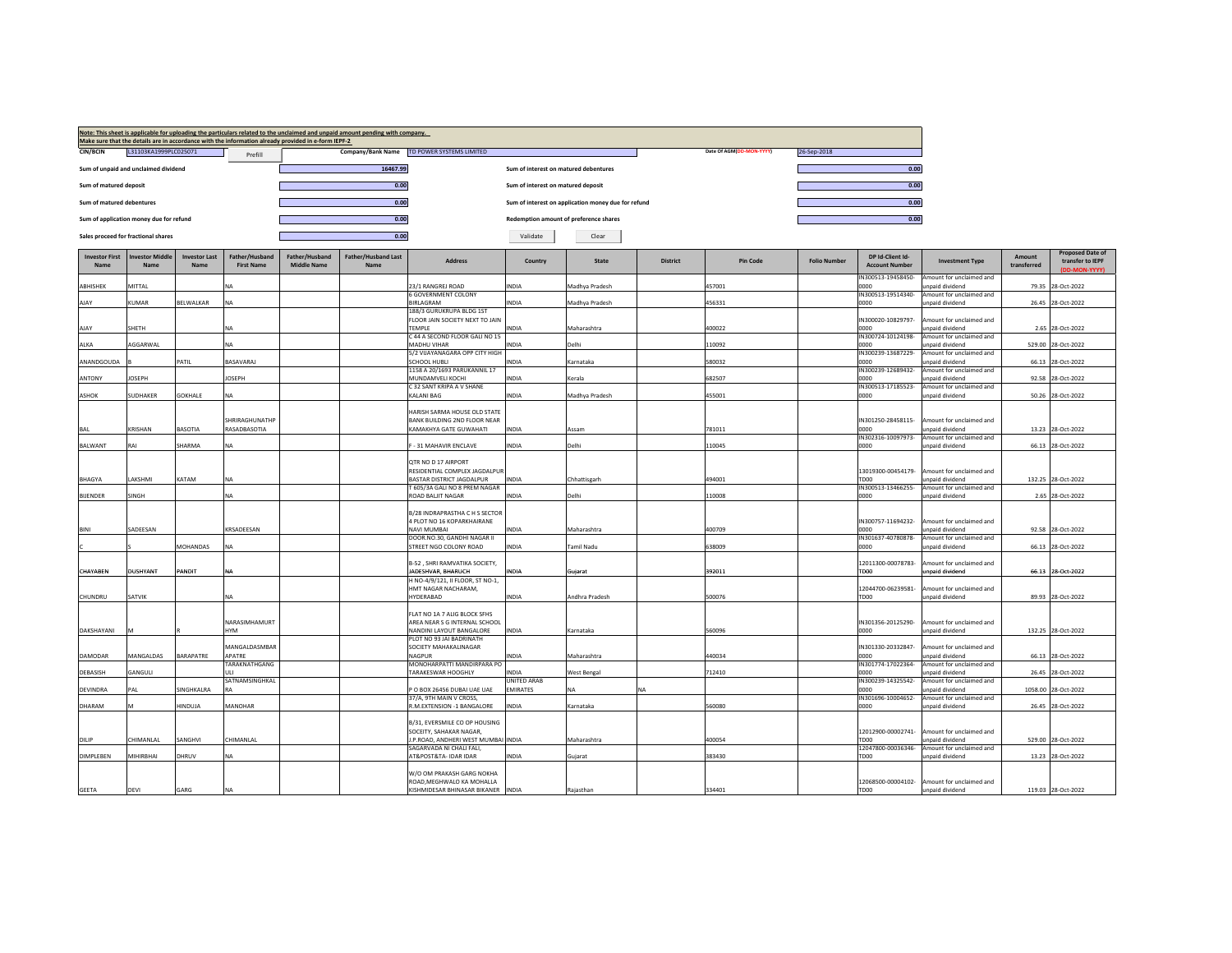|                |                   |                              |                                  |  | THOPPIL (H) NEAR SB HIGH<br>SCHOOL CHANGANACHERRY                          |                    |                |           |        | IN300239-13422087-                     | mount for unclaimed and                     |        |                    |
|----------------|-------------------|------------------------------|----------------------------------|--|----------------------------------------------------------------------------|--------------------|----------------|-----------|--------|----------------------------------------|---------------------------------------------|--------|--------------------|
| GEORGY         | <b>JOSY</b>       |                              | <b>JOSSYVARGHESE</b>             |  | KOTTAYAM                                                                   | <b>INDIA</b>       | Kerala         |           | 686101 | 0000                                   | inpaid dividend                             | 34.39  | 28-Oct-2022        |
|                |                   |                              |                                  |  |                                                                            |                    |                |           |        |                                        |                                             |        |                    |
|                |                   |                              | <b>UDOVICOJOHNDIA</b>            |  | P O BOX 113366 136 AL                                                      | <b>JNITED ARAB</b> |                |           |        | IN300239-13605075-                     | mount for unclaimed and                     |        |                    |
| GERSON         | SYDNEY            | DIAS                         |                                  |  | MUSHRIF, AL QUASIS DUBAI U A E                                             | <b>FMIRATES</b>    | <b>NA</b>      | <b>NA</b> |        | 0000                                   | npaid dividend                              | 79.35  | 28-Oct-2022        |
| GIRI           | RAJ               | <b>BATRA</b>                 | <b>FAQIRCHANDBATR</b>            |  | A - 4/564 G/FLR PASCHIM VIHAR<br><b>NEW DELHI</b>                          | <b>INDIA</b>       | Delhi          |           | 110063 | IN301653-10164542-<br>nnnn             | Amount for unclaimed and<br>npaid dividend  | 140.19 | 28-Oct-2022        |
|                |                   |                              |                                  |  | 407, RAGHUNATH TEMPLE NAYA                                                 |                    |                |           |        | 13017600-00239340-                     | Amount for unclaimed and                    |        |                    |
| GOPAL          | KRISHNA           | <b>UPADHYAYA</b>             | BLUPADHYAYA                      |  | <b>BAZAR AJMER</b>                                                         | <b>INDIA</b>       | Rajasthan      |           | 305001 | TD00                                   | inpaid dividend                             |        | 105.80 28-Oct-2022 |
|                |                   |                              |                                  |  |                                                                            |                    |                |           |        |                                        |                                             |        |                    |
|                |                   |                              |                                  |  | SRI SRI AYUR EDA KRISHNA KUTEER                                            |                    |                |           |        |                                        |                                             |        |                    |
|                | HARAN             | <b>KARTHA</b>                | NARAYANANKARTH                   |  | PANCHAK ARMA CENTRE<br><b>BANGALORE BANGALORE</b>                          | <b>INDIA</b>       | Karnataka      |           | 560082 | IN300239-12608283-<br>0000             | mount for unclaimed and<br>inpaid dividend  |        | 396.75 28-Oct-2022 |
| HARI           |                   |                              |                                  |  |                                                                            |                    |                |           |        |                                        |                                             |        |                    |
|                |                   |                              |                                  |  | C/O. MANDABHAI D CHANPA, 4TH                                               |                    |                |           |        | 12035100-00006866-                     | mount for unclaimed and                     |        |                    |
| <b>HARIDAS</b> | DAYABHAI          | CHANPA                       | DAYABHAI                         |  | SERIES, QTR NO. 20, MITHAPUR                                               | <b>INDIA</b>       | Gujarat        |           | 361345 | TD00                                   | unpaid dividend                             |        | 26.45 28-Oct-2022  |
|                |                   |                              |                                  |  |                                                                            |                    |                |           |        | IN300513-14896360-                     | Amount for unclaimed and                    |        |                    |
| <b>HARISH</b>  | SHARMA            |                              | NA                               |  | 134 C S AZAD MARG NAGDA                                                    | INDIA              | Madhya Pradesh |           | 456335 | 0000                                   | unpaid dividend                             | 26.45  | 28-Oct-2022        |
|                |                   |                              |                                  |  | A/8, RIDDHI APARTMENT<br>OPP.MUNICIPAL GARDEN VASNA                        |                    |                |           |        | IN301321-10172498-                     | mount for unclaimed and                     |        |                    |
| HARSHIDA       | <b>KIRAN</b>      | SHAH                         | KIRANSSHAH                       |  | <b>BUS STOP AHMEDABAD</b>                                                  | <b>INDIA</b>       | Guiarat        |           | 380007 | noon                                   | npaid dividend                              | 66.13  | 28-Oct-2022        |
|                |                   |                              |                                  |  |                                                                            |                    |                |           |        | IN300940-10160640-                     | Amount for unclaimed and                    |        |                    |
| <b>INDUS</b>   | PORTFOLIO         | PVTLTD                       | ΝA                               |  | G-65, BALI NAGAR NEW DELHI                                                 | <b>INDIA</b>       | Delhi          |           | 110015 | 0000                                   | npaid dividend                              |        | 240.70 28-Oct-2022 |
|                |                   |                              |                                  |  | 46 JYOTI DARSHAN SOC                                                       |                    |                |           |        | 12033200-01291686-                     | Amount for unclaimed and                    |        |                    |
| <b>JAGRUTI</b> | NARESH            | <b>JOSHI</b>                 | NA                               |  | MEGHANINAGAR AHMEDABAD                                                     | <b>INDIA</b>       | Gujarat        |           | 380016 | TD00                                   | npaid dividend                              |        | 47.61 28-Oct-2022  |
|                |                   |                              |                                  |  | 306, 3RD FLOOR MEGH                                                        |                    |                |           |        |                                        |                                             |        |                    |
|                |                   |                              |                                  |  | <b>DHANSHUYA APARTMENT</b>                                                 |                    |                |           |        | 12010700-00195491-                     | Amount for unclaimed and                    |        |                    |
| <b>JAIMIN</b>  | <b>GIRISHBHAI</b> | DALAL                        | <b>NA</b>                        |  | TADWADI. RANDER ROAD SURAT INDIA                                           |                    | Guiarat        |           | 395009 | TD00                                   | unpaid dividend                             |        | 132.25 28-Oct-2022 |
|                |                   |                              |                                  |  |                                                                            |                    |                |           |        |                                        |                                             |        |                    |
|                |                   |                              |                                  |  | SHRI MAHAVIRA JAINA VIDYALAYA                                              |                    |                |           |        |                                        |                                             |        |                    |
| JAINAM         | PANKAJBHAI        | <b>DOSHI</b>                 | <b>NA</b>                        |  | JUHU LANE, C.D. BARFIWALA<br>MARG ANDHERI WEST MUMBAI                      | <b>INDIA</b>       | Maharashtra    |           | 400058 | 12037900-00105242-<br>TD <sub>00</sub> | Amount for unclaimed and<br>inpaid dividend | 52.90  | 28-Oct-2022        |
|                |                   |                              |                                  |  |                                                                            |                    |                |           |        | IN301330-18286798-                     | Amount for unclaimed and                    |        |                    |
| JITENDER       | <b>KUMAR</b>      |                              | NA                               |  | <b>B 63B VIJAY NAGAR</b>                                                   | <b>INDIA</b>       | Delhi          |           | 110009 | 0000                                   | unpaid dividend                             | 909.88 | 28-Oct-2022        |
|                |                   |                              |                                  |  | ROOM NO-9, GUJRAT MANDAL                                                   |                    |                |           |        |                                        |                                             |        |                    |
|                |                   |                              |                                  |  | ROAD, CHETAN KUNJ, VILE PARLE                                              |                    |                |           |        | 12033700-00072270-                     | mount for unclaimed and                     |        |                    |
| <b>ITOYL</b>   | CHETAN            | GALA                         | ΝA                               |  | (E), MUMBAI                                                                | <b>INDIA</b>       | Maharashtra    |           | 400057 | TD <sub>00</sub>                       | npaid dividend                              |        | 529.00 28-Oct-2022 |
|                | HTILAHB           | KUMAR                        | KBHASKARAN                       |  | JITH NIVAS KAVUMBHAGAM P.O<br>HALASSERY                                    | NDIA.              | Kerala         |           | 670110 | IN301811-10029900-<br>0000             | Amount for unclaimed and<br>npaid dividend  |        | 66.13 28-Oct-2022  |
|                |                   |                              |                                  |  | 704, NANAVATI NI KHADKI                                                    |                    |                |           |        |                                        |                                             |        |                    |
|                |                   |                              |                                  |  | LABESHWAR NI POLE, OPP. CALICO                                             |                    |                |           |        | IN300982-10387772-                     | Amount for unclaimed and                    |        |                    |
| KAILASBEN      | SHANTILAL         | SHAH                         | <b>NA</b>                        |  | DOM RELIEF ROAD                                                            | <b>INDIA</b>       | Guiarat        |           | 380001 | 0000                                   | inpaid dividend                             | 26.45  | 28-Oct-2022        |
|                |                   |                              | BABURAOLAXMAN                    |  | 1-19 LAXMI BLDG 616/E                                                      |                    |                |           |        | 12028900-01185482-                     | Amount for unclaimed and                    |        |                    |
| KALA           | KALYAN            | KANGNE                       | DHANAVADE                        |  | N.M.JOSHI MARG MUMBAI                                                      | <b>INDIA</b>       | Maharashtra    |           | 400011 | TD00                                   | inpaid dividend                             | 529.00 | 28-Oct-2022        |
|                |                   |                              |                                  |  | 401. M. P. TOWER. NEAR UMC                                                 |                    |                |           |        | 12028400-00033163-                     | mount for unclaimed and                     |        |                    |
| KALYANI        | ANITA             | DILIP                        | <b>NA</b>                        |  | BLDG, ULHASNAGAR ULHASNAGAR INDIA                                          |                    | Maharashtra    |           | 421003 | TD00                                   | unpaid dividend                             | 47.61  | 8-Oct-2022         |
|                |                   |                              |                                  |  | 303 GAYATRI SOCIETY OFF J P                                                |                    |                |           |        |                                        |                                             |        |                    |
|                |                   |                              |                                  |  | ROAD SEVEN BUNGLOWS ANDHERI                                                |                    |                |           |        | IN300214-11763720-                     | mount for unclaimed and                     |        |                    |
| KANWARDEEP     | SINGH             | ARORA<br><b>BROKINGLTDFO</b> | NA                               |  | WEST<br>529 ROAD NO-4 BANJARA HILLS                                        | <b>INDIA</b>       | Maharashtra    |           | 400053 | 0000<br>IN300394-11832204-             | npaid dividend<br>Amount for unclaimed and  |        | 198.38 28-Oct-2022 |
| KARVY          | STOCK             | MARGIN                       | NA                               |  | <b>HYDERABAD</b>                                                           | <b>INDIA</b>       | Andhra Pradesh |           | 500034 | 0000                                   | inpaid dividend                             | 39.68  | 28-Oct-2022        |
|                |                   |                              |                                  |  |                                                                            |                    |                |           |        |                                        |                                             |        |                    |
|                |                   |                              |                                  |  | 408, SAGAR APTS., NARAYAN                                                  |                    |                |           |        | 12032400-00000376-                     | mount for unclaimed and                     |        |                    |
| KETAN          | SHASHIKANT        | MEHTA                        | <b>NA</b>                        |  | NAGAR, CHUNABHATTI MUMBAI                                                  | <b>INDIA</b>       | Maharashtra    |           | 400022 | TD00                                   | npaid dividend                              |        | 2.65 28-Oct-2022   |
|                |                   |                              |                                  |  |                                                                            |                    |                |           |        |                                        |                                             |        |                    |
|                |                   |                              | <b>NA</b>                        |  | 68, 4th Floor Anant Nagar Nr N L<br>High School, Malad West Mumbai   INDIA |                    | Maharashtra    |           |        | 12033300-00022131-                     | Amount for unclaimed and                    |        | 264.50 28-Oct-2022 |
| Kinjal         | Amit              | Desai                        |                                  |  | ECL FINANCE LTD EDELWEISS                                                  |                    |                |           | 400064 | TD00                                   | unpaid dividend                             |        |                    |
|                |                   |                              |                                  |  | HOUSE, 5TH FLOOR OFF C S T                                                 |                    |                |           |        | IN302201-11428240-                     | mount for unclaimed and                     |        |                    |
| KIRITKUMAR     | AMNADAS           | KANAKIYA                     | NA                               |  | ROAD, KALINA                                                               | <b>NDIA</b>        | Maharashtra    |           | 400098 | noon                                   | unpaid dividend                             | 124.32 | 28-Oct-2022        |
|                |                   |                              |                                  |  | AT POST DUGAON TAL.                                                        |                    |                |           |        |                                        |                                             |        |                    |
|                |                   |                              |                                  |  | CHANDWAD DIST, NASIK                                                       |                    |                |           |        | 12010907-00132528-                     | mount for unclaimed and                     |        |                    |
| <b>KISHOR</b>  | SHANTILAL         | SONAWANE                     | <b>NA</b>                        |  | CHANDWAD<br>68/3 GRASIM STAFF COLONY                                       | <b>INDIA</b>       | Maharashtra    |           | 423104 | TD00<br>IN300513-13221315-             | unpaid dividend<br>Amount for unclaimed and |        | 47.61 28-Oct-2022  |
| <b>KUNDAN</b>  | KANWAR            |                              | ΝA                               |  | <b>BIRLAGRAM NAGDA</b>                                                     | <b>NDIA</b>        | Madhya Pradesh |           | 456331 | 0000                                   | inpaid dividend                             |        | 13.23 28-Oct-2022  |
|                |                   |                              |                                  |  | GROUND FLR, STOCK EXCHANGE                                                 |                    |                |           |        |                                        |                                             |        |                    |
|                |                   |                              |                                  |  | BLDG, FEROZE GANDHI MARKET                                                 |                    |                |           |        | IN301846-10034593-                     | mount for unclaimed and                     |        |                    |
|                |                   | ESECURITIESLTD NA            |                                  |  | LUDHIANA                                                                   | INDIA              | Punjab         |           | 141001 | 0000                                   | paid dividend                               |        | 132.25 28-Oct-2022 |
| <b>LAKSHMI</b> | <b>KANTA</b>      | <b>ROY</b>                   | <b>NA</b>                        |  | RAJARHAT VILL- NAYAPARA P.O-<br><b>HATIARA</b>                             | <b>INDIA</b>       |                |           | 700059 | IN300773-10175194-<br>noon             | Amount for unclaimed and<br>nnaid dividend  |        |                    |
|                |                   |                              |                                  |  | NO 8 SESHADRI ROAD RENGA                                                   |                    | West Bengal    |           |        | 12076000-00018781-                     | Amount for unclaimed and                    |        | 132.25 28-Oct-2022 |
|                | MURALI            |                              | <b>NA</b>                        |  | NAGAR SRIRANGAM TRICHY                                                     | <b>INDIA</b>       | Tamil Nadu     |           | 620006 | TD00                                   | unpaid dividend                             |        | 132.25 28-Oct-2022 |
|                |                   |                              |                                  |  | C/O. RAMESHBHAI BALUBHAI                                                   |                    |                |           |        |                                        |                                             |        |                    |
|                |                   |                              |                                  |  | <b>DESAI SARVODAY NAGAR</b>                                                |                    |                |           |        | 12010705-00015479                      | mount for unclaimed and                     |        |                    |
| MADHUBEN       | RAMESHBHAI        | DESAI                        | RAMESHBHAI                       |  | JAMALPORE NAVSARI                                                          | INDIA              | Gujarat        |           | 396445 | TD00                                   | npaid dividend                              | 529.00 | 28-Oct-2022        |
| MAHALAXMI      | KHANDFI WAI       |                              | MrHANUMANDASS<br><b>HAI DIYA</b> |  | 3/266/32, VIDHYADHAR NAGAR<br><b>JAIPUR</b>                                | <b>INDIA</b>       | Raiasthan      |           | 302001 | 12010605-00240620-<br>TDOO             | Amount for unclaimed and<br>unnaid dividend |        |                    |
|                |                   |                              |                                  |  |                                                                            |                    |                |           |        |                                        |                                             |        | 13.23 28-Oct-2022  |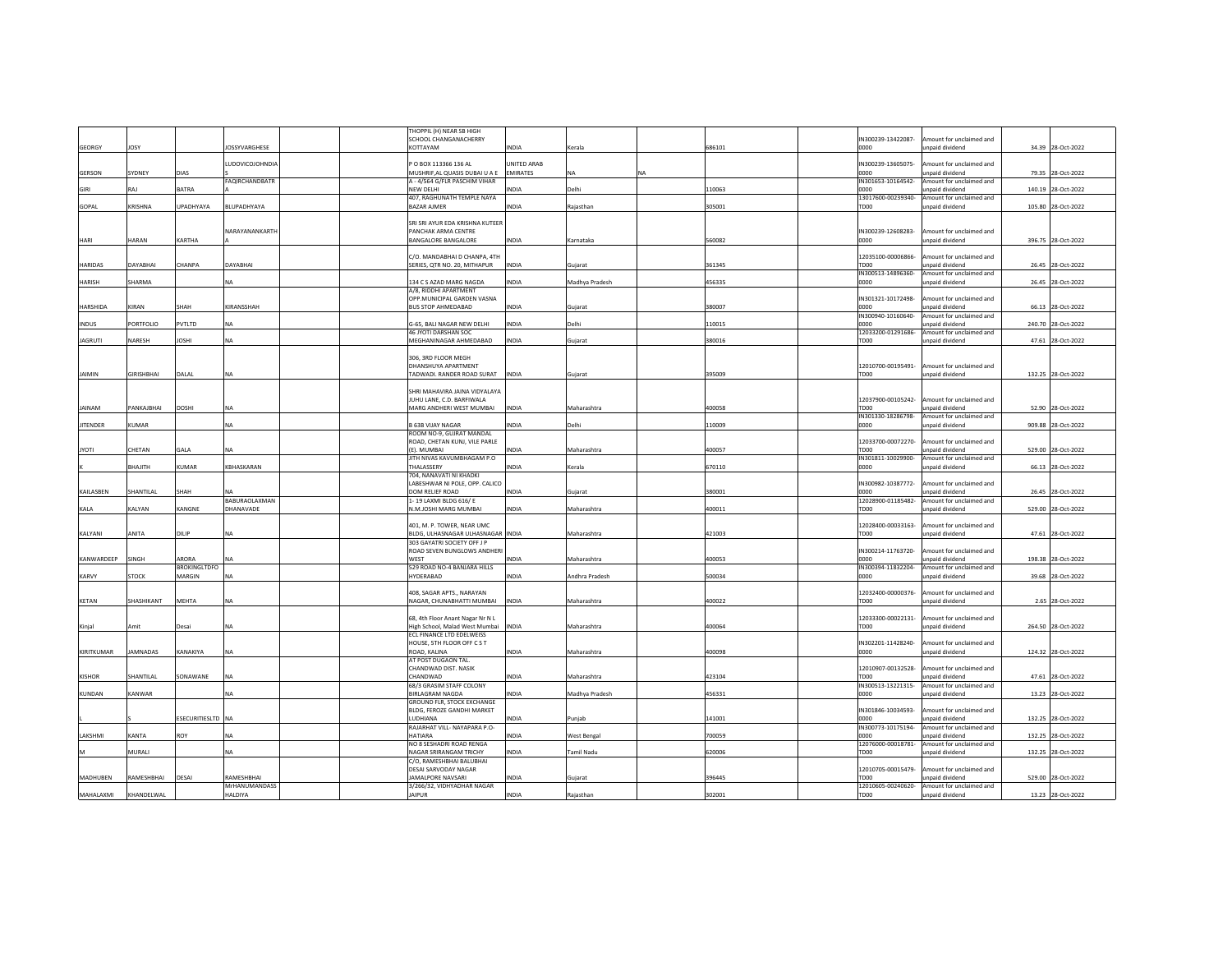|               |                      |                  |                       | 1054 SOBHA PRIMROSE, SURVEY                                 |              |                    |        |                            |                          |                    |
|---------------|----------------------|------------------|-----------------------|-------------------------------------------------------------|--------------|--------------------|--------|----------------------------|--------------------------|--------------------|
|               |                      |                  |                       | NO. 98/1, 99 BELLANDUR VILLAGE                              |              |                    |        |                            |                          |                    |
|               |                      |                  |                       | SARJAPURA OUTER RING ROAD                                   |              |                    |        | 12026501-00046620-         | mount for unclaimed and  |                    |
| MANJU         | <b>BOTHRA</b>        |                  | NA                    | BANGALORE                                                   | <b>INDIA</b> | Karnataka          | 560037 | TD00                       | unpaid dividend          | 66.13 28-Oct-2022  |
|               |                      |                  |                       |                                                             |              |                    |        |                            |                          |                    |
|               |                      |                  |                       | 4 702 PARSVNATH GREENVILLE                                  |              |                    |        |                            |                          |                    |
|               |                      |                  | SATPRAKASHLAMB        | SOHNA ROAD SECTOR 48 NEAR                                   |              |                    |        | IN300214-15222962-         | mount for unclaimed and  |                    |
| MANMOHAN      | LAMBA                |                  |                       | OMAX MALL GURGAON HARYANA  INDIA                            |              | Haryana            | 122001 | 0000                       | unpaid dividend          | 132.25 28-Oct-2022 |
|               |                      |                  |                       | E K HOUSE KALIKKADAPURAM                                    |              |                    |        |                            |                          |                    |
|               |                      |                  |                       | KAVVAYI PAYYANNUR KANNUR                                    |              |                    |        | IN300513-22154302-         | mount for unclaimed and  |                    |
| MANZOOR       |                      |                  | <b>TKIHAJI</b>        | KERALA                                                      | <b>INDIA</b> | Kerala             | 670307 | 0000                       | inpaid dividend          | 39.68 28-Oct-2022  |
|               |                      |                  | MDSHAMSHULHUD         |                                                             |              |                    |        | IN301250-28624196-         | mount for unclaimed and  |                    |
| MD            | FAKHRUL              | <b>AUDA</b>      |                       | 186 G T ROAD SHIBPUR HOWRAH                                 | <b>INDIA</b> | <b>West Bengal</b> | 711102 | noon                       | inpaid dividend          | 529.00 28-Oct-2022 |
|               |                      |                  |                       | PLOT NO 259 FLAT NO.19 SEETA                                |              |                    |        |                            |                          |                    |
|               |                      |                  |                       | SADAN SION MAIN RD SION WEST                                |              |                    |        | 12024700-00327947          | mount for unclaimed and  |                    |
| MEGHANA       | VARADAN              | CETLUR           | NA                    | MUMBAI                                                      | <b>INDIA</b> | Maharashtra        | 400022 | TD00                       | npaid dividend           | 158.70 28-Oct-2022 |
|               |                      |                  |                       |                                                             |              |                    |        |                            |                          |                    |
|               |                      |                  |                       | A 501 SAMARPAN TOWER 132 FT                                 |              |                    |        |                            |                          |                    |
|               |                      |                  |                       |                                                             |              |                    |        | IN300513-18566325-         |                          |                    |
|               |                      |                  |                       | RING ROAD NARANPURA 132 FT                                  |              |                    |        |                            | Amount for unclaimed and |                    |
| MEHUL         |                      | PATEL            | KANTILAL              | RING ROAD AHMEDABAD GUJARAT INDIA                           |              | Gujarat            | 380013 | 0000                       | unpaid dividend          | 264.50 28-Oct-2022 |
|               |                      |                  |                       |                                                             |              |                    |        |                            |                          |                    |
|               | VENKATASUBRA         |                  |                       | NEW 8/OLD 18, SARADHA NAGAR                                 |              |                    |        | IN301637-40660385-         | mount for unclaimed and  |                    |
|               | MANIAN               |                  | MNAGARATHNAM          | <b>VIRUGAMBAKKAM CHENNAL</b>                                | <b>INDIA</b> | <b>Tamil Nadu</b>  | 600092 | 0000                       | npaid dividend           | 66.13 28-Oct-2022  |
|               |                      |                  |                       | H NO 16 11 775/2/2/A                                        |              |                    |        | IN300394-11341523-         | mount for unclaimed and  |                    |
| NANCHERLA     | ANIL                 | <b>CUMAR</b>     | NMOHANRAO             | MOOSARAMBAGH HYDERABAD                                      | <b>INDIA</b> | Andhra Pradesh     | 500036 | 0000                       | unpaid dividend          | 66.13 28-Oct-2022  |
|               |                      |                  |                       | 164/1 RANGASWAMY TEMPLE                                     |              |                    |        |                            |                          |                    |
|               |                      |                  | CHIKKAHANUMANT        | STREET 17TH CRS BANGALORE                                   |              |                    |        | IN300513-20049945-         | Amount for unclaimed and |                    |
| NARAYANA      |                      |                  | HARAO                 | KARNATAKA                                                   | <b>INDIA</b> | Karnataka          | 560053 | 0000                       | inpaid dividend          | 211.60 28-Oct-2022 |
|               |                      |                  |                       | MOTA PORE SATADIA KHADKI                                    |              |                    |        | IN303044-10044047-         | mount for unclaimed and  |                    |
| NIRAL         | <b>JUAYBHAI</b>      | ATEL             | VIJAYBHAIPATEL        | <b>NADIAD</b>                                               | <b>INDIA</b> | Gujarat            | 387001 | noon                       | npaid dividend           | 66.13 28-Oct-2022  |
|               |                      |                  |                       | ROAD NO.4, NEAR SHUBHAM                                     |              |                    |        | IN301983-10055030-         | mount for unclaimed and  |                    |
| <b>NISHA</b>  | <b>HAUHAN</b>        |                  |                       | SCHOOL, RAJENDRA NAGAR.                                     | <b>INDIA</b> | Madhya Pradesh     | 457001 | noon                       | npaid dividend           | 26.45 28-Oct-2022  |
|               |                      |                  |                       | 39 YOGESWARAN CROSS STREET                                  |              |                    |        | IN301637-40135463-         | mount for unclaimed and  |                    |
| PARTHASARATHY |                      |                  | <b>NA</b>             | MADIPAKKAM                                                  | <b>INDIA</b> | <b>Tamil Nadu</b>  | 600091 | 0000                       | npaid dividend           | 52.90 28-Oct-2022  |
|               |                      |                  |                       | DANA OLI LASHKAR NEAR LAXMI                                 |              |                    |        | IN300513-17300595-         | mount for unclaimed and  |                    |
| PAWAN         | HARGUNANI            |                  | <b>NA</b>             | <b>BIDI WALE</b>                                            | <b>INDIA</b> | Madhya Pradesh     | 474001 | 0000                       | npaid dividend           | 26.45 28-Oct-2022  |
|               |                      |                  |                       | A.B ROAD INDORE FLAT NO.402                                 |              |                    |        |                            |                          |                    |
|               |                      |                  |                       |                                                             |              |                    |        |                            |                          |                    |
|               |                      |                  |                       | SHANTI VILLA A/2/293, SILICON<br>CITY INDORF RAIFNDRA NAGAR |              |                    |        |                            |                          |                    |
|               |                      |                  |                       | <b>INDORF</b>                                               |              |                    |        | 12010900-00260444-<br>TD00 | Amount for unclaimed and |                    |
| PAWANKUMAR    | JAGDISHPRASAD GOENKA |                  |                       |                                                             | <b>INDIA</b> | Madhya Pradesh     | 452012 |                            | unpaid dividend          | 2.65 28-Oct-2022   |
|               |                      |                  | SUBRAHMANYAPR         | NO 8 20/3 SUBBARAYAN NAGAR                                  |              |                    |        |                            |                          |                    |
|               |                      |                  | ABHAKARABOSEPE        | <b>5TH STREET KODAMBAKKAM</b>                               |              |                    |        | IN301080-22716905-         | mount for unclaimed and  |                    |
| PERLA         | GOVARDHAN            |                  | <b>RLA</b>            | CHENNAL                                                     | <b>INDIA</b> | <b>Tamil Nadu</b>  | 600024 | 0000                       | npaid dividend           | 793.50 28-Oct-2022 |
|               |                      |                  |                       | 14, MAYUR NAGAR SOCIETY                                     |              |                    |        |                            |                          |                    |
|               |                      |                  |                       | BEHIND KAMLA KAMDHENU HALL                                  |              |                    |        |                            |                          |                    |
|               |                      |                  |                       | DRIVE IN ROAD, MEMNAGAR                                     |              |                    |        | IN301485-10731264-         | Amount for unclaimed and |                    |
| PINALBEN      | <b>IIGARBHAI</b>     | PATEL            | <b>IIGARPATEL</b>     | AHMEDABAD                                                   | <b>INDIA</b> | Gujarat            | 380052 | 0000                       | unpaid dividend          | 132.25 28-Oct-2022 |
|               |                      |                  |                       | NO 16A 9TH MAIN 12TH CROSS                                  |              |                    |        |                            |                          |                    |
|               |                      |                  | RAMKASARGODUK         | <b>3RD PHASE GIRINAGAR</b>                                  |              |                    |        | IN303077-10474002-         | mount for unclaimed and  |                    |
| RAGHUNATH     | KAMATH               | <b>CASARGODU</b> | AMATH                 | BANGALORE KARNATAKA                                         | <b>INDIA</b> | Karnataka          | 560085 | 0000                       | inpaid dividend          | 66.13 28-Oct-2022  |
|               |                      |                  |                       |                                                             |              |                    |        |                            |                          |                    |
|               |                      |                  |                       | BELLEVUE CENTRAL PART II 15C                                |              |                    |        |                            |                          |                    |
|               |                      |                  | BEHARILALJAMNAD       | TOWER 7 SOHNA ROAD OPP                                      |              |                    |        | IN301364-10059584-         | Amount for unclaimed and |                    |
| RAJIV         | BEHARILAL            | LULLA            | ASLULLA               | RAHEJA MALL GURGAON HARYANA INDIA                           |              | Harvana            | 122001 | 0000                       | unpaid dividend          | 264.50 28-Oct-2022 |
|               |                      |                  |                       |                                                             |              |                    |        |                            |                          |                    |
|               |                      |                  |                       | 501/B HIMGANGA FLATS NR                                     |              |                    |        |                            |                          |                    |
|               |                      |                  |                       | SUBHASH CHOWK GAURAV PATH                                   |              |                    |        | 12033200-00113570-         | Amount for unclaimed and |                    |
| RAMCHANDER    | <b>BHIMSINGH</b>     | DAHIYA           |                       | MEMNAGAR AHMEDABAD                                          | <b>INDIA</b> | Guiarat            | 380052 | TD00                       | unpaid dividend          | 26.45 28-Oct-2022  |
|               |                      |                  |                       |                                                             |              |                    |        |                            |                          |                    |
|               |                      |                  | ROSHANLALBORAN        | NO 5 2ND CROSS MODEL COLONY                                 |              |                    |        |                            | mount for unclaimed and  |                    |
|               |                      |                  |                       |                                                             |              |                    |        | IN300896-10266603-         |                          |                    |
| RAMESH        | ROSHAN               | BORANA           |                       | <b>BANGALORE BANGALORE</b>                                  | <b>INDIA</b> | Karnataka          | 560022 | 0000                       | unpaid dividend          | 2.65 28-Oct-2022   |
|               |                      |                  |                       |                                                             |              |                    |        |                            |                          |                    |
|               |                      |                  |                       | 11/3, JAISARASWATI SADAN TPS                                |              |                    |        | 12031500-00151127-         | Amount for unclaimed and |                    |
| RIMA          | RAHUL                | <b>IHZOI</b>     |                       | ROAD BORIVALI (WEST) MUMBAI                                 | <b>INDIA</b> | Maharashtra        | 400091 | TD00                       | unpaid dividend          | 100.51 28-Oct-2022 |
|               |                      |                  |                       | B-10, KRISHNA SUMRTI                                        |              |                    |        |                            |                          |                    |
|               |                      |                  |                       | CHINTAMANI GANESH LANE                                      |              |                    |        |                            |                          |                    |
|               |                      |                  |                       | MANVEL PADA ROAD, VIRAR- EAST                               |              |                    |        | 12020000-00157077-         | Amount for unclaimed and |                    |
| SADANAND      | <b>SITARAM</b>       | VANE             | SITARAM               | THANF                                                       | INDIA        | Maharashtra        | 401305 | TD00                       | inpaid dividend          | 26.45 28-Oct-2022  |
|               |                      |                  |                       | SAGUFTA 4NEHRU NAGAR B/H                                    |              |                    |        |                            |                          |                    |
|               |                      |                  |                       | AMRAPALI CINEMA RAIYA ROAD                                  |              |                    |        | 12056600-00054731-         | Amount for unclaimed and |                    |
| SANAA         | <b>HANIFBHAI</b>     | TELI             | <b>HANIFBHAI</b>      | RAJKOT                                                      | <b>INDIA</b> | Guiarat            | 360007 | TDOO                       | npaid dividend           | 132.25 28-Oct-2022 |
|               |                      |                  |                       | 2226 2 17 ROYAL CO OP SOC                                   |              |                    |        |                            |                          |                    |
|               |                      |                  | RAMKRUSHNADINS        | VIJALPORE TALUKA JALALPORE DIST                             |              |                    |        | 12013300-00139644-         | mount for unclaimed and  |                    |
| SANJIV        | RAMKRUSHNA           | BHATT            | HANKARBHATT           | NAVSARI NAVSARI                                             | <b>INDIA</b> | Gujarat            | 396445 | TD <sub>00</sub>           | unpaid dividend          | 79.35 28-Oct-2022  |
|               |                      |                  |                       | <b>VADAKKUTTE HOUSE</b>                                     |              |                    |        | IN301637-40378082-         | mount for unclaimed and  |                    |
| SARADA        | BALAKRISHNAN         |                  |                       | P.O.PORATHISSERY THRISSUR                                   | <b>INDIA</b> | Kerala             | 680125 | noon                       | unpaid dividend          | 66.13 28-Oct-2022  |
|               |                      |                  |                       | 284 NEW KALA NIKETAN S V ROAD                               |              |                    |        |                            |                          |                    |
|               |                      |                  | <b>ISHWARCHANDSHA</b> | 2ND FLOOR FLAT NO 14 BANDRA                                 |              |                    |        | IN300513-13105023-         | mount for unclaimed and  |                    |
| SATISH        | KUMAR                | SHAW             |                       | WEST MUMBAL                                                 | INDIA        | Maharashtra        | 400050 | noon                       | Innaid dividend          | 132.25 28-Oct-2022 |
|               |                      |                  |                       |                                                             |              |                    |        |                            |                          |                    |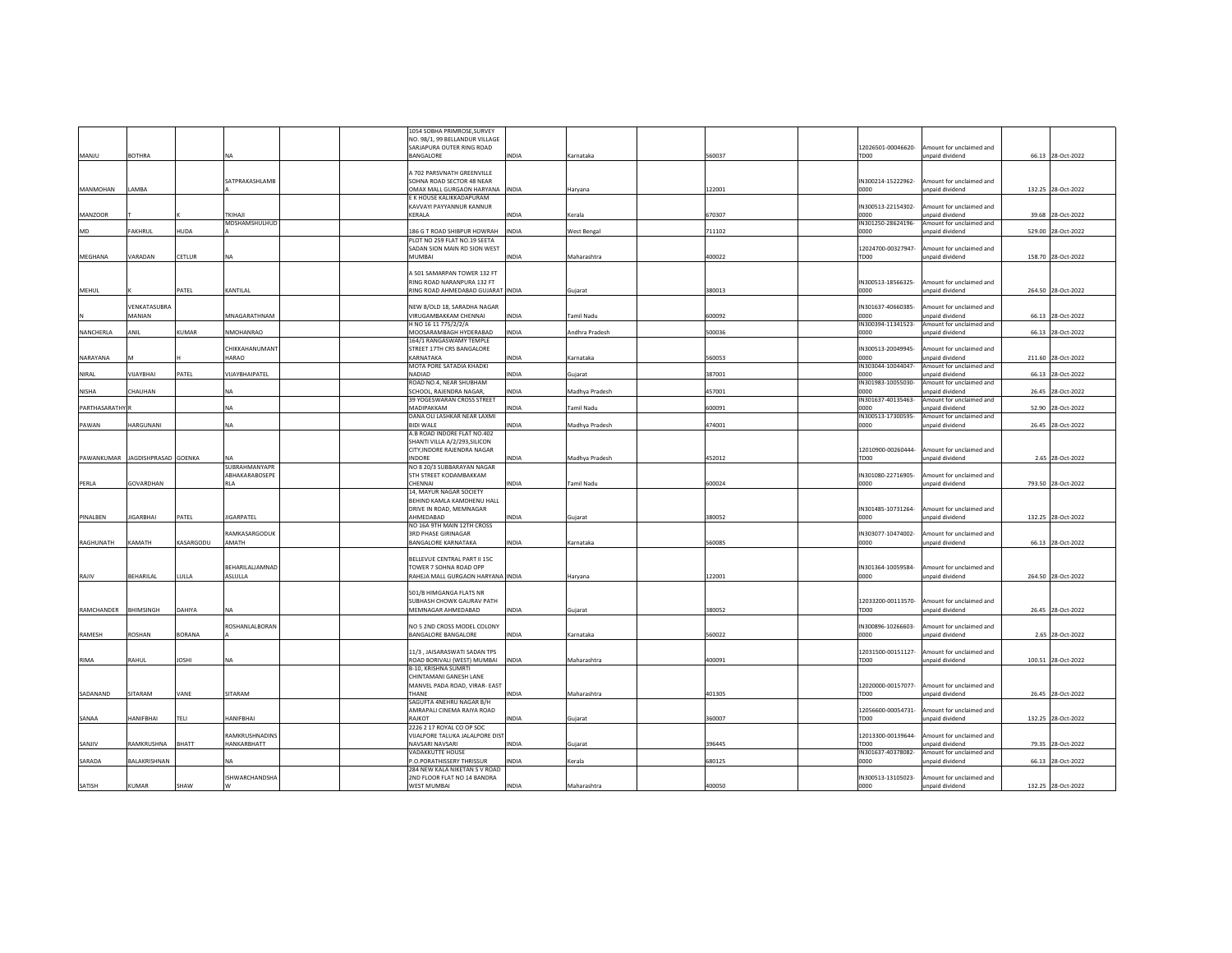|                   |                 |                 |                       | H NO 140 P WARD NO 5 SETHI ICE       |              |                      |        |                    |                          |                     |
|-------------------|-----------------|-----------------|-----------------------|--------------------------------------|--------------|----------------------|--------|--------------------|--------------------------|---------------------|
|                   |                 |                 |                       | FEROZEPUR CANTT 152001               |              |                      |        | IN301604-10704971- | Amount for unclaimed and |                     |
| SAVITA            | DEVI            |                 | SHOPATRAI             | <b>FEROZEPUR</b>                     | <b>INDIA</b> | Punjab               | 152001 | 0000               | inpaid dividend          | 298.89 28-Oct-2022  |
|                   |                 |                 |                       |                                      |              |                      |        |                    |                          |                     |
|                   |                 |                 |                       | B/309, SHIV MAHAL, 3RD FLOOR         |              |                      |        | 12012100-00061900- | mount for unclaimed and  |                     |
| SHAILIA           | <b>SUSHIL</b>   | TIBREWAL        | NA                    | RNP PARK, BHAYANDER (E), THANE INDIA |              | Maharashtra          | 401105 | TD <sub>00</sub>   | unpaid dividend          | 264.50 28-Oct-2022  |
|                   |                 |                 |                       | NO 12 FIRST CROSS STREET             |              |                      |        |                    |                          |                     |
|                   |                 |                 |                       | ANNANAGAR NELLITHOPE                 |              |                      |        | 12033200-01498723  | Amount for unclaimed and |                     |
|                   |                 |                 |                       |                                      |              |                      |        |                    |                          |                     |
| SHANKAR           | GANESH          |                 | <b>NA</b>             | PONDICHERRY                          | <b>INDIA</b> | Pondicherry          | 605005 | TD00               | unpaid dividend          | 79.35 28-Oct-2022   |
|                   |                 |                 |                       | RAASHI, BEHIND AIR, BARKUR           |              |                      |        |                    |                          |                     |
|                   |                 |                 | KOOKNAADUSHIVA        | ROAD, HANDADI, BRAHMAVAR             |              |                      |        | IN301696-11020842- | Amount for unclaimed and |                     |
| SHEELA            |                 | SHETTY          | RAMASHETTY            | <b>UDUPI DISTRICT KARNATAKA</b>      | <b>INDIA</b> | Karnataka            | 576213 | 0000               | unpaid dividend          | 79.35 28-Oct-2022   |
|                   |                 |                 |                       |                                      |              |                      |        | IN300773-10176476- | Amount for unclaimed and |                     |
| SHYAMAL           | ROY             | KARMAKAR        | <b>NA</b>             | 16/5B, MURARI PUKUR ROAD             | INDIA        | West Bengal          | 700067 | 0000               | unpaid dividend          | 264.50 28-Oct-2022  |
|                   |                 |                 |                       | 47/6 GRASIM STAFF COLONY             |              |                      |        |                    |                          |                     |
|                   |                 |                 |                       |                                      |              |                      |        |                    |                          |                     |
|                   |                 |                 | PURUSHOTTAMDA         | <b>BIRLAGRAM NAGDA</b>               |              |                      |        | IN300513-11819883- | Amount for unclaimed and |                     |
| SIDDHARTHA        | DABRAL          |                 | <b>BRAL</b>           | MADHYPRADESH                         | <b>INDIA</b> | Madhya Pradesh       | 456331 | 0000               | unpaid dividend          | 13.23 28-Oct-2022   |
|                   |                 |                 | NANAKCHANDMITT        |                                      |              |                      |        | IN303077-10579497- | Amount for unclaimed and |                     |
| SNEH              | LATA            | <b>MITTAL</b>   | AL                    | 43/C-7 SEC 8 ROHINI DELHI            | <b>INDIA</b> | Delhi                | 110085 | 0000               | unpaid dividend          | 52.90 28-Oct-2022   |
|                   |                 |                 |                       | C - 368, DDA LIG FLATS EAST OF       |              |                      |        | 12019101-00815954- | Amount for unclaimed and |                     |
| SNEHLATA          | SHARMA          |                 | <b>NA</b>             | LONI ROAD DELHI                      | <b>INDIA</b> | Delhi                | 110093 | TD00               | unpaid dividend          | 18.52 28-Oct-2022   |
|                   |                 |                 |                       |                                      |              |                      |        |                    |                          |                     |
|                   |                 |                 |                       | 83/1 1ST FLOOR K R ROAD OPP V V      |              |                      |        |                    |                          |                     |
|                   |                 |                 |                       | PURAM COLLEGE BANGALORE              |              |                      |        | IN300239-30022876- | Amount for unclaimed and |                     |
| SRINIVASA         | BABU            | OV              | VEERAPPASETTYOA       | KARNATAKA                            | INDIA        | Karnataka            | 560004 | 0000               | unpaid dividend          | 2.65 28-Oct-2022    |
|                   |                 |                 |                       | 11, RATNAMANI SOCIETY, NR. K. K.     |              |                      |        | IN300343-10356283- | Amount for unclaimed and |                     |
| <b>SUCHITA</b>    | YOGESH          | PATEL           | <b>NA</b>             | NAGAR, GHATLODIA,                    | <b>INDIA</b> | Gujarat              | 380061 | 0000               | unpaid dividend          | 264.50 28-Oct-2022  |
|                   |                 |                 |                       | FLAT GC GROUND FLR AKS               |              |                      |        |                    |                          |                     |
|                   |                 |                 |                       | MAMATHA FLATS NO 1 NORTH             |              |                      |        |                    |                          |                     |
|                   |                 |                 | <b>GUNDACHARIYART</b> | PARK STREET VENKATAPURAM             |              |                      |        | IN300441-10045193- | Amount for unclaimed and |                     |
|                   |                 |                 |                       |                                      |              |                      |        |                    |                          |                     |
| SUDHARSAN         |                 |                 |                       | AMBATTUR CHENNAI                     | INDIA        | <b>Tamil Nadu</b>    | 600053 | noon               | inpaid dividend          | 185.15 28-Oct-2022  |
|                   |                 |                 |                       | H NO 606 WARD NO 11 LOHARAN          |              |                      |        | IN301774-17548582- | Amount for unclaimed and |                     |
| <b>SUKHVINDER</b> | SINGH           |                 | KULWANTSINGH          | <b>GALI JAGADHRI</b>                 | <b>INDIA</b> | Haryana              | 135003 | 0000               | unpaid dividend          | 119.03 28-Oct-2022  |
|                   | MURALEEDHARA    |                 |                       | VENGALI HOUSE P O NATTIKA            |              |                      |        | IN301637-40938225- | Amount for unclaimed and |                     |
| <b>SUNITHA</b>    |                 |                 | NA                    | THRISSUR                             | <b>INDIA</b> | Kerala               | 680566 | 0000               | unpaid dividend          | 66.13 28-Oct-2022   |
|                   |                 |                 |                       | 2/2 RATNABHIMA CHS V P ROAD          |              |                      |        | IN300239-11977803- | Amount for unclaimed and |                     |
| SURENDRA          | <b>DINANATH</b> | SONAR           | <b>NA</b>             | <b>BAIL BAZAR</b>                    | <b>INDIA</b> | Maharashtra          | 421301 | 0000               | inpaid dividend          | 264.50 28-Oct-2022  |
|                   |                 |                 |                       |                                      |              |                      |        |                    |                          |                     |
|                   |                 |                 |                       | A - 15, 2nd FLOOR HAUZ KHAS          |              |                      |        | IN301209-10028895- | Amount for unclaimed and |                     |
| <b>SURESH</b>     | <b>VYAS</b>     |                 | NAROTTAMVYAS          | <b>NEW DELHI</b>                     | <b>INDIA</b> | Delhi                | 110016 | noon               | unpaid dividend          | 1322.50 28-Oct-2022 |
|                   |                 | NANDLALTIBER    |                       | B/309 SHIV MAHAL RNP PARK,           |              |                      |        | 12012100-00045779- | Amount for unclaimed and |                     |
| <b>SUSHIL</b>     | <b>KUMAR</b>    | WAI             | NA                    | <b>BHAYENDER(E) THANA</b>            | <b>INDIA</b> | Maharashtra          | 401105 | <b>TDOO</b>        | inpaid dividend          | 198.38 28-Oct-2022  |
|                   |                 | MAHESHCHAND     |                       | NO 237 3RD MAIN ROAD                 |              |                      |        | IN301926-10204752- | Amount for unclaimed and |                     |
|                   |                 | RANATH          | <b>NA</b>             | CHAMRAJPET BANGALORE                 | <b>INDIA</b> | Karnataka            | 560018 | noon               | unpaid dividend          | 13.23 28-Oct-2022   |
|                   |                 |                 |                       |                                      |              |                      |        | IN300513-11955482- | Amount for unclaimed and |                     |
| THAKUR            | PRASAD          | TIWARI          | NA                    | B/22 CHEMICAL COLONY NAGDA           | <b>INDIA</b> | Madhya Pradesh       | 456331 | 0000               | unpaid dividend          | 13.23 28-Oct-2022   |
|                   |                 |                 |                       |                                      |              |                      |        |                    |                          |                     |
|                   |                 |                 |                       | NO. 1478, P.B. NO 30 INDIRA          |              |                      |        |                    |                          |                     |
|                   |                 |                 |                       | NAGAR KURINJI AVENUE NO 1            |              |                      |        |                    |                          |                     |
|                   |                 |                 |                       | TOLGATE, BIKSHANDAR KOVIL            |              |                      |        | 12013200-00567613  | Amount for unclaimed and |                     |
| THIAGARAJAN       |                 |                 | <b>NA</b>             | TRICHY                               | <b>INDIA</b> | Tamil Nadu           | 621216 | TD00               | unpaid dividend          | 2.65 28-Oct-2022    |
|                   |                 |                 |                       | W/O DRIG KUMAR SINGH                 |              |                      |        |                    |                          |                     |
|                   |                 |                 |                       | BHADORIA NR, POONAM BHAWAN           |              |                      |        |                    |                          |                     |
|                   |                 |                 |                       | GALI NO. 1 WARD NO. 29               |              |                      |        | 12019101-02203211- | Amount for unclaimed and |                     |
|                   |                 |                 |                       |                                      |              |                      |        |                    |                          |                     |
| UMA               | SINGH           | <b>BHADORIA</b> | NARAYANSINGH          | DHAWARI SATNA                        | <b>INDIA</b> | Madhya Pradesh       | 485001 | TD00               | unpaid dividend          | 529.00 28-Oct-2022  |
|                   |                 |                 |                       | NO 28 3RD MAIN BHARATHI              |              |                      |        |                    |                          |                     |
|                   |                 |                 |                       | LAYOUT S G PALYA D R C POST          |              |                      |        | IN302148-10985444- | Amount for unclaimed and |                     |
| VEDAMURTHY        |                 |                 | LATENANJAPPABC        | BANGALORE                            | <b>INDIA</b> | Karnataka            | 560029 | 0000               | unpaid dividend          | 132.25 28-Oct-2022  |
|                   |                 |                 |                       |                                      |              |                      |        |                    |                          |                     |
|                   |                 |                 |                       | NO 56 RAMA TEMPLE ROAD 4TH           |              |                      |        |                    |                          |                     |
|                   |                 |                 |                       | CROSS OPP GOVT SCHOOL NEW            |              |                      |        | IN301135-26880055- | Amount for unclaimed and |                     |
| VENKATESH         |                 |                 | VENKATACHALAM         | THIPPASANDRA BANGALORE               | <b>INDIA</b> | Karnataka            | 560075 | 0000               | unpaid dividend          | 2.65 28-Oct-2022    |
|                   |                 |                 |                       |                                      |              |                      |        |                    |                          |                     |
|                   |                 |                 |                       | 1163 W 2 BASANT VIHAR                |              |                      |        | 12033200-03655504- | Amount for unclaimed and |                     |
| VIMAL             | <b>KUMAR</b>    | VERMA           | NA                    | <b>NAUBASTA KANPUR</b>               | INDIA        | <b>Uttar Pradesh</b> | 208021 | TD00               | unpaid dividend          | 264.50 28-Oct-2022  |
|                   |                 |                 |                       | NO 278 6TH A CROSS 80TH FEET         |              |                      |        |                    |                          |                     |
|                   |                 |                 |                       | CROSS ROAD 2ND BLOCK                 |              |                      |        |                    |                          |                     |
|                   |                 |                 | MAHAVEERCHAND         | <b>BANASHANKARI 1ST STAGE</b>        |              |                      |        | IN302148-10773838- | Amount for unclaimed and |                     |
| VISHAL            | M               | DHARIWAL        | SHANTHILAL            | BANGALORE                            | <b>INDIA</b> | Karnataka            | 560050 | 0000               | unpaid dividend          | 52.90 28-Oct-2022   |
|                   |                 |                 |                       |                                      |              |                      |        |                    |                          |                     |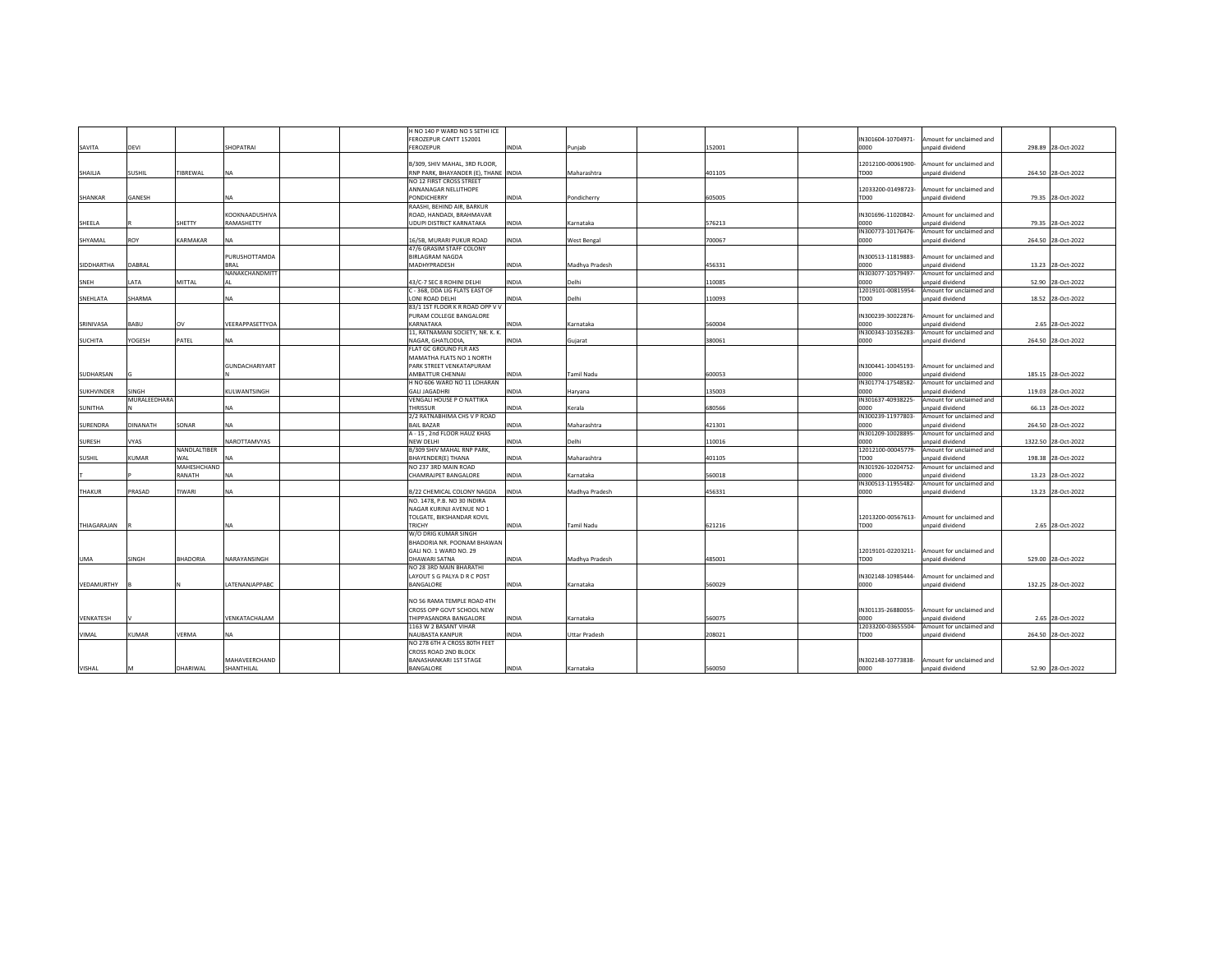|                               |                                         |                              |                                     | Make sure that the details are in accordance with the information already provided in e-form IEPF-2 | Note: This sheet is applicable for uploading the particulars related to the unclaimed and unpaid amount pending with company. |                                                                    |                                        |                                                     |                 |                          |                     |                                           |                                             |                       |                                                              |
|-------------------------------|-----------------------------------------|------------------------------|-------------------------------------|-----------------------------------------------------------------------------------------------------|-------------------------------------------------------------------------------------------------------------------------------|--------------------------------------------------------------------|----------------------------------------|-----------------------------------------------------|-----------------|--------------------------|---------------------|-------------------------------------------|---------------------------------------------|-----------------------|--------------------------------------------------------------|
| <b>CIN/BCIN</b>               | L31103KA1999PLC025071                   |                              | Prefill                             |                                                                                                     |                                                                                                                               | Company/Bank Name TD POWER SYSTEMS LIMITED                         |                                        |                                                     |                 | Date Of AGM(DD-MON-YYYY) | 26-Sep-2018         |                                           |                                             |                       |                                                              |
|                               | Sum of unpaid and unclaimed dividend    |                              |                                     |                                                                                                     | 29740.55                                                                                                                      |                                                                    | Sum of interest on matured debentures  |                                                     |                 |                          |                     | 0.00                                      |                                             |                       |                                                              |
| Sum of matured deposit        |                                         |                              |                                     |                                                                                                     | 0.00                                                                                                                          |                                                                    | Sum of interest on matured deposit     |                                                     |                 |                          |                     | 0.00                                      |                                             |                       |                                                              |
| Sum of matured debentures     |                                         |                              |                                     |                                                                                                     | 0.00                                                                                                                          |                                                                    |                                        | Sum of interest on application money due for refund |                 |                          |                     | 0.00                                      |                                             |                       |                                                              |
|                               | Sum of application money due for refund |                              |                                     |                                                                                                     | 0.00                                                                                                                          |                                                                    | Redemption amount of preference shares |                                                     |                 |                          |                     | 0.00                                      |                                             |                       |                                                              |
|                               | Sales proceed for fractional shares     |                              |                                     |                                                                                                     | 0.00                                                                                                                          |                                                                    | Validate                               | Clear                                               |                 |                          |                     |                                           |                                             |                       |                                                              |
| <b>Investor First</b><br>Name | nvestor Middle<br>Name                  | <b>Investor Last</b><br>Name | Father/Husband<br><b>First Name</b> | Father/Husband<br><b>Middle Name</b>                                                                | <b>Father/Husband Last</b><br><b>Name</b>                                                                                     | <b>Address</b>                                                     | Country                                | State                                               | <b>District</b> | <b>Pin Code</b>          | <b>Folio Number</b> | DP Id-Client Id-<br><b>Account Number</b> | <b>Investment Type</b>                      | Amount<br>transferred | <b>Proposed Date of</b><br>transfer to IEPF<br>(DD-MON-YYYY) |
|                               |                                         |                              |                                     |                                                                                                     |                                                                                                                               | 4-101 1ST FLR MADHUBAN CHSL                                        |                                        |                                                     |                 |                          |                     |                                           |                                             |                       |                                                              |
| AAFREEN                       | AI TAF                                  | MAKANI                       | NA                                  |                                                                                                     |                                                                                                                               | FISHERIS UNIVERSITY ROAD YARI<br>RD VERSOVA ANDHERI W MUMBAI INDIA |                                        | Maharashtra                                         |                 | 400061                   |                     | 12044700-07303859-<br>TDOO                | mount for unclaimed and<br>hnabivib hison   |                       | 610.00 27-Oct-2023                                           |
|                               |                                         |                              |                                     |                                                                                                     |                                                                                                                               | H NO D-17 CHADDHA SUGAR<br>COLONY PREMESIS VILL MALESIA            |                                        |                                                     |                 |                          |                     | 12044700-05766251-                        | mount for unclaimed and                     |                       |                                                              |
| AKSHAY                        | <b>GUPTA</b>                            |                              | NA                                  |                                                                                                     |                                                                                                                               | DHANAURA                                                           | <b>NDIA</b>                            | <b>Uttar Pradesh</b>                                |                 | 244231                   |                     | TD00                                      | unpaid dividend                             |                       | 3.05 27-Oct-2023                                             |
|                               |                                         |                              |                                     |                                                                                                     |                                                                                                                               | , KIRAN BUILDING, GULSHAN<br>GALI, B. P. CROSS ROAD NO. 1,         |                                        |                                                     |                 |                          |                     | 12045200-00031874-                        | mount for unclaimed and                     |                       |                                                              |
| AMIT                          | LAXMIDAS                                | BHANUSHALI                   | NA                                  |                                                                                                     |                                                                                                                               | MULUND (W) MUMBAI<br>5/2 VUAYANAGARA OPP CITY HIGH                 | <b>INDIA</b>                           | Maharashtra                                         |                 | 400080                   |                     | TDOO<br>IN300239-13687229-                | unpaid dividend<br>Amount for unclaimed and |                       | 747.25 27-Oct-2023                                           |
| ANANDGOUDA                    |                                         | PATIL                        | BASAVARAJ                           |                                                                                                     |                                                                                                                               | SCHOOL HUBLI                                                       | <b>INDIA</b>                           | Karnataka                                           |                 | 580032                   |                     | 0000                                      | unpaid dividend                             |                       | 76.25 27-Oct-2023                                            |
|                               |                                         |                              | MRNARESHKUMAR                       |                                                                                                     |                                                                                                                               | 205, RABINDRA SARANI 3RD FLOOR                                     |                                        |                                                     |                 |                          |                     | 12019103-00037245-                        | mount for unclaimed and                     |                       |                                                              |
| ANJU                          | <b>GUPTA</b>                            |                              | <b>GUPTA</b>                        |                                                                                                     |                                                                                                                               | ROOM NO - 113 KOLKATA                                              | INDIA                                  | <b>West Bengal</b>                                  |                 | 700007                   |                     | TD00                                      | npaid dividend                              |                       | 76.25 27-Oct-2023                                            |
|                               |                                         |                              |                                     |                                                                                                     |                                                                                                                               | H.NO 51. G. SHIVDHARI KALONI                                       |                                        |                                                     |                 |                          |                     | 12019101-01955768                         | Amount for unclaimed and                    |                       |                                                              |
| ARCHNA                        | DUBEY                                   |                              | RAJMANITIWARI                       |                                                                                                     |                                                                                                                               | VILL AMBIKAPUR DISTT- SURGUJA<br>KARGIL SHAHID MARG W/H 08         | <b>INDIA</b>                           | Chhattisgarh                                        |                 | 497001                   |                     | TD00<br>12044700-06685235-                | unpaid dividend<br>Amount for unclaimed and |                       | 250.10 27-Oct-2023                                           |
| ARUN                          | KUMAR                                   | SARDA                        | SITARAMSARDA                        |                                                                                                     |                                                                                                                               | <b>SIKAR</b>                                                       | INDIA                                  | Rajasthan                                           |                 | 332001                   |                     | TD00                                      | npaid dividend                              |                       | 91.50 27-Oct-2023                                            |
|                               |                                         |                              |                                     |                                                                                                     |                                                                                                                               | QTR NO D 17 AIRPORT                                                |                                        |                                                     |                 |                          |                     |                                           |                                             |                       |                                                              |
| <b>BHAGYA</b>                 | LAKSHMI                                 | KATAM                        | KKKATIKANI                          |                                                                                                     |                                                                                                                               | RESIDENTIAL COMPLEX JAGDALPUR<br>BASTAR DISTRICT JAGDALPUR         | INDIA                                  | Chhattisgarh                                        |                 | 494001                   |                     | 12047200-09659184-<br>TD00                | Amount for unclaimed and<br>unpaid dividend |                       | 152.50 27-Oct-2023                                           |
| CHANDRA                       | SHEKAR                                  | CHOUHAN                      | ΝA                                  |                                                                                                     |                                                                                                                               | 98 VIDHYUT NAGAR SANJAY<br>COLONY BHILWARA                         | <b>INDIA</b>                           | Rajasthan                                           |                 | 311001                   |                     | 12033200-06018815-<br>TD <sub>00</sub>    | Amount for unclaimed and<br>npaid dividend  |                       | 292.80 27-Oct-2023                                           |
|                               |                                         |                              |                                     |                                                                                                     |                                                                                                                               |                                                                    |                                        |                                                     |                 |                          |                     | IN301055-10695366-                        | Amount for unclaimed and                    |                       |                                                              |
| CHHAYA                        | TIWARI                                  |                              | <b>NA</b>                           |                                                                                                     |                                                                                                                               | 161 CIVIL LINES<br>ADARSH NAGAR 15/760                             | <b>INDIA</b>                           | <b>Uttar Pradesh</b>                                |                 | 262701                   |                     | oooo<br>12033200-02549802-                | npaid dividend<br>Amount for unclaimed and  |                       | 152.50 27-Oct-2023                                           |
| CHHTRA                        | PAI                                     | SINGH                        | NΔ<br>TARAKNATHGANG                 |                                                                                                     |                                                                                                                               | BULANDSHAHAR<br>MONOHARPATTI MANDIRPARA PO                         | <b>INDIA</b>                           | Uttar Pradesh                                       |                 | 203001                   |                     | TD <sub>00</sub><br>IN301774-17022364-    | npaid dividend<br>Amount for unclaimed and  |                       | 61.00 27-Oct-2023                                            |
| DEBASISH                      | GANGULI                                 |                              | ULI                                 |                                                                                                     |                                                                                                                               | TARAKESWAR HOOGHLY                                                 | <b>INDIA</b>                           | <b>West Bengal</b>                                  |                 | 712410                   |                     | 0000                                      | npaid dividend                              |                       | 30.50 27-Oct-2023                                            |
|                               |                                         |                              |                                     |                                                                                                     |                                                                                                                               | C/O GOVIN KUMAR ARORA<br>GOVIND HARDWARE PURANA                    |                                        |                                                     |                 |                          |                     | 13014400-00995016-                        | mount for unclaimed and                     |                       |                                                              |
| <b>DEEKSHA</b>                | ARORA                                   |                              |                                     |                                                                                                     |                                                                                                                               | BAZAR VRINDABAN                                                    | INDIA                                  | Uttar Pradesh                                       |                 | 281121                   |                     | TD00                                      | npaid dividend                              |                       | 54.90 27-Oct-2023                                            |
| <b>DEEPAK</b>                 | KUMAR                                   | <b>DUA</b>                   | ShBharatBhushanD<br>на              |                                                                                                     |                                                                                                                               | 4/13 Ashok Nagar New Delhi                                         | <b>INDIA</b>                           | Delhi                                               |                 | 110018                   |                     | IN300861-10063810-<br>0000                | Amount for unclaimed and<br>unpaid dividend |                       | 152.50 27-Oct-2023                                           |
|                               | GANGAWANWA                              |                              |                                     |                                                                                                     |                                                                                                                               | 201 SANGITA NEST MAHANT ROAD<br>EXTENTION NEAR CENTRAL BANK        |                                        |                                                     |                 |                          |                     | IN300597-10121900-                        | Amount for unclaimed and                    |                       |                                                              |
| DEVDUTTA                      |                                         |                              | NΑ                                  |                                                                                                     |                                                                                                                               | VILE PARLE MUMBAI                                                  | <b>INDIA</b>                           | Maharashtra                                         |                 | 400057                   |                     | 0000                                      | inpaid dividend                             |                       | 3.05 27-Oct-2023                                             |
| DEVENDRA                      | PAI                                     | SINGH                        | <b>BidhamberSingh</b>               |                                                                                                     |                                                                                                                               | G 6/48 SECTOR 16 ROHINI DELHI                                      | <b>INDIA</b>                           | Delhi                                               |                 | 110089                   |                     | IN301330-21509537-<br>nnnn                | Amount for unclaimed and<br>npaid dividend  |                       | 305.00 27-Oct-2023                                           |
| <b>DEWARSHI</b>               | CHOUDHURY                               |                              | NA                                  |                                                                                                     |                                                                                                                               | SRUPETA SARUPETA PATHSALA OPI<br>K P ENTERPRISES BARPETA           | <b>INDIA</b>                           | Assam                                               |                 | 781325                   |                     | 12036000-00360863-<br>TD00                | Amount for unclaimed and<br>unpaid dividend |                       | 176.90 27-Oct-2023                                           |
| DILIP                         | OMPRAKASH                               | GARG                         | <b>NA</b>                           |                                                                                                     |                                                                                                                               | 1902, IRIS BLDG, B WING LODHA<br>PARADISE MAJI WADA                | <b>NDIA</b>                            | Maharashtra                                         |                 | 400601                   |                     | IN301549-18767492-<br>0000                | Amount for unclaimed and<br>npaid dividend  |                       | 610.00 27-Oct-2023                                           |
|                               |                                         |                              |                                     |                                                                                                     |                                                                                                                               | C/O SUBHASH TALKIS PUSAD DIST                                      |                                        |                                                     |                 |                          |                     | 12033300-00524433-                        | mount for unclaimed and                     |                       |                                                              |
| <b>DURGADAS</b>               | SHANKARLAL                              | AGRAWAL                      | <b>NA</b>                           |                                                                                                     |                                                                                                                               | YAVATMAL PUSAD<br>C-3, SUTIRTH APARTMENT,                          | <b>INDIA</b>                           | Maharashtra                                         |                 | 445204                   |                     | TD <sub>00</sub>                          | unpaid dividend                             |                       | 6.10 27-Oct-2023                                             |
| FALGUNI                       | RUPIN                                   | <b>GORDHANDAS</b>            | NA                                  |                                                                                                     |                                                                                                                               | B/HP, RERNA TOWER, VASTRAPUR<br>AHMEDABAD                          | INDIA                                  | Gujarat                                             |                 | 380054                   |                     | 12042000-00083368-<br>TD00                | mount for unclaimed and<br>unpaid dividend  |                       | 2745.00 27-Oct-2023                                          |
|                               |                                         |                              |                                     |                                                                                                     |                                                                                                                               | AT MANIK CHOWK, POST                                               |                                        |                                                     |                 |                          |                     | IN300829-10092359-                        | mount for unclaimed and                     |                       |                                                              |
| GADEKAR                       | KAMALAKANT                              | DATTATRAYA                   | NA                                  |                                                                                                     |                                                                                                                               | VENGURLA DIST. SINDHUDURGA                                         | <b>INDIA</b>                           | Maharashtra                                         |                 | 416516                   |                     | 0000                                      | npaid dividend                              |                       | 3050.00 27-Oct-2023                                          |
|                               |                                         |                              |                                     |                                                                                                     |                                                                                                                               | AT MANIK CHOWK, POST                                               |                                        |                                                     |                 |                          |                     | IN300829-10092391-                        | mount for unclaimed and                     |                       |                                                              |
| GADEKAR                       | MANGESH                                 | <b>CAMALAKANT</b>            | <b>NA</b>                           |                                                                                                     |                                                                                                                               | VENGURLA, DIST. SINDHUDURGA  INDIA                                 |                                        | Maharashtra                                         |                 | 416516                   |                     | 0000                                      | unpaid dividend                             |                       | 1525.00 27-Oct-2023                                          |
| <b>GADEKAR</b>                | SURYAKANT                               | <b>DATTATRAYA</b>            | NA                                  |                                                                                                     |                                                                                                                               | AT MANIK CHOWK, POST<br>VENGURLA, DIST. SINDHUDURGA                | <b>INDIA</b>                           | Maharashtra                                         |                 | 416516                   |                     | IN300829-10092367-<br>nnon                | mount for unclaimed and<br>nnaid dividend   |                       | 1525.00 27-Oct-2023                                          |
|                               |                                         |                              |                                     |                                                                                                     |                                                                                                                               | <b>KALATHIL HOUSE</b><br>PUDUPPARIYARAM PALAKKAD                   |                                        |                                                     |                 | 678731                   |                     | 12044700-03589612-<br>TDOO                | Amount for unclaimed and                    |                       |                                                              |
| <b>GEETHAKUMARI</b>           |                                         |                              | RAILL                               |                                                                                                     |                                                                                                                               |                                                                    | INDIA                                  | Kerala                                              |                 |                          |                     |                                           | Innaid dividend                             |                       | 305.00 27-Oct-2023                                           |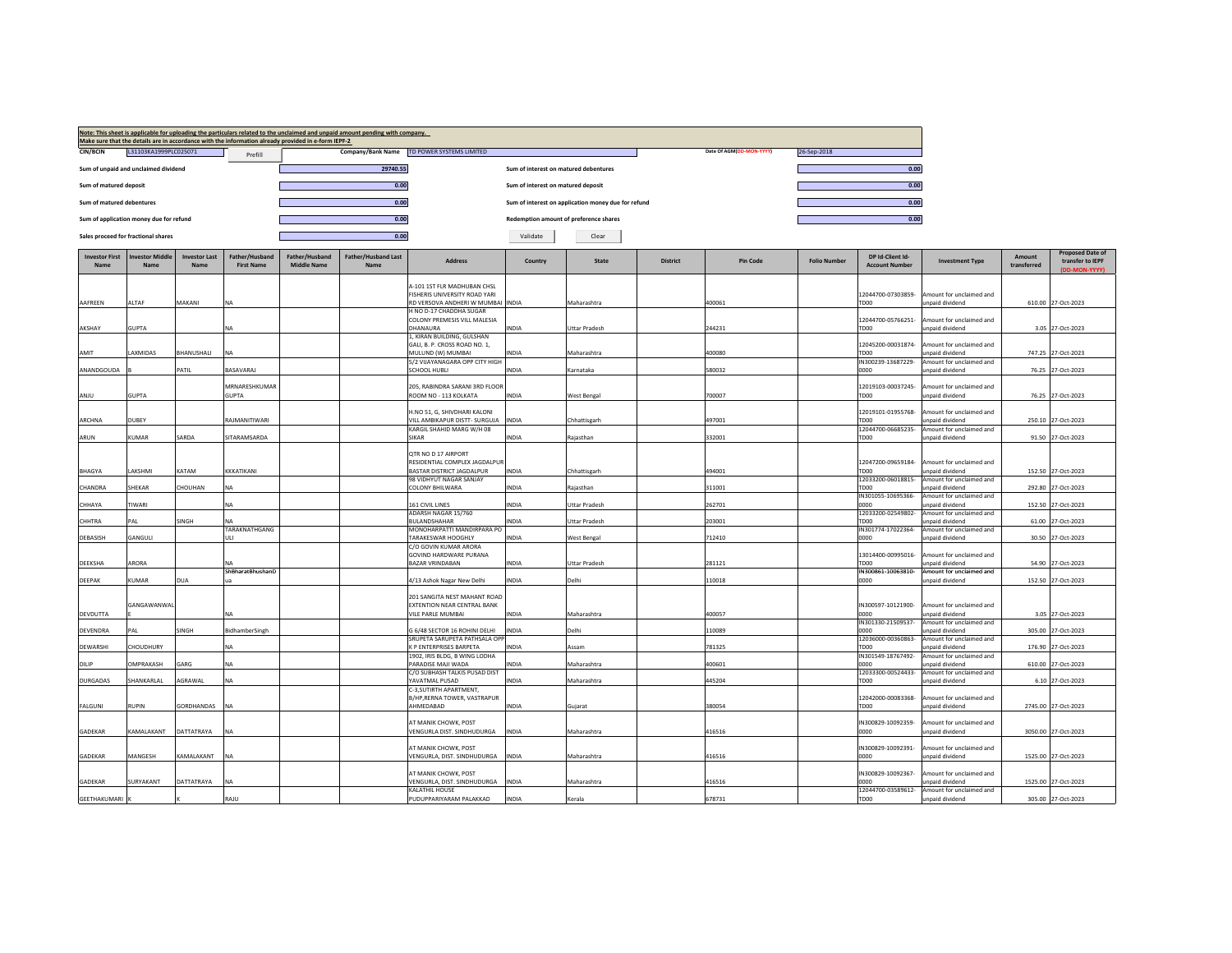|                 |                  |                     |                        | THOPPIL (H) NEAR SB HIGH                                  |                 |                   |           |        |                    |                                             |                    |
|-----------------|------------------|---------------------|------------------------|-----------------------------------------------------------|-----------------|-------------------|-----------|--------|--------------------|---------------------------------------------|--------------------|
|                 |                  |                     |                        | SCHOOL CHANGANACHERRY                                     |                 |                   |           |        | IN300239-13422087- | Amount for unclaimed and                    |                    |
| GEORGY          | <b>IOSY</b>      |                     | <b>IOSSYVARGHESE</b>   | KOTTAYAM                                                  | <b>INDIA</b>    | Kerala            |           | 686101 | 0000               | unpaid dividend                             | 79.30 27-Oct-2023  |
|                 |                  |                     |                        |                                                           |                 |                   |           |        |                    |                                             |                    |
|                 |                  |                     | <b>UDOVICO IOHNDIA</b> | P O BOX 113366 136 AL                                     | UNITED ARAB     |                   |           |        | IN300239-13605075- | Amount for unclaimed and                    |                    |
| GERSON          | SYDNEY           | DIAS                |                        | MUSHRIF, AL QUASIS DUBAI U A E                            | <b>EMIRATES</b> | <b>NA</b>         | <b>NA</b> |        | 0000               | inpaid dividend                             | 91.50 27-Oct-2023  |
|                 |                  |                     | AQIRCHANDBATR          | A - 4/564 G/FLR PASCHIM VIHAR                             |                 |                   |           |        | IN301653-10164542- | Amount for unclaimed and                    |                    |
| GIRI            | ιAλ              | BATRA               |                        | <b>NEW DELHI</b>                                          | <b>INDIA</b>    | Delhi             |           | 110063 | 0000               | unpaid dividend                             | 100.65 27-Oct-2023 |
|                 |                  |                     |                        | H NO 22 50/A V V NAGAR                                    |                 |                   |           |        | IN300513-16211372- | Amount for unclaimed and                    |                    |
| <b>GUNDA</b>    | <b>DEVENDER</b>  |                     | <b>NA</b>              | DILSUKHNAGAR HYDERABAD                                    | <b>INDIA</b>    | Andhra Pradesh    |           | 500060 | 0000               | unpaid dividend                             | 30.50 27-Oct-2023  |
|                 |                  |                     |                        | 78 BARAVA MOHALLA, TORAN,                                 |                 |                   |           |        | 12033900-00126879- | Amount for unclaimed and                    |                    |
| HARI            | MC               | MEENA               | NA.                    | <b>DIGOD KOTA</b>                                         | <b>INDIA</b>    | Rajasthan         |           | 325201 | TD00               | unpaid dividend                             | 76.25 27-Oct-2023  |
|                 |                  |                     | MVINODKABRAHA          | 503 SAIDEEP HEIGHTS 2ND MAIN<br>PAI LAYOUT OFF OLD MADRAS |                 |                   |           |        | IN300214-12556003- | mount for unclaimed and                     |                    |
| <b>HARISON</b>  | MARY             |                     |                        | ROAD BANGALORE                                            | <b>INDIA</b>    | Karnataka         |           | 560016 | noon               | inpaid dividend                             | 911.95 27-Oct-2023 |
|                 |                  |                     | LATESHRIMANSUK         | C/O KIRAN KUMAR AND SONS.                                 |                 |                   |           |        | IN301055-10576152- | Amount for unclaimed and                    |                    |
| HASMUK          | RAI              | <b>JAIN</b>         | HBHAIGATHANI           | <b>BARAN</b>                                              | <b>INDIA</b>    | Rajasthan         |           | 325205 | 0000               | npaid dividend                              | 152.50 27-Oct-2023 |
|                 |                  |                     |                        |                                                           |                 |                   |           |        |                    |                                             |                    |
|                 |                  |                     |                        | 2, CHANCHALBAG TENAMENT                                   |                 |                   |           |        |                    |                                             |                    |
|                 |                  |                     |                        | OPP.NEW AVADA PURI SOCIETY                                |                 |                   |           |        |                    |                                             |                    |
|                 |                  |                     |                        | VISHALNAGAR, ISHANPUR                                     |                 |                   |           |        | 12063800-00103503- | Amount for unclaimed and                    |                    |
| <b>HIMATLAL</b> |                  | PRAJAPATI           | <b>NA</b>              | AHMEDABAD                                                 | <b>INDIA</b>    |                   |           | 382443 | TD00               |                                             | 30.50 27-Oct-2023  |
|                 | KHASAJI          |                     |                        |                                                           |                 | Gujarat           |           |        |                    | unpaid dividend                             |                    |
|                 |                  |                     |                        | NEAR VICTORIA BRIDGE, BESIDE                              |                 |                   |           |        | 12035000-00220921- | mount for unclaimed and                     |                    |
| <b>IQBAL</b>    | ABDUL            | GADDA               | <b>NA</b>              | RAMDEVPIR TEMPLE, JAMNAGAR INDIA                          |                 | Guiarat           |           | 361001 | TD00               | inpaid dividend                             | 115.90 27-Oct-2023 |
|                 |                  |                     |                        | NAPPI KHA HATA HARIHAR GANJ                               |                 |                   |           |        | 12039800-00053619- | Amount for unclaimed and                    |                    |
| <b>JITENDRA</b> | PRATAP           | <b>SINGH</b>        | <b>NA</b>              | <b>FATEHPUR</b>                                           | <b>INDIA</b>    | Uttar Pradesh     |           | 212601 | TD00               | inpaid dividend                             |                    |
|                 |                  |                     |                        |                                                           |                 |                   |           |        |                    |                                             | 305.00 27-Oct-2023 |
|                 |                  |                     | KRHASKARAN             | JITH NIVAS KAVUMBHAGAM P.O<br><b>THAI ASSERY</b>          |                 |                   |           |        | IN301811-10029900- | Amount for unclaimed and                    |                    |
|                 | <b>HTILAH</b>    | <b>CUMAR</b>        |                        |                                                           | <b>INDIA</b>    | Kerala            |           | 670110 | 0000               | unpaid dividend                             | 76.25 27-Oct-2023  |
|                 |                  |                     |                        | FLAT NO G-1, PLOT NO - 62-63<br>YASHODA APARTMENT EVERST  |                 |                   |           |        | 12017701-00335389  | Amount for unclaimed and                    |                    |
|                 |                  |                     |                        |                                                           |                 |                   |           |        |                    |                                             |                    |
| KAMAI           | <b>CISHOR</b>    | <b>HARMAHUF</b>     | NΔ                     | <b>IHAR NIRMAN NAGAR JAIPUR</b>                           | <b>INDIA</b>    | Rajasthan         |           | 302018 | TDOO               | Innaid dividend                             | 271.45 27-Oct-2023 |
|                 |                  |                     |                        | <b>BANDHAN TOLA ARRAH BIHAR</b>                           |                 |                   |           |        |                    |                                             |                    |
|                 |                  |                     |                        | NEAR CLINIC OF DR URMILA                                  |                 |                   |           |        | IN300513-17534798- | Amount for unclaimed and                    |                    |
| KAMLESH         | PANDEY           |                     | <b>NA</b>              | <b>MISHRA</b>                                             | <b>INDIA</b>    | Bihar             |           | 802301 | noon               | inpaid dividend                             | 15.25 27-Oct-2023  |
|                 |                  |                     |                        | C/O PRERANA TRADING CO.                                   |                 |                   |           |        |                    |                                             |                    |
|                 |                  |                     |                        | ALANKAR MARKET TILAK ROAD                                 |                 |                   |           |        | 13035800-00005547- | Amount for unclaimed and                    |                    |
| KAPIL           | SATYANARAYAN     | CHANDAK             | SATYANARAYAN           | AKOLA                                                     | <b>INDIA</b>    | Maharashtra       |           | 444001 | TD00               | unpaid dividend                             | 305.00 27-Oct-2023 |
|                 |                  | <b>ROKINGI TDEO</b> |                        | 529 ROAD NO-4 BANJARA HILLS                               |                 |                   |           |        | IN300394-11832204- | Amount for unclaimed and                    |                    |
| KARVY           | <b>STOCK</b>     | MARGIN              |                        | <b>HYDERABAD</b>                                          | INDIA           | Andhra Pradesh    |           | 500034 | noon               | unpaid dividend                             | 152.50 27-Oct-2023 |
|                 |                  |                     |                        | JITESH APPT, OPP GRUMUKH FLAT                             |                 |                   |           |        |                    |                                             |                    |
|                 |                  | <b>HARATBHUSHA</b>  |                        | NO-10, II ND FLOOR NEAR BIRLA                             |                 |                   |           |        | 12010900-00025477- | mount for unclaimed and                     |                    |
| KIRAN           | BALA             | NSHRIWASTWA NA      |                        | <b>COLLEGE KALYAN</b>                                     | <b>INDIA</b>    | Maharashtra       |           | 421301 | TD00               | unpaid dividend                             | 15.25 27-Oct-2023  |
|                 |                  |                     |                        | AT POST DUGAON TAL.                                       |                 |                   |           |        |                    |                                             |                    |
|                 |                  |                     |                        | CHANDWAD DIST, NASIK                                      |                 |                   |           |        | 12010907-00132528- | Amount for unclaimed and                    |                    |
| KISHOR          | <b>SHANTILAL</b> | SONAWANE            | NA                     | CHANDWAD                                                  | <b>INDIA</b>    | Maharashtra       |           | 423104 | TD00               | unpaid dividend                             | 54.90 27-Oct-2023  |
|                 |                  |                     |                        | 15, SWASTIK SOCIETY,                                      |                 |                   |           |        |                    |                                             |                    |
|                 |                  |                     | ATULBHAIJANAKRA        | OPP JASHESHWAR SOCIETY, LIMBD                             |                 |                   |           |        | 12042000-00063161- | Amount for unclaimed and                    |                    |
| <b>KUSHAGRA</b> | ATULBHAI         | RAVAL               | YRAVAL                 | <b>LIMBDI</b>                                             | NDIA            | Guiarat           |           | 363421 | TD00               | unpaid dividend                             | 305.00 27-Oct-2023 |
|                 |                  |                     |                        |                                                           |                 |                   |           |        | 12044700-07495380- | Amount for unclaimed and                    |                    |
| LALITA          | DEVI             | SETHIA              |                        | H.NO.- 485 SECTOR- 9A GURGAON INDIA                       |                 | Haryana           |           | 122001 | TD00               | inpaid dividend                             | 335.50 27-Oct-2023 |
|                 |                  |                     |                        | #190/A 4TH CROSS, 2 A MAIN                                |                 |                   |           |        |                    |                                             |                    |
|                 |                  |                     |                        | METAGALI - I, EXTENSION, MYSORE                           |                 |                   |           |        | 12023000-00478408- | Amount for unclaimed and                    |                    |
|                 |                  | MADHUKUMAR NA       |                        | <b>MYSORE</b>                                             | <b>INDIA</b>    | Karnataka         |           | 570016 | TD00               | unpaid dividend                             | 152.50 27-Oct-2023 |
|                 |                  |                     |                        | NO 8 SESHADRI ROAD RENGA                                  |                 |                   |           |        | 12076000-00018781  | Amount for unclaimed and                    |                    |
|                 | MURALI           |                     | NA                     | NAGAR SRIRANGAM TRICHY                                    | <b>INDIA</b>    | <b>Tamil Nadu</b> |           | 620006 | TD00               | unpaid dividend                             | 152.50 27-Oct-2023 |
|                 |                  |                     |                        | C/O, RAMESHBHAI BALUBHAI                                  |                 |                   |           |        |                    |                                             |                    |
|                 |                  |                     |                        | <b>DESAI SARVODAY NAGAR</b>                               |                 |                   |           |        | 12010705-00015479- | Amount for unclaimed and                    |                    |
| MADHUBEN        | RAMESHBHAI       | <b>DESAI</b>        | RAMESHBHAI             | JAMALPORE NAVSARI                                         | <b>INDIA</b>    | Gujarat           |           | 396445 | TD00               | unpaid dividend                             | 305.00 27-Oct-2023 |
|                 |                  |                     |                        |                                                           |                 |                   |           |        |                    |                                             |                    |
|                 |                  |                     |                        | PATEL FALIYU, AT- BHOOTPORE, TA-                          |                 |                   |           |        | 12010705-00046459- | mount for unclaimed and                     |                    |
| MAHESHBHAI      | FAKIRBHAI        | PATEL               | <b>NA</b>              | PALSANA PALSANA                                           | INDIA           | Gujarat           |           | 394317 | TD00               | unpaid dividend                             | 305.00 27-Oct-2023 |
|                 |                  |                     |                        |                                                           |                 |                   |           |        |                    |                                             |                    |
|                 |                  |                     |                        | A 702 PARSVNATH GREENVILLE                                |                 |                   |           |        |                    |                                             |                    |
|                 |                  |                     | SATPRAKASHLAMB         | SOHNA ROAD SECTOR 48 NEAR                                 |                 |                   |           |        | IN300214-15222962- | Amount for unclaimed and                    |                    |
| MANMOHAN        | AMRA             |                     |                        | OMAX MALL GURGAON HARYANA INDIA                           |                 | Haryana           |           | 122001 | noon               | Innaid dividend                             | 76.25 27-Oct-2023  |
|                 |                  |                     |                        | 90A DHARMPUR HARIDWAR ROAD                                |                 |                   |           |        | 12019101-03041935- | Amount for unclaimed and                    |                    |
| MEENA           | <b>ISHT</b>      |                     |                        | DEHRADUN                                                  | <b>NDIA</b>     | Uttarakhand       |           | 248001 | TD00               | npaid dividend                              | 317.20 27-Oct-2023 |
|                 |                  |                     |                        |                                                           |                 |                   |           |        | IN302201-10072644- | Amount for unclaimed and                    |                    |
| MEGHANA         | MOHAN            | KULKARNI            | <b>NA</b>              | 42 GAWANDE LAY OUT                                        | <b>INDIA</b>    | Maharashtra       |           | 440015 | 0000               | npaid dividend                              | 305.00 27-Oct-2023 |
|                 |                  |                     |                        |                                                           |                 |                   |           |        |                    |                                             |                    |
|                 |                  |                     |                        | A-263, RATHOD FARM VAISHALI                               |                 |                   |           |        | IN302269-10837718- | Amount for unclaimed and                    |                    |
| MUKESH          | ARORA            |                     | <b>NA</b>              | NAGAR, KHATIPURA JAIPUR,                                  | <b>INDIA</b>    | Rajasthan         |           | 302001 | 0000               | unpaid dividend                             | 152.50 27-Oct-2023 |
|                 |                  |                     |                        | 78 UPAR KA MOHALLA, TORAN.                                |                 |                   |           |        | 12033900-00126883- | Amount for unclaimed and                    |                    |
| MUKESH          | MEENA            |                     | <b>NA</b>              | <b>DIGOD KOTA</b>                                         | <b>INDIA</b>    | Raiasthan         |           | 325201 | TD <sub>00</sub>   | inpaid dividend                             | 152.50 27-Oct-2023 |
|                 |                  |                     |                        | JISCO LTD VILL VASIND TALUKA                              |                 |                   |           |        | IN300476-40404922- | mount for unclaimed and                     |                    |
| MURLIDHAR       | <b>SHARMA</b>    |                     | NΑ                     | SAHAPURA                                                  | <b>NDIA</b>     | Maharashtra       |           | 421604 | noon               | inpaid dividend                             | 152.50 27-Oct-2023 |
|                 |                  |                     |                        | A 4/19 BHEL TOWNSHIP BOILER                               |                 |                   |           |        |                    | IN301080-22483797- Amount for unclaimed and |                    |
|                 | VEERANAN         |                     | NARAYANAN              | PROJECT TR TRICHY                                         | <b>INDIA</b>    | Tamil Nadu        |           | 620014 | noon               | Innaid dividend                             | 3.05 27-Oct-2023   |
|                 |                  |                     |                        |                                                           |                 |                   |           |        |                    |                                             |                    |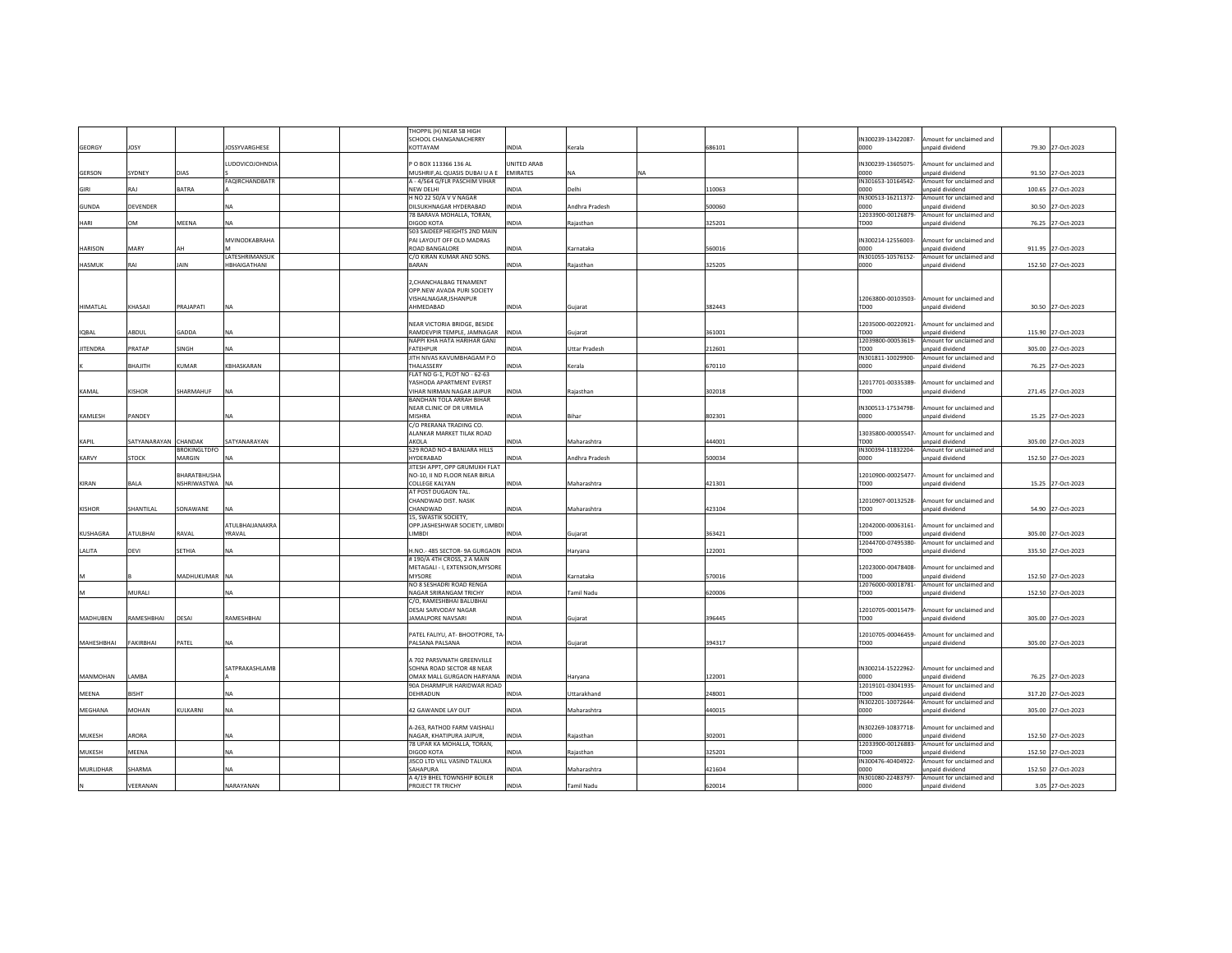|                  |                  |                 |                       | H NO 140 P WARD NO 5 SETHI ICE<br>FEROZEPUR CANTT PUNJAB 152001 |              |                      |        | IN301604-10704408-         | mount for unclaimed and                     |                     |
|------------------|------------------|-----------------|-----------------------|-----------------------------------------------------------------|--------------|----------------------|--------|----------------------------|---------------------------------------------|---------------------|
| NAND             | <b>ISHORE</b>    |                 | DULICHAND             | FEROZEPUR                                                       | INDIA        | Punjab               | 152001 | 0000                       | unpaid dividend                             | 344.65 27-Oct-2023  |
|                  |                  |                 |                       |                                                                 |              |                      |        |                            |                                             |                     |
|                  |                  |                 |                       | A/5, SHREYASH SOCIETY, CHOWKEY                                  |              |                      |        | 12041500-00091861-         | mount for unclaimed and                     |                     |
| NARENDRA         | CHANDULAL        | SHAH            | <b>NA</b>             | STREET, NANPURA, SURAT                                          | INDIA        | Gujarat              | 395001 | TD <sub>00</sub>           | inpaid dividend                             | 152.50 27-Oct-2023  |
|                  |                  |                 |                       | SHANKUNTLA TEXTILES INDUSTRIAL                                  |              |                      |        | 12038000-00002258-         | Amount for unclaimed and                    |                     |
| NARENDRA         | <b>CUMAR</b>     | AGRAWAL         | NA                    | <b>ESTATE HATHRAS</b>                                           | <b>INDIA</b> | Uttar Pradesh        | 204101 | TD00                       | unpaid dividend                             | 610.00 27-Oct-2023  |
|                  |                  |                 |                       |                                                                 |              |                      |        |                            |                                             |                     |
| NEELAM           |                  |                 | NΔ                    | 743 HARGOBIND NAGAR<br>PHAGWARA DISTT KAPURTHALA                | <b>INDIA</b> | Puniab               | 144401 | IN300214-12916254-<br>noon | Amount for unclaimed and<br>Innaid dividend | 610.00 27-Oct-2023  |
|                  |                  |                 |                       | 229, BAJRANG NAGAR, INDORE                                      |              |                      |        | IN301983-10656448-         | Amount for unclaimed and                    |                     |
| NITISHA          | <b>HAWAR</b>     |                 | SURENDRAJHAWAR        | (M.P.)                                                          | INDIA        | Madhya Pradesh       | 452001 | 0000                       | inpaid dividend                             | 30.50 27-Oct-2023   |
|                  |                  |                 |                       | NO.710 9TH CROSS WEST OF                                        |              |                      |        |                            |                                             |                     |
|                  |                  |                 |                       | CHORD ROAD RAJAJI NAGAR                                         |              |                      |        | IN301135-26068794-         | Amount for unclaimed and                    |                     |
|                  |                  | <b>RABHAKAR</b> | PRNMURTHY             | BANGALORE                                                       | <b>INDIA</b> | Karnataka            | 560086 | 0000                       | unpaid dividend                             | 152.50 27-Oct-2023  |
|                  |                  |                 |                       | H.NO.61, SUKHDEV NAGAR,                                         |              |                      |        | IN302365-10916659-         | Amount for unclaimed and                    |                     |
| PARVEEN          | <b>MALHOTRA</b>  |                 | <b>SUBRAHMANYAPR</b>  | PANIPAT                                                         | INDIA        | Harvana              | 132103 | noon                       | unpaid dividend                             | 305.00 27-Oct-2023  |
|                  |                  |                 | ABHAKARABOSEPE        | NO 8 20/3 SUBBARAYAN NAGAR<br><b>5TH STREET KODAMBAKKAM</b>     |              |                      |        | IN301080-22716905-         | mount for unclaimed and                     |                     |
| PERLA            | GOVARDHAN        |                 | <b>RIA</b>            | CHENNAL                                                         | <b>INDIA</b> | <b>Tamil Nadu</b>    | 600024 | 0000                       | unpaid dividend                             | 915.00 27-Oct-2023  |
|                  |                  |                 |                       |                                                                 |              |                      |        |                            |                                             |                     |
|                  |                  |                 |                       | 201/B POONAM APT SUBHASH                                        |              |                      |        |                            |                                             |                     |
|                  |                  |                 |                       | ROAD JANTA MARKET NR COSMOS                                     |              |                      |        |                            |                                             |                     |
|                  |                  |                 |                       | HIGH SCHOOL BHANDUP NR                                          |              |                      |        |                            |                                             |                     |
|                  |                  |                 |                       | COSMOS HIGH SCHOOL MUMBAI                                       |              |                      |        | IN300513-20188537-         | Amount for unclaimed and                    |                     |
| PRASAD           |                  | BAGWE           | BAPUBBAGWE            | MAHARASHTRA                                                     | INDIA        | Maharashtra          | 400078 | 0000                       | inpaid dividend                             | 21.35 27-Oct-2023   |
| PRITAM           | DASS             | MADAN           | <b>NA</b>             | H NO 2/2378 GILL COLONY.<br>SAHARANPUR                          | <b>INDIA</b> | <b>Uttar Pradesh</b> | 247001 | 12061200-00139925-<br>TD00 | Amount for unclaimed and<br>unpaid dividend | 228.75 27-Oct-2023  |
|                  |                  |                 |                       | C/O-PRERANA TRADING CO.,                                        |              |                      |        |                            |                                             |                     |
|                  |                  |                 |                       | "GOMATI TOWER", ALANKAR                                         |              |                      |        | 13035800-00004391-         | Amount for unclaimed and                    |                     |
| PURUSHOTTAM      | SHALIGRAMJI      | CHANDAK         | SHALIGRAMJI           | MARKET, TILAK RD., AKOLA                                        | <b>INDIA</b> | Maharashtra          | 444001 | TD00                       | unpaid dividend                             | 793.00 27-Oct-2023  |
|                  |                  |                 |                       |                                                                 |              |                      |        |                            |                                             |                     |
|                  |                  |                 | MANILALKESHAVLA       | 8, SAGAR SOCIETY NR. PETROL                                     |              |                      |        | IN301233-10221077-         | mount for unclaimed and                     |                     |
| PUSHAPABEN       | MANILAL          | <b>ATEL</b>     | LPATEL                | PUMP BODAKDEV AHMEDABAD                                         | <b>INDIA</b> | Gujarat              | 380054 | 0000                       | inpaid dividend                             | 152.50 27-Oct-2023  |
|                  |                  |                 | RAMAKANTSHRIKU        | H NO 435/1 W NO 2 WARUD                                         |              |                      |        | IN302269-14121098-         | Amount for unclaimed and                    |                     |
| RAJEEV           | <b>AMAKANT</b>   | <b>MISHRA</b>   | MARMISHRA             | MAHARASHTRA INDIA                                               | <b>INDIA</b> | Maharashtra          | 144906 | 0000                       | unpaid dividend                             | 61.00 27-Oct-2023   |
| RAJESH           | <b>CUMAR</b>     | KUSHWAHA        | <b>NA</b>             | C 22 1 BRBNML SALBONI DIST<br>MIDNAPORE                         | <b>INDIA</b> | <b>West Bengal</b>   | 721132 | IN300214-11722609-<br>noon | Amount for unclaimed and<br>hnebivib hisonu | 610.00 27-Oct-2023  |
|                  |                  |                 |                       |                                                                 |              |                      |        |                            |                                             |                     |
|                  |                  |                 |                       | BELLEVUE CENTRAL PART II 15C                                    |              |                      |        |                            |                                             |                     |
|                  |                  |                 | BEHARILALJAMNAD       | TOWER 7 SOHNA ROAD OPP                                          |              |                      |        | IN301364-10059584-         | Amount for unclaimed and                    |                     |
| RAJIV            | <b>BEHARILAL</b> | <b>TULLA</b>    | ASLULLA               | RAHEJA MALL GURGAON HARYANA INDIA                               |              | Haryana              | 122001 | 0000                       | Innaid dividend                             | 305.00 27-Oct-2023  |
|                  |                  |                 |                       | 1, TATA NAGAR SOCIETY,                                          |              |                      |        |                            |                                             |                     |
|                  |                  |                 |                       | MEGHANINAGAR ROAD, ASARWA,                                      |              |                      |        | IN300343-10354678-         | mount for unclaimed and                     |                     |
| <b>RASMITABA</b> | <b>ADEJA</b>     |                 | <b>IRITSINHJADEJA</b> | AHMFDARAD                                                       | <b>INDIA</b> | Gujarat              | 380016 | 0000                       | unpaid dividend                             | 305.00 27-Oct-2023  |
|                  |                  |                 |                       | 2/1203 SITARAM PAREEK MARG                                      |              |                      |        |                            |                                             |                     |
| RAVINDRA         | CUMAR            | SHARMA          | <b>HAGIRATHSHARM</b>  | WARD NO 32 SHEKHPURA<br><b>MOHALLA SIKAR</b>                    | <b>INDIA</b> | Raiasthan            | 332001 | IN300394-11246822-<br>0000 | mount for unclaimed and<br>unpaid dividend  | 305.00 27-Oct-2023  |
|                  |                  |                 |                       | NO 01 MODEL HOUSE NEAR OLD                                      |              |                      |        |                            |                                             |                     |
|                  |                  |                 |                       | TOLGATE MAHADEVAPURA 1ST                                        |              |                      |        | IN302148-10586153-         | mount for unclaimed and                     |                     |
| RAVIPRAKASH      |                  |                 | <b>NA</b>             | <b>STAGE</b>                                                    | <b>INDIA</b> | Karnataka            | 570019 | 0000                       | unpaid dividend                             | 30.50 27-Oct-2023   |
|                  |                  |                 |                       |                                                                 |              |                      |        |                            |                                             |                     |
|                  |                  |                 |                       | 11/3, JAISARASWATI SADAN TPS                                    |              |                      |        | 12031500-00151127-         | mount for unclaimed and                     |                     |
| RIMA             | RAHUL            | <b>IOSHI</b>    | <b>NA</b>             | ROAD BORIVALI (WEST) MUMBAI                                     | <b>INDIA</b> | Maharashtra          | 400091 | TD <sub>00</sub>           | inpaid dividend                             | 39.65 27-Oct-2023   |
|                  |                  |                 |                       | 29 F B.T.Road Peerless Nagar Blk-                               |              |                      |        | IN302236-12370114-         | Amount for unclaimed and                    |                     |
| <b>RUMA</b>      | CHAKRABORTY      |                 | <b>NA</b>             | F/4 Flt 201 P.O. Panihati                                       | <b>INDIA</b> | West Bengal          | 700114 | 0000                       | npaid dividend                              | 3.05 27-Oct-2023    |
|                  |                  |                 | GANGARAMNARAY         | TERNA VASAHAT, JUNA AUSA ROAD                                   |              |                      |        | 12044700-02007610-         | mount for unclaimed and                     |                     |
| SABBAINWAR       | <b>SUNITA</b>    | SAMDHAN         | ANRAOREGULWAR         | LATUR LATUR                                                     | <b>INDIA</b> | Maharashtra          | 413512 | TD00                       | unpaid dividend                             | 91.50 27-Oct-2023   |
|                  |                  |                 |                       |                                                                 |              |                      |        |                            |                                             |                     |
|                  |                  |                 | SURENDRAPRASAD        | JF - 1 FLAT - 7 / 73, ROAD NO - 10,                             |              |                      |        | IN302269-11100461-         | mount for unclaimed and                     |                     |
| SANDHYA          | SINHA            |                 | SINHA                 | RAJENDRA NAGAR, PATNA, BIHAR                                    | <b>INDIA</b> | Bihar                | 800016 | 0000                       | unpaid dividend                             | 30.50 27-Oct-2023   |
|                  |                  |                 |                       | <b>B 505 ANSAL TOWN BYE PASS</b>                                |              |                      |        |                            |                                             |                     |
|                  |                  |                 |                       | ROAD MODIPURAM MEERUT                                           |              |                      |        |                            |                                             |                     |
|                  |                  |                 |                       | JITHAULI MEERUT UTTAR PRADESH<br><b>INDIA</b>                   |              |                      |        | IN300513-18057030-         | Amount for unclaimed and                    |                     |
| SANJAY           | KUMAR            |                 | BABURAM               | Flat No 55 Amba Enclave Sector 9                                | INDIA        | <b>Uttar Pradesh</b> | 250001 | 0000<br>IN302349-10231031- | unpaid dividend<br>Amount for unclaimed and | 167.75 27-Oct-2023  |
| SANJEEV          | SULATI           |                 | ShSPGulat             | Rohini New Delhi                                                | NDIA         | Delhi                | 110085 | 0000                       | npaid dividend                              | 289.75 27-Oct-2023  |
|                  |                  |                 |                       | 29, HARI NAGAR, NEAR RAVINDRA                                   |              |                      |        | IN301983-10122404-         | Amount for unclaimed and                    |                     |
| SARAN            | DAYAI            | NIGAM           | <b>NA</b>             | PALLE.                                                          | <b>INDIA</b> | <b>Uttar Pradesh</b> | 226016 | noon                       | Innaid dividend                             | 76.25 27-Oct-2023   |
|                  |                  |                 | MANGATRAISINGH        | RAJINDERA ESTATE, H.NO.- 335/B,                                 |              |                      |        | IN302365-10215020-         | Amount for unclaimed and                    |                     |
| SARIKA           | <b>INGAL</b>     |                 |                       | MOGA, PUNJAB                                                    | <b>INDIA</b> | Puniab               | 142001 | 0000                       | unpaid dividend                             | 305.00 27-Oct-2023  |
|                  |                  |                 |                       | H NO 140 P WARD NO 5 SETHI ICE                                  |              |                      |        |                            |                                             |                     |
|                  |                  |                 |                       | FEROZEPUR CANTT 152001                                          |              |                      |        | IN301604-10704971-         | Amount for unclaimed and                    |                     |
| SAVITA           | DEVI             |                 | <b>SHOPATRAI</b>      | <b>FEROZEPUR</b><br><b>B 2 RISHI NAGAR GATE NO 1</b>            | <b>NDIA</b>  | Punjab               | 152001 | 0000<br>IN302092-10199648- | inpaid dividend<br>Amount for unclaimed and | 344.65 27-Oct-2023  |
| <b>SEEMA</b>     | RANA             |                 | <b>NA</b>             | <b>RAGHPAT ROAD</b>                                             | <b>INDIA</b> | Uttar Pradesh        | 250002 | noon                       | unpaid dividend                             | 1525.00 27-Oct-2023 |
|                  |                  |                 |                       | A 1 5 VASUNDHARA APTS B 16                                      |              |                      |        | IN300513-16237426-         | Amount for unclaimed and                    |                     |
| SHAILENDRA       | <b>IHZOL</b>     |                 | <b>NA</b>             | VASUNDHARA ENCLAVE                                              | <b>INDIA</b> | Delhi                | 110096 | 0000                       | unpaid dividend                             | 15.25 27-Oct-2023   |
|                  |                  |                 |                       |                                                                 |              |                      |        |                            |                                             |                     |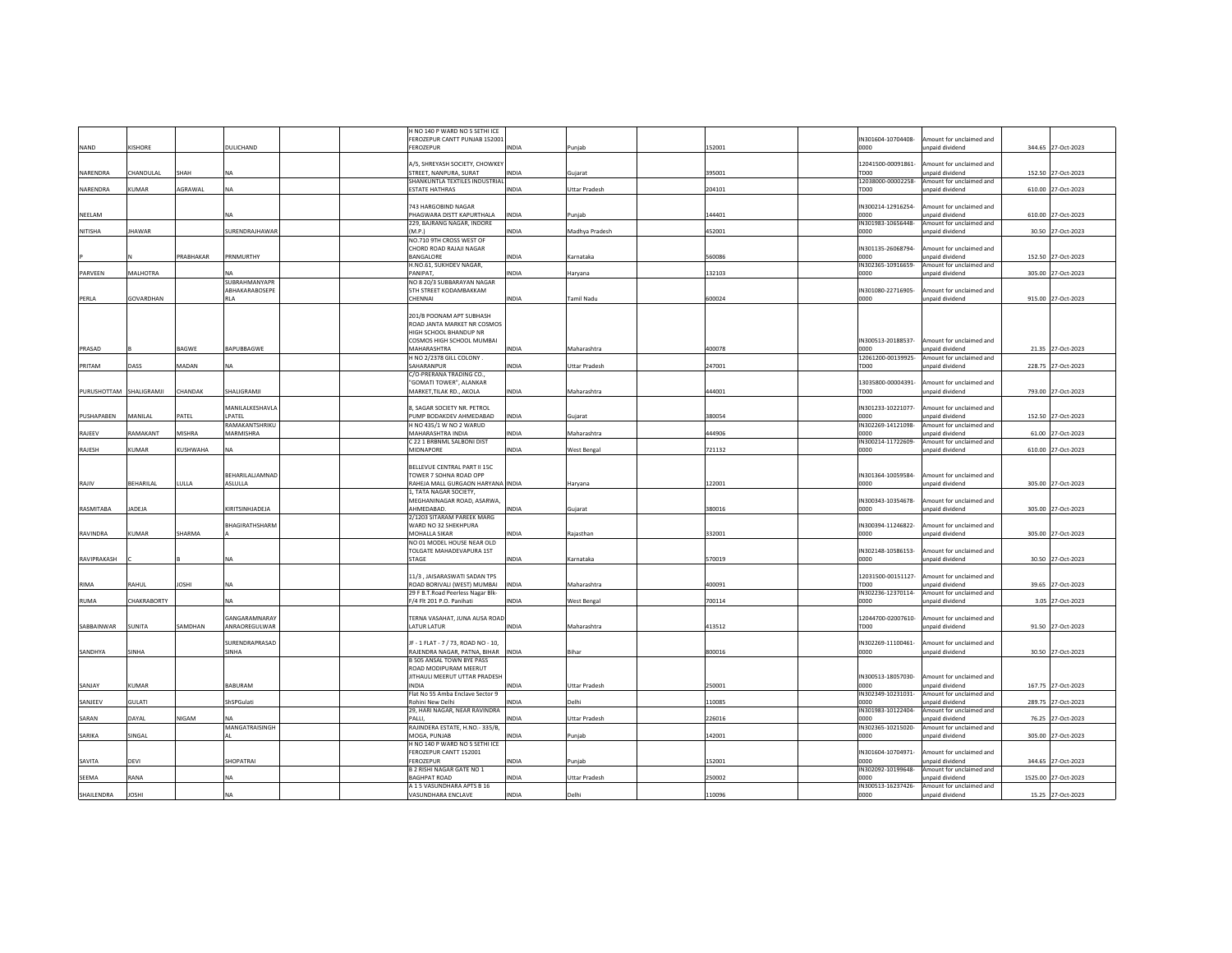|                 | MURALEEDHARA     |               |                | VENGALI HOUSE P O NATTIKA      |              |                      |        |                    | IN301637-40938225- Amount for unclaimed and |                    |
|-----------------|------------------|---------------|----------------|--------------------------------|--------------|----------------------|--------|--------------------|---------------------------------------------|--------------------|
| <b>SUNITHA</b>  |                  |               | <b>NA</b>      | THRISSUR                       | <b>INDIA</b> | Kerala               | 680566 | noon               | unpaid dividend                             | 106.75 27-Oct-2023 |
|                 |                  |               |                | 2/2 RATNABHIMA CHS V P ROAD    |              |                      |        | IN300239-11977803- | Amount for unclaimed and                    |                    |
| <b>SURENDRA</b> | <b>DINANATH</b>  | SONAR         | <b>NA</b>      | <b>BAIL BAZAR</b>              | <b>INDIA</b> | Maharashtra          | 421301 | noon               | unpaid dividend                             | 305.00 27-Oct-2023 |
|                 |                  |               |                |                                |              |                      |        |                    |                                             |                    |
|                 |                  |               |                | HOUSE NO 99 TUNDLA CROSSING    |              |                      |        | 12013200-00806115- | Amount for unclaimed and                    |                    |
| <b>SURENDRA</b> | <b>KUMAR</b>     | JAIN          | <b>NA</b>      | FIROZABAD ROAD TUNDLA          | <b>INDIA</b> | <b>Uttar Pradesh</b> | 283204 | TD00               | unpaid dividend                             | 15.25 27-Oct-2023  |
|                 |                  | MAHESHCHAND   |                | NO 237 3RD MAIN ROAD           |              |                      |        | IN301926-10204752- | Amount for unclaimed and                    |                    |
|                 |                  | RANATH        | <b>NA</b>      | <b>CHAMRAJPET BANGALORE</b>    | <b>INDIA</b> | Karnataka            | 560018 | 0000               | unpaid dividend                             | 15.25 27-Oct-2023  |
|                 |                  |               |                | NO. 1478, P.B. NO 30 INDIRA    |              |                      |        |                    |                                             |                    |
|                 |                  |               |                | NAGAR KURINJI AVENUE NO 1      |              |                      |        |                    |                                             |                    |
|                 |                  |               |                | TOLGATE, BIKSHANDAR KOVIL      |              |                      |        |                    | 12013200-00567613- Amount for unclaimed and |                    |
| THIAGARAJAN     |                  |               | <b>NA</b>      | TRICHY                         | <b>INDIA</b> | Tamil Nadu           | 621216 | TD00               | hnebivib hisonu                             | 3.05 27-Oct-2023   |
|                 |                  |               |                | 441 ICHALKARANJI TAL-          |              |                      |        | IN302822-10304643- | Amount for unclaimed and                    |                    |
| UDAY            | ANNASO           | DHAVALE       | <b>NA</b>      | HATKANANGALE                   | <b>INDIA</b> | Maharashtra          | 416115 | 0000               | unpaid dividend                             | 625.25 27-Oct-2023 |
| VENKATARAMAN    |                  |               | NARASIMHARAOKA | S O NARASIMHARAO S 54 142 7 16 |              |                      |        | 12047200-04875739- | Amount for unclaimed and                    |                    |
|                 |                  |               |                |                                |              |                      | 522002 |                    |                                             |                    |
|                 | VARAPRASAD       | KARA          | RA             | <b>BRODIPET GUNTUR GUNTUR</b>  | <b>INDIA</b> | Andhra Pradesh       |        | TD <sub>00</sub>   | unpaid dividend                             | 61.00 27-Oct-2023  |
|                 |                  |               |                |                                |              |                      |        |                    |                                             |                    |
|                 |                  |               |                | NO 56 RAMA TEMPLE ROAD 4TH     |              |                      |        |                    |                                             |                    |
|                 |                  |               |                | CROSS OPP GOVT SCHOOL NEW      |              |                      |        | IN301135-26880055- | Amount for unclaimed and                    |                    |
| VENKATESH       |                  |               | VENKATACHALAM  | THIPPASANDRA BANGALORE         | <b>INDIA</b> | Karnataka            | 560075 | 0000               | unpaid dividend                             | 3.05 27-Oct-2023   |
|                 |                  |               |                | 1163 W 2 BASANT VIHAR          |              |                      |        | 12033200-03655504- | Amount for unclaimed and                    |                    |
| VIMAL           | KUMAR            | <b>VERMA</b>  | <b>NA</b>      | NAUBASTA KANPUR                | INDIA        | <b>Uttar Pradesh</b> | 208021 | TD00               | unpaid dividend                             | 79.30 27-Oct-2023  |
|                 |                  |               |                | 19 B VIDHAN SABHA MARG         |              |                      |        | IN300556-10075949- | Amount for unclaimed and                    |                    |
| VINEET          | <b>SETH</b>      |               | <b>NA</b>      | LUCKNOW                        | <b>INDIA</b> | <b>Uttar Pradesh</b> | 226001 | 0000               | unpaid dividend                             | 228.75 27-Oct-2023 |
|                 |                  |               |                | NO 278 6TH A CROSS 80TH FEET   |              |                      |        |                    |                                             |                    |
|                 |                  |               |                | CROSS ROAD 2ND BLOCK           |              |                      |        |                    |                                             |                    |
|                 |                  |               | MAHAVEERCHAND  | <b>BANASHANKARI 1ST STAGE</b>  |              |                      |        | IN302148-10773838- | Amount for unclaimed and                    |                    |
| VISHAL          |                  | DHARIWAL      | SHANTHILAL     | <b>BANGALORE</b>               | <b>INDIA</b> | Karnataka            | 560050 | 0000               | unpaid dividend                             | 61.00 27-Oct-2023  |
|                 |                  |               |                | 212, KANCHAN VIHAR 4, KANCHAN  |              |                      |        | IN300214-10014790- | Amount for unclaimed and                    |                    |
| <b>VISHAN</b>   | CHANDRA          | AGARWAL       | <b>NA</b>      | <b>BAG</b>                     | <b>INDIA</b> | Madhva Pradesh       | 452001 | noon               | unpaid dividend                             | 305.00 27-Oct-2023 |
|                 |                  |               |                | 1/A KALPATARU HOUSING SOCIETY  |              |                      |        |                    |                                             |                    |
|                 |                  |               |                | <b>GARKHEDA AURANGABAD</b>     |              |                      |        | IN300450-13861507- | Amount for unclaimed and                    |                    |
| VITHAL          | <b>MUKUNDRAO</b> | <b>KENDRE</b> | <b>NA</b>      | AURANGABAD                     | INDIA        | Maharashtra          | 431005 | 0000               | unpaid dividend                             | 305.00 27-Oct-2023 |
|                 |                  |               |                | VISHWA KUSHAL 3 JAGGANATH      |              |                      |        | IN301276-30653710- | Amount for unclaimed and                    |                    |
| <b>VYAS</b>     | KUSHAL           | BHARATBHAI    | <b>NA</b>      | PLOT KALAWAD ROAD              | <b>INDIA</b> | Gujarat              | 360005 | 0000               | unpaid dividend                             | 305.00 27-Oct-2023 |
|                 |                  |               |                |                                |              |                      |        |                    |                                             |                    |
|                 |                  |               |                |                                |              |                      |        |                    |                                             |                    |
|                 |                  |               |                |                                |              |                      |        |                    |                                             |                    |
|                 |                  |               |                |                                |              |                      |        |                    |                                             |                    |
|                 |                  |               |                |                                |              |                      |        |                    |                                             |                    |
|                 |                  |               |                |                                |              |                      |        |                    |                                             |                    |
|                 |                  |               |                |                                |              |                      |        |                    |                                             |                    |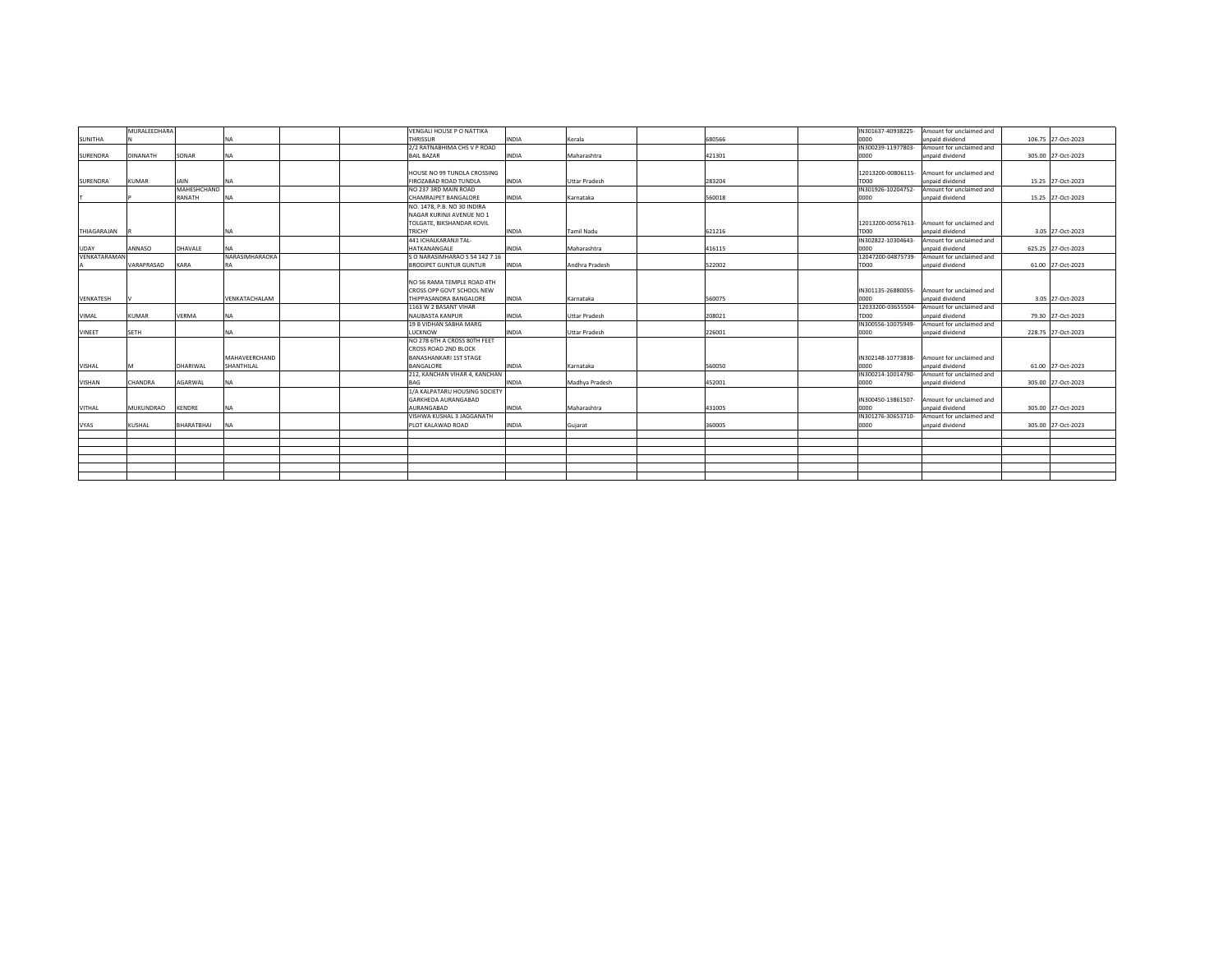|                               |                                         |                              |                                     |                                                                                                     | Note: This sheet is applicable for uploading the particulars related to the unclaimed and unpaid amount pending with company. |                                                           |                                        |                                                     |                 |                          |                     |                                           |                                             |                       |                                                              |
|-------------------------------|-----------------------------------------|------------------------------|-------------------------------------|-----------------------------------------------------------------------------------------------------|-------------------------------------------------------------------------------------------------------------------------------|-----------------------------------------------------------|----------------------------------------|-----------------------------------------------------|-----------------|--------------------------|---------------------|-------------------------------------------|---------------------------------------------|-----------------------|--------------------------------------------------------------|
| <b>CIN/BCIN</b>               | L31103KA1999PLC025071                   |                              |                                     | Make sure that the details are in accordance with the information already provided in e-form IEPF-2 |                                                                                                                               | Company/Bank Name TD POWER SYSTEMS LIMITED                |                                        |                                                     |                 | Date Of AGM(DD-MON-YYYY) | 26-Sep-2018         |                                           |                                             |                       |                                                              |
|                               |                                         |                              | Prefill                             |                                                                                                     | 29462.40                                                                                                                      |                                                           | Sum of interest on matured debentures  |                                                     |                 |                          |                     | 0.00                                      |                                             |                       |                                                              |
|                               | Sum of unpaid and unclaimed dividend    |                              |                                     |                                                                                                     |                                                                                                                               |                                                           |                                        |                                                     |                 |                          |                     |                                           |                                             |                       |                                                              |
| Sum of matured deposit        |                                         |                              |                                     |                                                                                                     | 0.00                                                                                                                          |                                                           | Sum of interest on matured deposit     |                                                     |                 |                          |                     | 0.00                                      |                                             |                       |                                                              |
| Sum of matured debentures     |                                         |                              |                                     |                                                                                                     | 0.00                                                                                                                          |                                                           |                                        | Sum of interest on application money due for refund |                 |                          |                     | 0.00                                      |                                             |                       |                                                              |
|                               | Sum of application money due for refund |                              |                                     |                                                                                                     | 0.00                                                                                                                          |                                                           | Redemption amount of preference shares |                                                     |                 |                          |                     | 0.00                                      |                                             |                       |                                                              |
|                               | Sales proceed for fractional shares     |                              |                                     |                                                                                                     | 0.00                                                                                                                          |                                                           | Validate                               | Clear                                               |                 |                          |                     |                                           |                                             |                       |                                                              |
| <b>Investor First</b><br>Name | <b>Investor Middle</b><br>Nam           | <b>Investor Last</b><br>Name | Father/Husband<br><b>First Name</b> | Father/Husband<br><b>Middle Name</b>                                                                | Father/Husband Last<br>Name                                                                                                   | <b>Address</b>                                            | Country                                | State                                               | <b>District</b> | <b>Pin Code</b>          | <b>Folio Number</b> | DP Id-Client Id-<br><b>Account Number</b> | <b>Investment Type</b>                      | Amount<br>transferred | <b>Proposed Date of</b><br>transfer to IEPF<br>(DD-MON-YYYY) |
| ABHAY                         | KUMAR                                   |                              | NA                                  |                                                                                                     |                                                                                                                               | 21-1-525, RIKAB GUNJ HYDERABAD INDIA                      |                                        | Andhra Pradesh                                      |                 | 500002                   |                     | 12039100-00000961-<br>TDOO                | Amount for unclaimed and<br>unpaid dividend |                       |                                                              |
|                               |                                         |                              |                                     |                                                                                                     |                                                                                                                               | H NO D-17 CHADDHA SUGAR                                   |                                        |                                                     |                 |                          |                     |                                           |                                             |                       | 36.00 02-Nov-2024                                            |
| AKSHAY                        | <b>GUPTA</b>                            |                              | <b>NA</b>                           |                                                                                                     |                                                                                                                               | COLONY PREMESIS VILL MALESIA<br>DHANAURA                  | <b>NDIA</b>                            | <b>Uttar Pradesh</b>                                |                 | 244231                   |                     | 12044700-05766251-<br>TDOO                | Amount for unclaimed and<br>unpaid dividend |                       | 1.80 02-Nov-2024                                             |
|                               |                                         |                              |                                     |                                                                                                     |                                                                                                                               | HOUSE NO-187 SECTOR 2B MANDI                              |                                        |                                                     |                 |                          |                     |                                           |                                             |                       |                                                              |
| AMIT                          | GARG                                    |                              | OMAPULGARG                          |                                                                                                     |                                                                                                                               | <b>GOBINDGARH FGS FATEHGARH</b><br>SAHIR                  | <b>INDIA</b>                           | Punjab                                              |                 | 147301                   |                     | IN301604-11692906-<br>0000                | Amount for unclaimed and<br>Innaid dividend |                       | 64.80 02-Nov-2024                                            |
| ANDAL                         |                                         |                              | SUBBIAHM                            |                                                                                                     |                                                                                                                               | 1B WARREN ROAD MYLAPORE<br>CHENNAI                        | <b>INDIA</b>                           |                                                     |                 | 600004                   |                     | IN301313-20891321-                        | Amount for unclaimed and<br>unpaid dividend |                       | 900.00 02-Nov-2024                                           |
|                               |                                         |                              |                                     |                                                                                                     |                                                                                                                               | ANOOP KUMAR 1-CH-10 PRATAP                                |                                        | Tamil Nadu                                          |                 |                          |                     | 0000                                      |                                             |                       |                                                              |
| ANOOP                         | KUMAR                                   |                              |                                     |                                                                                                     |                                                                                                                               | NAGAR MANU MARG HOUSING<br><b>BOARD</b>                   | <b>NDIA</b>                            | Raiasthan                                           |                 | 301001                   |                     | IN303735-10011891-<br>0000                | Amount for unclaimed and<br>unpaid dividend |                       | 90.00 02-Nov-2024                                            |
|                               |                                         |                              | RAVEENDRANATHD                      |                                                                                                     |                                                                                                                               | 159 1 CHAMARAJAPET 7TH CROSS                              |                                        |                                                     |                 |                          |                     | 12047200-09892572-                        | Amount for unclaimed and                    |                       |                                                              |
| ANOOP                         |                                         |                              | <b>IVAKARAN</b>                     |                                                                                                     |                                                                                                                               | 4TH MAIN . BANGALORE                                      | <b>INDIA</b>                           | Karnataka                                           |                 | 60018                    |                     | TD00                                      | unpaid dividend                             |                       | 270.00 02-Nov-2024                                           |
|                               |                                         |                              |                                     |                                                                                                     |                                                                                                                               | I.NO 51, G, SHIVDHARI KALONI                              |                                        |                                                     |                 |                          |                     | 12019101-01955768-                        | Amount for unclaimed and                    |                       |                                                              |
| ARCHNA                        | DUBEY                                   |                              | RAJMANITIWARI                       |                                                                                                     |                                                                                                                               | VILL AMBIKAPUR DISTT- SURGUJA  INDIA                      |                                        | Chhattisgarh                                        |                 | 497001                   |                     | TD00                                      | unpaid dividend                             |                       | 1.80 02-Nov-2024                                             |
|                               |                                         |                              |                                     |                                                                                                     |                                                                                                                               | 14-4-239/14 PANCHSHEEL VILLA                              |                                        |                                                     |                 |                          |                     |                                           |                                             |                       |                                                              |
| ARJUN                         | VYAS                                    |                              | BANKATLALVYAS                       |                                                                                                     |                                                                                                                               | HAHINAYAT GUNJ SHAHINAYAT<br><b>GUNJ HYDERABAD</b>        | <b>INDIA</b>                           | Andhra Pradesh                                      |                 | 500012                   |                     | 12054500-00005888-<br>TD00                | Amount for unclaimed and<br>unpaid dividend |                       | 180.00 02-Nov-2024                                           |
|                               |                                         |                              |                                     |                                                                                                     |                                                                                                                               | 5/3/315/3 LALJI MEGHJI                                    |                                        |                                                     |                 |                          |                     | IN301549-18573768-                        | Amount for unclaimed and                    |                       |                                                              |
| ARTI                          |                                         | SHAH                         | <b>NA</b>                           |                                                                                                     |                                                                                                                               | COMPOUND JEERA<br>KARGIL SHAHID MARG W/H 08               | <b>INDIA</b>                           | Andhra Pradesh                                      |                 | 500003                   |                     | 0000<br>12044700-06685235-                | unpaid dividend<br>Amount for unclaimed and |                       | 90.00 02-Nov-2024                                            |
| ARUN                          | KUMAR                                   | SARDA                        | SITARAMSARDA                        |                                                                                                     |                                                                                                                               | <b>SIKAR</b>                                              | <b>INDIA</b>                           | Rajasthan                                           |                 | 332001                   |                     | TDOO                                      | unpaid dividend                             |                       | 54.00 02-Nov-2024                                            |
|                               |                                         |                              |                                     |                                                                                                     |                                                                                                                               | TF 10 2ND BLOCK HALMARK<br>APARTMENTS PARSN NESTLE        |                                        |                                                     |                 |                          |                     | IN301080-22517048-                        | Amount for unclaimed and                    |                       |                                                              |
|                               | ANBUTILAGAM                             |                              | NA                                  |                                                                                                     |                                                                                                                               | CAMPURS                                                   | <b>INDIA</b>                           | amil Nadu                                           |                 | 641036                   |                     | 0000                                      | <b>unpaid dividend</b>                      |                       | 180.00 02-Nov-2024                                           |
|                               |                                         |                              |                                     |                                                                                                     |                                                                                                                               | QTR NO D 17 AIRPORT                                       |                                        |                                                     |                 |                          |                     |                                           |                                             |                       |                                                              |
|                               |                                         |                              |                                     |                                                                                                     |                                                                                                                               | RESIDENTIAL COMPLEX JAGDALPUR                             |                                        |                                                     |                 |                          |                     | 12047200-09659184-                        | Amount for unclaimed and                    |                       |                                                              |
| <b>BHAGYA</b>                 | LAKSHMI                                 | KATAM                        | KKKATIKANI                          |                                                                                                     |                                                                                                                               | BASTAR DISTRICT JAGDALPUR                                 | <b>INDIA</b>                           | Chhattisgarh                                        |                 | 494001                   |                     | TD00                                      | unpaid dividend                             |                       | 90.00 02-Nov-2024                                            |
|                               |                                         |                              |                                     |                                                                                                     |                                                                                                                               | 12 12TH MAIN KALIDASA LAYOUT                              |                                        |                                                     |                 |                          |                     | IN302148-10046976-                        | Amount for unclaimed and                    |                       |                                                              |
| <b>BHAGYA</b>                 | <b>SHESHADRI</b>                        |                              | MVSHESHADRI                         |                                                                                                     |                                                                                                                               | SRINAGAR BANGALORE                                        | <b>INDIA</b>                           | Karnataka                                           |                 | 560050                   |                     | 0000                                      | Inpaid dividend                             |                       | 180.00 02-Nov-2024                                           |
|                               |                                         |                              |                                     |                                                                                                     |                                                                                                                               | I. NO.B-VI 147 MOHALLA - QUILA                            |                                        |                                                     |                 |                          |                     |                                           |                                             |                       |                                                              |
| <b>RHANU</b>                  | <b>GUPTA</b>                            |                              | AJITKUMARGUPTA                      |                                                                                                     |                                                                                                                               | BEHIND GURUDWARA SUJANPUR<br>PATHANKOT PATHANKOT          | <b>INDIA</b>                           | Puniab                                              |                 | 145023                   |                     | IN301604-10404152-<br>0000                | Amount for unclaimed and<br>Innaid dividend |                       | 36.00 02-Nov-2024                                            |
| RIII                          |                                         |                              | NA                                  |                                                                                                     |                                                                                                                               | KURUPPANATTU KURPPANTHARA                                 |                                        |                                                     |                 |                          |                     | IN300239-12922570-<br>nnnn                | Amount for unclaimed and                    |                       |                                                              |
|                               | PAUL                                    |                              |                                     |                                                                                                     |                                                                                                                               | MANJOOR                                                   | <b>INDIA</b>                           | Kerala                                              |                 | 686603                   |                     |                                           | unpaid dividend                             |                       | 180.00 02-Nov-2024                                           |
|                               |                                         |                              |                                     |                                                                                                     |                                                                                                                               | NARCOTICS CONTROL BUREAU<br><b>RUPKONWAR PATH VIP RD</b>  |                                        |                                                     |                 |                          |                     |                                           |                                             |                       |                                                              |
|                               |                                         |                              | PUKHRAMBAMBRO                       |                                                                                                     |                                                                                                                               | CHAGHAL GUWAHATI NEAR BANK                                |                                        |                                                     |                 |                          |                     | IN300484-20529702-                        | Amount for unclaimed and                    |                       |                                                              |
| <b>BISHWARJIT</b>             |                                         |                              | <b>JENDROSINGH</b>                  |                                                                                                     |                                                                                                                               | OF INDA GUWAHATI ASSAM<br>98 VIDHYUT NAGAR SANJAY         | <b>INDIA</b>                           | Assam                                               |                 | 781022                   |                     | nnnn<br>12033200-06018815-                | Innaid dividend<br>Amount for unclaimed and |                       | 180.00 02-Nov-2024                                           |
| CHANDRA                       | SHEKAR                                  | CHOUHAN                      | ΝA                                  |                                                                                                     |                                                                                                                               | COLONY BHILWARA                                           | <b>INDIA</b>                           | Rajasthan                                           |                 | 311001                   |                     | TDOO                                      | unpaid dividend                             |                       | 172.80 02-Nov-2024                                           |
|                               |                                         |                              |                                     |                                                                                                     |                                                                                                                               | H NO 7-2-1087/3A SANATHNAGAR                              |                                        |                                                     |                 |                          |                     | 12033500-00660226-                        | Amount for unclaimed and                    |                       |                                                              |
| CHANDRA                       | <b>SHEKHAR</b>                          | AGRAWAL                      | <b>NA</b>                           |                                                                                                     |                                                                                                                               | YDERABAD HYDERABAD                                        | INDIA                                  | Andhra Pradesh                                      |                 | 500018                   |                     | TD00                                      | npaid dividend                              |                       | 360.00 02-Nov-2024                                           |
| CHHAYA                        | TIWARI                                  |                              | NA                                  |                                                                                                     |                                                                                                                               | 161 CIVIL LINES                                           | <b>INDIA</b>                           | Uttar Pradesh                                       |                 | 262701                   |                     | IN301055-10695366-<br>nnnn                | Amount for unclaimed and<br>npaid dividend  |                       | 90.00 02-Nov-2024                                            |
|                               |                                         |                              |                                     |                                                                                                     |                                                                                                                               | ADARSH NAGAR 15/760                                       |                                        |                                                     |                 |                          |                     | 12033200-02549802-                        | Amount for unclaimed and                    |                       |                                                              |
| CHHTRA                        | PAL                                     | SINGH                        | NA                                  |                                                                                                     |                                                                                                                               | BULANDSHAHAR                                              | <b>INDIA</b>                           | <b>Uttar Pradesh</b>                                |                 | 203001                   |                     | TD00                                      | unpaid dividend                             |                       | 72.00 02-Nov-2024                                            |
|                               |                                         |                              |                                     |                                                                                                     |                                                                                                                               | FLAT NO 1A 7 ALIG BLOCK SFHS                              |                                        |                                                     |                 |                          |                     |                                           |                                             |                       |                                                              |
| DAKSHAYANI                    |                                         |                              | NARASIMHAMURT<br><b>HYM</b>         |                                                                                                     |                                                                                                                               | AREA NEAR S G INTERNAL SCHOOL<br>NANDINI LAYOUT BANGALORE | <b>INDIA</b>                           | Karnataka                                           |                 | 560096                   |                     | IN301356-20125290-<br>noon                | Amount for unclaimed and<br>unpaid dividend |                       | 90.00 02-Nov-2024                                            |
|                               |                                         |                              | ShBharatBhushanD                    |                                                                                                     |                                                                                                                               |                                                           |                                        |                                                     |                 |                          |                     | IN300861-10063810-                        | Amount for unclaimed and                    |                       |                                                              |
| DEEPAK                        | KUMAR                                   | DUA                          |                                     |                                                                                                     |                                                                                                                               | 4/13 Ashok Nagar New Delhi                                | <b>INDIA</b>                           | Delhi                                               |                 | 110018                   |                     | noon                                      | unpaid dividend                             |                       | 90.00 02-Nov-2024                                            |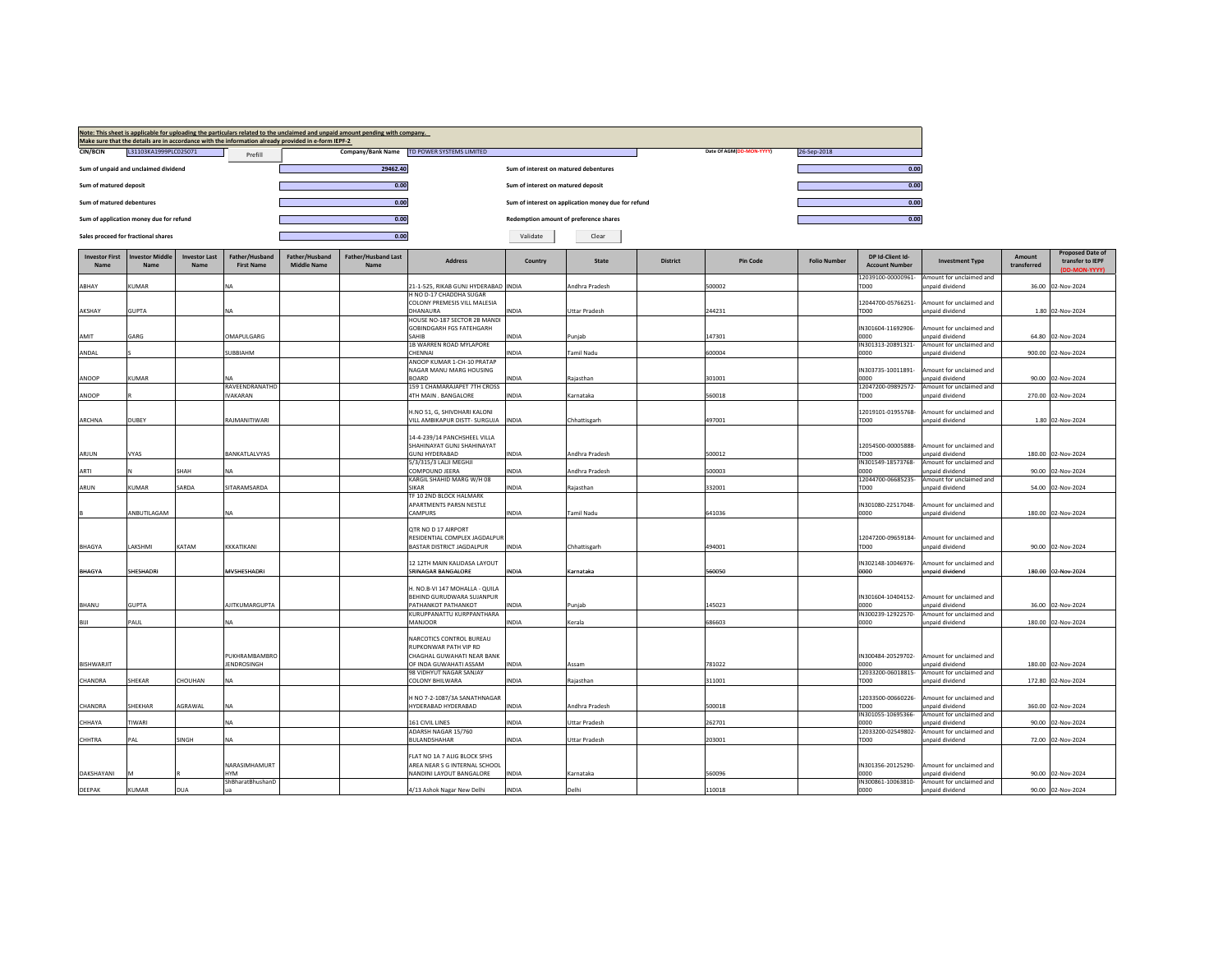|                    |                      |                     |                       |              |                                                     |              |                |           |        |                  | IN301330-21509537- | Amount for unclaimed and                    |        |                     |
|--------------------|----------------------|---------------------|-----------------------|--------------|-----------------------------------------------------|--------------|----------------|-----------|--------|------------------|--------------------|---------------------------------------------|--------|---------------------|
| DEVENDRA           | AL                   | <b>SINGH</b>        | <b>BidhamberSingh</b> |              | G 6/48 SECTOR 16 ROHINI DELHI                       | <b>INDIA</b> | Delhi          |           | 110089 | 0000             |                    | unpaid dividend                             | 270.00 | 02-Nov-2024         |
| DHANDAYUTHAP       |                      |                     |                       |              | F2 RAJVILLA 79 JONES ROAD                           |              |                |           |        |                  | IN301313-21768300- | Amount for unclaimed and                    |        |                     |
| ANI                |                      |                     | SWAMINATHAN           |              | SAIDAPET CHENNAI                                    | INDIA        | Tamil Nadu     |           | 600015 | 0000             |                    | unpaid dividend                             |        | 180.00 02-Nov-2024  |
|                    |                      |                     |                       |              | XII/E 5, GOVERNMENT QTRS C N                        |              |                |           |        |                  |                    |                                             |        |                     |
|                    |                      |                     |                       |              | PURAM, THULASIDALAM                                 |              |                |           |        |                  | 12047600-00258604- | mount for unclaimed and                     |        |                     |
| DHANYA             |                      |                     |                       |              | MEMONPARA P O PALAKKAD                              | INDIA        | Kerala         |           | 678505 | TD00             |                    | unpaid dividend                             |        | 90.00 02-Nov-2024   |
|                    |                      |                     |                       |              | B/31, EVERSMILE CO OP HOUSING                       |              |                |           |        |                  |                    |                                             |        |                     |
|                    |                      |                     |                       |              | SOCEITY, SAHAKAR NAGAR.                             |              |                |           |        |                  | 12012900-00002741- | Amount for unclaimed and                    |        |                     |
|                    | <b>HIMANLAL</b>      |                     | CHIMANLAL             |              |                                                     |              |                |           |        | TD00             |                    | unpaid dividend                             |        |                     |
| DILIP              |                      | SANGHVI             |                       |              | J.P.ROAD, ANDHERI WEST MUMBAI INDIA                 |              | Maharashtra    |           | 400054 |                  |                    |                                             |        | 495.00 02-Nov-2024  |
| DILIP              | <b>DMPRAKASH</b>     | <b>ARG</b>          | NΔ                    |              | 1902, IRIS BLDG, B WING LODHA<br>PARADISE MAJI WADA | INDIA        | Maharashtra    |           |        | noon             | IN301549-18767492- | Amount for unclaimed and<br>inpaid dividend |        |                     |
|                    |                      |                     |                       |              | A 602 SHREE VALLABH APT NEAR                        |              |                |           | 400601 |                  |                    |                                             |        | 360.00 02-Nov-2024  |
|                    |                      |                     |                       |              | KAMLA VIHAR SPORTS CLUB                             |              |                |           |        |                  |                    |                                             |        |                     |
|                    |                      |                     |                       |              | MAHAVIR NGR KANDIVALI WEST                          |              |                |           |        |                  | IN301549-18195154- | Amount for unclaimed and                    |        |                     |
| EBBY               | MATHEW               | MURIKKATTU          | MMMATHEW              | MUMBAI       |                                                     | INDIA        | Maharashtra    |           | 400067 | 0000             |                    | npaid dividend                              |        | 360.00 02-Nov-2024  |
|                    |                      |                     |                       |              | TOWN INDRANAGAR ROAD NO 3                           |              |                |           |        |                  |                    |                                             |        |                     |
|                    |                      |                     |                       |              | (NEAR HARIJAON COLONY WATER                         |              |                |           |        |                  |                    |                                             |        |                     |
|                    |                      |                     | PARESHKUMARBIS        |              | TANK) DHALESWAR TRIPURA WEST                        |              |                |           |        |                  | IN301250-28940490- | mount for unclaimed and                     |        |                     |
| GAUTAM             | KUMAR                | BISWAS              | WAS                   | AGARTALA     |                                                     | INDIA        | Tripura        |           | 799007 | 0000             |                    | unpaid dividend                             |        | 45.00 02-Nov-2024   |
|                    |                      |                     |                       |              |                                                     |              |                |           |        |                  |                    |                                             |        |                     |
|                    |                      |                     |                       |              | LAXMI NARAYAN TEMPLE MADHAV                         |              |                |           |        |                  | IN300360-22582518- | mount for unclaimed and                     |        |                     |
| <b>GEETA</b>       | <b>HARISHANKAR</b>   | SHARMA              | NA.                   |              | BAUG COMPOUND C P TANK ROAD INDIA                   |              | Maharashtra    |           | 400004 | 0000             |                    | unpaid dividend                             | 90.00  | 02-Nov-2024         |
|                    |                      |                     |                       |              | THOPPIL (H) NEAR SB HIGH                            |              |                |           |        |                  |                    |                                             |        |                     |
|                    |                      |                     |                       |              | SCHOOL CHANGANACHERRY                               |              |                |           |        |                  | IN300239-13422087- | Amount for unclaimed and                    |        |                     |
| GEORGY             | <b>JOSY</b>          |                     | <b>IOSSYVARGHESE</b>  | KOTTAYAM     |                                                     | <b>INDIA</b> | Kerala         |           | 686101 | noon             |                    | unpaid dividend                             | 46.80  | 02-Nov-2024         |
|                    |                      |                     |                       |              |                                                     |              |                |           |        |                  |                    |                                             |        |                     |
|                    |                      |                     | <b>UDOVICOJOHNDIA</b> |              | P O BOX 113366 136 AL                               | UNITED ARAB  |                |           |        |                  | IN300239-13605075- | mount for unclaimed and                     |        |                     |
| GERSON             | SYDNEY               | DIAS                |                       |              | MUSHRIF, AL QUASIS DUBAI U A E EMIRATES             |              | NA             | <b>NA</b> |        | 0000             |                    | unpaid dividend                             |        | 54.00 02-Nov-2024   |
|                    |                      |                     | FAQIRCHANDRATR        |              | A - 4/564 G/FLR PASCHIM VIHAR                       |              |                |           |        |                  | IN301653-10164542- | Amount for unclaimed and                    |        |                     |
| GIRI               | <b>IA</b>            | BATRA               |                       | NEW DELHI    |                                                     | <b>INDIA</b> | Delhi          |           | 110063 | oooo             |                    | nnaid dividend                              |        | 59.40 02-Nov-2024   |
|                    |                      |                     |                       |              | KALLALATHIL CHALAD PO                               |              |                |           |        |                  | 12056700-00132652- | Amount for unclaimed and                    |        |                     |
| <b>GIRISH</b>      |                      |                     |                       |              | PADANNAPPA KANNUR                                   | <b>INDIA</b> | Kerala         |           | 670014 | TD <sub>00</sub> |                    | npaid dividend                              | 18.00  | 02-Nov-2024         |
|                    |                      |                     |                       |              | NO 92/1 1ST MAIN ROAD                               |              |                |           |        |                  |                    |                                             |        |                     |
|                    |                      |                     |                       |              | NANJAPPA LAYOUT                                     |              |                |           |        |                  | IN302148-10069656- | Amount for unclaimed and                    |        |                     |
| GOPALA             | REDDY                |                     |                       |              | VIDYARANYAPURA                                      | <b>INDIA</b> | Karnataka      |           | 560097 | 0000             |                    | inpaid dividend                             |        | 2359.80 02-Nov-2024 |
|                    |                      |                     |                       |              | 503 SAIDEEP HEIGHTS 2ND MAIN                        |              |                |           |        |                  |                    |                                             |        |                     |
|                    |                      |                     | MVINODKABRAHA         |              | PAI LAYOUT OFF OLD MADRAS                           |              |                |           |        |                  | IN300214-12556003- | Amount for unclaimed and                    |        |                     |
| <b>HARISON</b>     | MARY                 |                     |                       |              | ROAD BANGALORE                                      | <b>INDIA</b> | Karnataka      |           | 560016 | noon             |                    | inpaid dividend                             |        | 538.20 02-Nov-2024  |
|                    |                      |                     | LATESHRIMANSUK        |              | C/O KIRAN KUMAR AND SONS.                           |              |                |           |        |                  | IN301055-10576152- | Amount for unclaimed and                    |        |                     |
| <b>HASMUK</b>      | IA                   | AIN                 | HBHAIGATHANI          | <b>BARAN</b> |                                                     | NDIA         | Rajasthan      |           | 325205 | oooo             |                    | unpaid dividend                             | 90.00  | 02-Nov-2024         |
|                    |                      |                     |                       |              | 5/C, Godavari Co Op Hsg Soc, Shiv                   |              |                |           |        |                  |                    |                                             |        |                     |
|                    |                      |                     |                       |              | Mandir, Ram Nagar, Dombivali                        |              |                |           |        |                  | 12029700-00021774- | Amount for unclaimed and                    |        |                     |
| Hasmukh            | Gangji               | Gada                | GangjiGada            | Thane        |                                                     | <b>INDIA</b> | Maharashtra    |           | 421201 | TD00             |                    | Innaid dividend                             |        | 180.00 02-Nov-2024  |
|                    |                      |                     |                       |              |                                                     |              |                |           |        |                  |                    |                                             |        |                     |
|                    |                      |                     |                       |              |                                                     |              |                |           |        |                  |                    |                                             |        |                     |
|                    |                      |                     |                       |              | NAVGRAH D-61,304 POONAM                             |              |                |           |        |                  |                    |                                             |        |                     |
|                    |                      |                     |                       |              | SAGAR COMPLEX.NR.ALLAHABAD                          |              |                |           |        |                  | 12059100-00124982- | Amount for unclaimed and                    |        |                     |
| HIRADEVI           | RATANLAL             | <b>AIN</b>          |                       |              | BANK THANE MIRA ROAD MUMBAI INDIA                   |              | Maharashtra    |           | 401107 | TD00             |                    | npaid dividend                              |        | 3.60 02-Nov-2024    |
|                    |                      |                     |                       |              | FLAT NO - 2, PLOT NO - J - 2/5 - B                  |              |                |           |        |                  |                    |                                             |        |                     |
|                    |                      |                     |                       |              | GROUND FLOOR KIRKI EXTN,                            |              |                |           |        |                  | IN300206-10926573- | mount for unclaimed and                     |        |                     |
| INDERJIT           | <b>WADHWA</b>        |                     | <b>NA</b>             |              | <b>MAI VIYA NAGAR</b>                               | <b>INDIA</b> | Delhi          |           | 110017 | noon             |                    | npaid dividend                              |        | 360.00 02-Nov-2024  |
|                    |                      |                     |                       |              | NEW C-3 CHEMICALS COLONY (40                        |              |                |           |        |                  | IN300394-13385285- | Amount for unclaimed and                    |        |                     |
|                    | <b>AGHUPATHY</b>     |                     | <b>RJAYARAO</b>       |              | QVS) METTUR DAM RS                                  | <b>INDIA</b> | Tamil Nadu     |           | 636402 | 0000             |                    | unpaid dividend                             | 540.00 | 02-Nov-2024         |
|                    |                      |                     |                       |              | 8 E 3RD BLOCK SHYAMALA                              |              |                |           |        |                  |                    |                                             |        |                     |
|                    |                      | <b>THIRUVENGADA</b> | VJTHIRUVENGADA        |              | GARDEN 136 ARCOT ROAD                               |              |                |           |        |                  | 12033300-00210073- | Amount for unclaimed and                    |        |                     |
| <b>JAGANNATHAN</b> | <b>JONGAL</b>        |                     |                       |              | SALIGRAMAM CHENNAI                                  | <b>INDIA</b> | Tamil Nadu     |           | 600093 | TD00             |                    | hnebivib hison                              | 900.00 | 02-Nov-2024         |
|                    |                      |                     | AHUMALWADHW           |              | SINDHI COLONY BHUSAWAL R NO                         |              |                |           |        |                  | 12020000-00281525- | Amount for unclaimed and                    |        |                     |
| <b>JAIKISHAN</b>   | PAHUMAL              | <b>NADHWANI</b>     | ΔNI                   |              | 120 BHUSAWAL                                        | INDIA        | Maharashtra    |           | 425201 | TD00             |                    | npaid dividend                              | 180.00 | 02-Nov-2024         |
|                    |                      |                     | GANTASALASETTYL       |              | D NO 8/676, UPSTAIRS GADANGI                        |              |                |           |        |                  | 12022300-00067380- | Amount for unclaimed and                    |        |                     |
|                    | <b>BHAGYA</b>        | AKSHMI              | AKSHMI                |              | STREET PRODDATUR                                    | <b>INDIA</b> | Andhra Pradesh |           | 516360 | TD <sub>00</sub> |                    | npaid dividend                              | 90.00  | 02-Nov-2024         |
|                    |                      |                     |                       |              | JITH NIVAS KAVUMBHAGAM P.O                          |              |                |           |        |                  | IN301811-10029900- | Amount for unclaimed and                    |        |                     |
|                    | <b>HTILAH</b>        | UMAR                | <b>CBHASKARAN</b>     | THALASSERY   |                                                     | <b>INDIA</b> | Kerala         |           | 670110 | 0000             |                    | unpaid dividend                             |        | 45.00 02-Nov-2024   |
|                    |                      |                     |                       |              | KESARIYA TA UNA DIST JUNAGADH                       |              |                |           |        |                  | IN300484-25050174- | Amount for unclaimed and                    |        |                     |
| KANARAR            | RAJESH               | VATWARLAL           |                       |              | <b>KESARIYA GUJRAT</b>                              | <b>INDIA</b> | Gujarat        |           | 362560 | noon             |                    | unpaid dividend                             |        | 9.00 02-Nov-2024    |
|                    |                      |                     |                       |              | C/O PRERANA TRADING CO.                             |              |                |           |        |                  |                    |                                             |        |                     |
|                    |                      |                     |                       |              | <b>ALANKAR MARKET TILAK ROAD</b>                    |              |                |           |        |                  | 13035800-00005547  | mount for unclaimed and                     |        |                     |
| <b>KAPIL</b>       | SATYANARAYAN CHANDAK |                     | SATYANARAYAN          | AKOLA        |                                                     | <b>INDIA</b> | Maharashtra    |           | 444001 | TD <sub>00</sub> |                    | npaid dividend                              |        | 180.00 02-Nov-2024  |
|                    |                      |                     |                       |              | SHOP NO.8, GR FLR, SADGURU                          |              |                |           |        |                  |                    |                                             |        |                     |
|                    |                      |                     | LAXMICHANDGAN         |              | PRIDE, PLOT NO.6, SEC - 42A.                        |              |                |           |        |                  | 12011300-00271488- | Amount for unclaimed and                    |        |                     |
| KIRTI              |                      | GANGAR              | GAR                   |              | NERUL, NAVI MUMBAI                                  | <b>INDIA</b> | Maharashtra    |           | 400706 | TD00             |                    | unpaid dividend                             |        | 1.80 02-Nov-2024    |
|                    |                      |                     |                       |              |                                                     |              |                |           |        |                  |                    |                                             |        |                     |
|                    |                      |                     |                       |              | HOUSE NO 5 ROYAL HABITAT HSG                        |              |                |           |        |                  |                    |                                             |        |                     |
|                    |                      |                     |                       |              | COLONY HSR LAYOUT SECTOR II                         |              |                |           |        |                  | IN300513-10347026- | mount for unclaimed and                     |        |                     |
| <b>KISHOR</b>      | GOVIND               | KULKARNI            | GOVINDKKULKARNI       |              | BANGALORE KARNATAKA                                 | INDIA        | Karnataka      |           | 560034 | noon             |                    | unpaid dividend                             | 360.00 | 02-Nov-2024         |
|                    |                      |                     |                       |              | AT POST DUGAON TAL.                                 |              |                |           |        |                  |                    |                                             |        |                     |
|                    |                      |                     |                       |              | CHANDWAD DIST. NASIK                                |              |                |           |        |                  | 12010907-00132528- | Amount for unclaimed and                    |        |                     |
| <b>KISHOR</b>      | SHANTII AI           | SONAWANE            | <b>NA</b>             | CHANDWAD     |                                                     | <b>INDIA</b> | Maharashtra    |           | 423104 | TDOO             |                    | unnaid dividend                             |        | 32.40 02-Nov-2024   |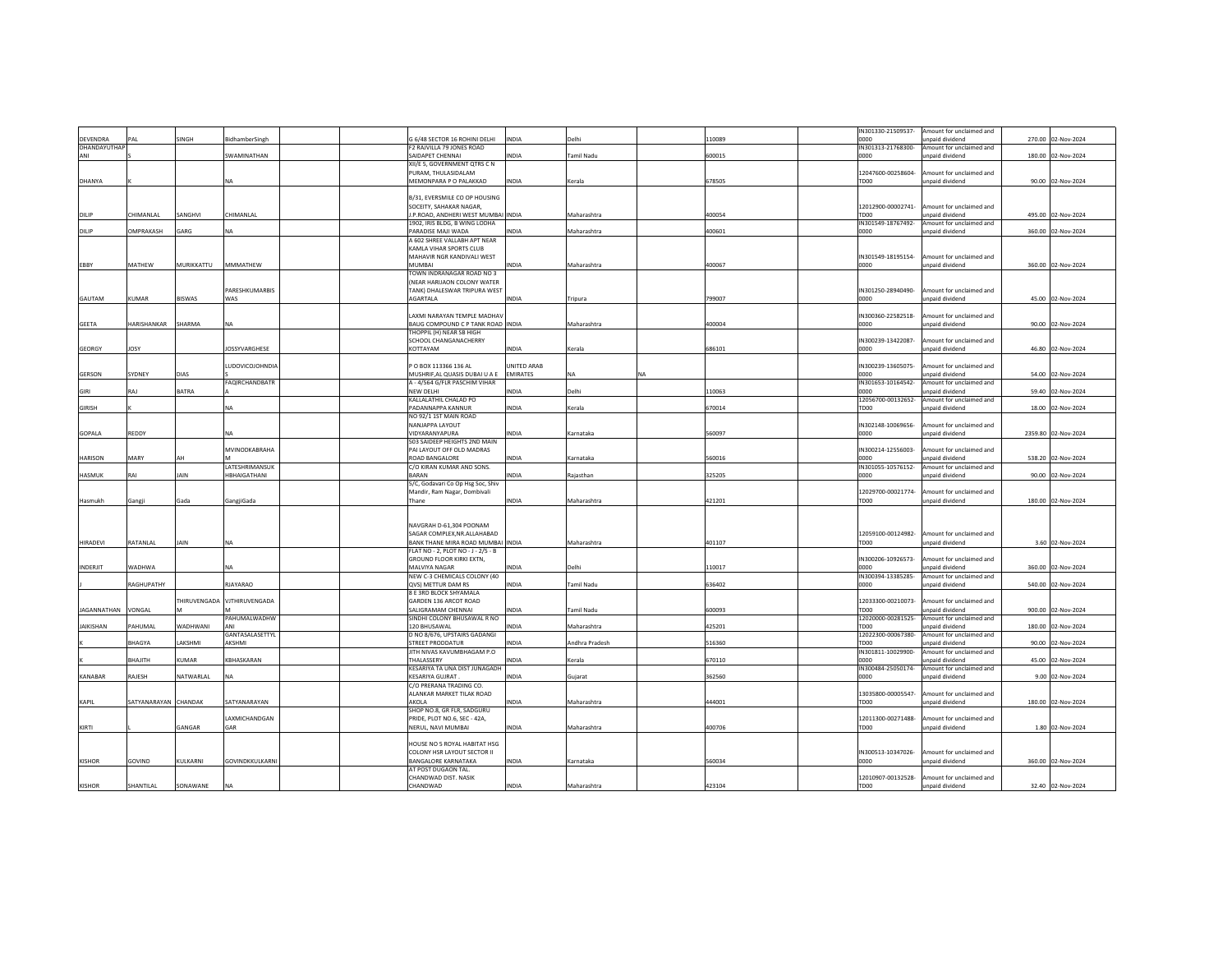|              |                  |                  |                                            | 178/73, 1ST FLOOR PEDARIYAR                            |              |                       |        |                            |                                             |                     |
|--------------|------------------|------------------|--------------------------------------------|--------------------------------------------------------|--------------|-----------------------|--------|----------------------------|---------------------------------------------|---------------------|
|              |                  | <b>UMARIM</b>    | <b>SUBRAHMANYESW</b><br>ARARAOMV           | KOIL STREET NEAR BROADWAY<br>THEATRE CHENNAI           |              |                       |        | IN300597-10062760-<br>0000 | mount for unclaimed and                     | 270.00 02-Nov-2024  |
| KOTI         | RATNA            |                  |                                            | PARK A ONE HARRIS ROAD OPP                             | <b>INDIA</b> | Tamil Nadu            | 500001 |                            | unpaid dividend                             |                     |
|              |                  |                  | <b>ISHANCHANDODH</b>                       | UNDI VAKHAR BHAVNAGAR                                  |              |                       |        | IN300450-13064796-         | mount for unclaimed and                     |                     |
| KUMARBHAI    | KISHANCHAND      | HARIYANI         | ARMALHARIYANI                              | <b>GUJARAT</b>                                         | <b>INDIA</b> | Gujarat               | 364001 | noon                       | npaid dividend                              | 300.60 02-Nov-2024  |
|              |                  |                  |                                            | 69, CHOOLAI HIGH ROAD, FLAT NO.                        |              |                       |        |                            |                                             |                     |
|              |                  |                  |                                            | 1, CHANDRAPURI APTS, CHOOLAI,                          |              |                       |        | 12039700-00012680-         | mount for unclaimed and                     |                     |
|              | <b>CUSHAL</b>    | HAND <sup></sup> | <b>MADANCHAND</b>                          | CHENNAI                                                | INDIA        | Tamil Nadu            | 600112 | TD00                       | unpaid dividend                             | 3600.00 02-Nov-2024 |
|              |                  |                  |                                            | C/O, RAMESHBHAI BALUBHAI<br>DESAL SARVODAY NAGAR       |              |                       |        | 12010705-00015479-         | mount for unclaimed and                     |                     |
| MADHUBEN     | RAMESHBHAI       | DESAI            | AMESHBHAI                                  | AMALPORE NAVSARI                                       | INDIA        | Guiarat               | 396445 | TD00                       | npaid dividend                              | 180.00 02-Nov-2024  |
|              |                  |                  |                                            | NATRAJ, 17/ B, SHYAM KAMAL,                            |              |                       |        |                            |                                             |                     |
| MAHENDRAKUN  |                  |                  |                                            | AGARWAL MARKET, VILE PARLE                             |              |                       |        | 12028900-00830676-         | Amount for unclaimed and                    |                     |
| AR           |                  | <b>AINHUF</b>    |                                            | EAST. MUMBAI                                           | <b>INDIA</b> | Maharashtra           | 400057 | TDOO                       | nnaid dividend                              | 27.00 02-Nov-2024   |
|              |                  |                  |                                            | FLAT B-1, THIRUMAL ENCLAVE                             |              |                       |        |                            |                                             |                     |
|              |                  |                  |                                            | THIRUVEEDHI AMMAN KOIL<br>STREET DR. SEETHAPATHY NAGAR |              |                       |        | IN300597-10007803-         | mount for unclaimed and                     |                     |
| MAKANI       | <b>JUAYANAND</b> | VIR              |                                            | <b>VELACHERY, CHENNAI</b>                              | INDIA        | Tamil Nadu            | 600042 | 0000                       | unpaid dividend                             | 180.00 02-Nov-2024  |
|              |                  |                  |                                            | S/O VED PRAKASH MIDHA NEAR                             |              |                       |        |                            |                                             |                     |
|              |                  |                  |                                            | GURUDWARA, KRISHNA NAGAR                               |              |                       |        |                            |                                             |                     |
|              |                  |                  | VEDPRAKASHMIDH                             | COLONY METRO GALI RATU ROAD,                           |              |                       |        | IN301740-10415824          | Amount for unclaimed and                    |                     |
| MANISH       | <b>CUMAR</b>     | MIDHA            |                                            | HEHAL RANCHI                                           | <b>INDIA</b> | Jharkhand             | 834005 | 0000                       | unpaid dividend                             | 252.00 02-Nov-2024  |
|              |                  |                  |                                            | 90A DHARMPUR HARIDWAR ROAD                             |              |                       |        | 12019101-03041935-         | mount for unclaimed and                     |                     |
| <b>MEENA</b> | <b>BISHT</b>     |                  | AMRITHNATTYJENI                            | DEHRADUN<br>PLOT 50 51 FLAT NO 14 SION EAST            | <b>INDIA</b> | Uttarakhand           | 248001 | TDOO<br>12047200-05180273- | inpaid dividend<br>mount for unclaimed and  | 367.20 02-Nov-2024  |
| MICHAEL      | OHN              | VAZ              | <b>ERVAZ</b>                               | Mumba                                                  | INDIA        | Maharashtra           | 400022 | TD00                       | <b>unpaid dividend</b>                      | 72.00 02-Nov-2024   |
|              |                  |                  |                                            | 201 2ND FLR PLT 22 SY 58 ANAND                         |              |                       |        |                            |                                             |                     |
|              |                  |                  |                                            | BAGH LAXMI NAGAR MALKAJGIRI                            |              |                       |        |                            |                                             |                     |
|              |                  |                  | BULLIABBAIMIRIYA                           | ANAND BAGH RLY GATE                                    |              |                       |        | 12035000-01224307          | Amount for unclaimed and                    |                     |
| MIRIYALA     | <b>SRINIVASA</b> | RAO              |                                            | HYDERARAD                                              | <b>INDIA</b> | Andhra Pradesh        | 500047 | TD00                       | unpaid dividend                             | 540.00 02-Nov-2024  |
|              |                  |                  |                                            | S O FAQUEER MOHAMMAD                                   |              |                       |        |                            |                                             |                     |
| MOHD         | VARIS            |                  | <b>NA</b>                                  | KONCHHA BAZAR KOCHHA<br><b>KONCHHA BIKAPUR</b>         | <b>INDIA</b> | <b>Uttar Pradesh</b>  | 224207 | IN303077-10629773-<br>noon | mount for unclaimed and<br>unpaid dividend  | 360.00 02-Nov-2024  |
|              |                  |                  |                                            | PLOT NO 6 SUSHANT COLONY                               |              |                       |        |                            |                                             |                     |
|              |                  |                  |                                            | OPPOSITE PARIMAL COLONY                                |              |                       |        |                            |                                             |                     |
|              |                  |                  |                                            | PETROL PUMP WADIBHOKAR RD                              |              |                       |        | 12033200-07604522-         | Amount for unclaimed and                    |                     |
| MOHINI       | PANKAJ           | SURYAWANSHI      | NA                                         | DHULE                                                  | INDIA        | Maharashtra           | 424002 | TD00                       | unpaid dividend                             | 180.00 02-Nov-2024  |
|              |                  |                  |                                            | 78 UPAR KA MOHALLA, TORAN,                             |              |                       |        | 12033900-00126883-         | Amount for unclaimed and                    |                     |
| MUKESH       | MEENA            |                  |                                            | <b>DIGOD KOTA</b>                                      | INDIA        | Raiasthan             | 325201 | TD00                       | npaid dividend                              | 90.00 02-Nov-2024   |
|              | <b>/EERANAN</b>  |                  |                                            | A 4/19 BHEL TOWNSHIP BOILER                            | <b>INDIA</b> |                       |        | IN301080-22483797-<br>0000 | mount for unclaimed and                     |                     |
|              |                  |                  | NARAYANAN                                  | PROJECT TR TRICHY<br>H NO 16 11 775/2/2/A              |              | <b>Tamil Nadu</b>     | 620014 | IN300394-11341523-         | npaid dividend<br>Amount for unclaimed and  | 1.80 02-Nov-2024    |
| NANCHERLA    | ANIL             | <b>CUMAR</b>     | NMOHANRAO                                  | MOOSARAMBAGH HYDERABAD                                 | <b>INDIA</b> | Andhra Pradesh        | 500036 | 0000                       | unpaid dividend                             | 45.00 02-Nov-2024   |
|              |                  |                  |                                            | H NO 140 P WARD NO 5 SETHI ICE                         |              |                       |        |                            |                                             |                     |
|              |                  |                  |                                            | FEROZEPUR CANTT PUNJAB 152001                          |              |                       |        | IN301604-10704408-         | Amount for unclaimed and                    |                     |
| <b>NAND</b>  | <b>ISHORE</b>    |                  | DULICHAND                                  | <b>FEROZEPUR</b>                                       | <b>INDIA</b> | Puniab                | 152001 | 0000                       | nnaid dividend                              | 203.40 02-Nov-2024  |
|              | <b>CLIMAR</b>    | AGRAWAL          |                                            | SHANKUNTLA TEXTILES INDUSTRIAL                         | <b>INDIA</b> |                       |        | 12038000-00002258-         | mount for unclaimed and                     |                     |
| NARENDRA     |                  |                  | NΑ                                         | <b>ESTATE HATHRAS</b>                                  |              | <b>Uttar Pradesh</b>  | 204101 | TD00                       | npaid dividend                              | 360.00 02-Nov-2024  |
|              |                  |                  |                                            | E-412, KAMALA NAGAR, M.G.ROAD                          |              |                       |        | 12034900-00051850-         | mount for unclaimed and                     |                     |
| NIMESH       | ASHOK            | GALIA            |                                            | KANDIVALI (WEST) MUMBAI                                | <b>INDIA</b> | Maharashtra           | 400067 | TD00                       | unpaid dividend                             | 900.00 02-Nov-2024  |
|              |                  |                  |                                            | 229, BAJRANG NAGAR, INDORE                             |              |                       |        | IN301983-10656448-         | mount for unclaimed and                     |                     |
| NITISHA      | HAWAR            |                  | <b>SURENDRAJHAWAR</b>                      | M.P.)                                                  | INDIA        | Madhya Pradesh        | 452001 | 0000                       | inpaid dividend                             | 18.00 02-Nov-2024   |
|              |                  |                  |                                            | KOOTUMKAL HOUSE NEAR T. D                              |              |                       |        |                            |                                             |                     |
| PADMA        |                  | PAI              | <b>JAMANAPAI</b>                           | TEMPLE CHERTHALA P O<br>ALAPUZHA                       | <b>INDIA</b> | Kerala                | 688524 | IN300239-13399835-<br>0000 | Amount for unclaimed and<br>npaid dividend  | 108.00 02-Nov-2024  |
|              |                  |                  | SUBRAHMANYAPR                              | NO 8 20/3 SUBBARAYAN NAGAR                             |              |                       |        |                            |                                             |                     |
|              |                  |                  | ABHAKARABOSEPE                             | <b>5TH STREET KODAMBAKKAM</b>                          |              |                       |        | IN301080-22716905-         | mount for unclaimed and                     |                     |
| PERLA        | <b>GOVARDHAN</b> |                  | RLA                                        | CHENNAL                                                | <b>INDIA</b> | <b>Tamil Nadu</b>     | 600024 | looon                      | npaid dividend                              | 540.00 02-Nov-2024  |
|              |                  |                  |                                            | QTR NO:465/3, G/H TYPE SECTOR-                         |              |                       |        | 12035000-00124372-         | mount for unclaimed and                     |                     |
| POTTEKATE    | KARTHIKEYA       | MENON            |                                            | 29, GANDHINAGAR                                        | <b>INDIA</b> | Gujarat               | 382029 | TD00                       | npaid dividend                              | 10.80 02-Nov-2024   |
|              |                  |                  |                                            | 201/B POONAM APT SURHASH                               |              |                       |        |                            |                                             |                     |
|              |                  |                  |                                            | ROAD JANTA MARKET NR COSMOS                            |              |                       |        |                            |                                             |                     |
|              |                  |                  |                                            | HIGH SCHOOL BHANDUP NR                                 |              |                       |        |                            |                                             |                     |
|              |                  |                  |                                            | COSMOS HIGH SCHOOL MUMBAI                              |              |                       |        | IN300513-20188537-         | Amount for unclaimed and                    |                     |
| PRASAD       |                  | BAGWE            | BAPUBBAGWE                                 | MAHARASHTRA                                            | INDIA        | Maharashtra           | 400078 | 0000                       | Inpaid dividend                             | 12.60 02-Nov-2024   |
|              |                  |                  |                                            | DOOR NO.11-937/1 DWARAKA                               |              |                       |        |                            |                                             |                     |
|              | ARUNAKUMARI      |                  |                                            | NAGAR, 8TH LINE, GORANTLA<br>GUNTUR                    | INDIA        | <b>Andhra Pradesh</b> | 522034 | 13040800-00031407-<br>TDOO | mount for unclaimed and<br>hnabivib hison   |                     |
| PULI         |                  |                  | <b>NA</b>                                  | C/O-PRERANA TRADING CO.,                               |              |                       |        |                            |                                             | 46.80 02-Nov-2024   |
|              |                  |                  |                                            | "GOMATI TOWER", ALANKAR                                |              |                       |        | 13035800-00004391          | mount for unclaimed and                     |                     |
| PURUSHOTTAM  | SHALIGRAMJI      | <b>HANDAK</b>    | SHALIGRAMJI                                | MARKET.TILAK RD., AKOLA                                | <b>INDIA</b> | Maharashtra           | 444001 | TDOO                       | unpaid dividend                             | 468.00 02-Nov-2024  |
|              |                  |                  |                                            | NADAN APARTMENT SWAMUI                                 |              |                       |        | IN301696-10972258-         | mount for unclaimed and                     |                     |
| RAJASISH     | <b>HATTERJEE</b> |                  |                                            | SARANI LANE-2 HAKIMPARA                                | INDIA        | West Bengal           | 734401 | 0000                       | npaid dividend                              | 615.60 02-Nov-2024  |
|              |                  |                  | RAMAKANTSHRIKU                             | H NO 435/1 W NO 2 WARUD                                |              |                       |        | IN302269-14121098-         | mount for unclaimed and                     |                     |
| RAJEEV       | RAMAKANT         | <b>MISHRA</b>    | MARMISHRA<br><b><i>PRATAPNARAINSIN</i></b> | MAHARASHTRA INDIA                                      | <b>INDIA</b> | Maharashtra           | 444906 | noon<br>IN301557-22210077- | inpaid dividend<br>Amount for unclaimed and | 10.80 02-Nov-2024   |
| RAJENDRA     | SINGH            |                  | GH                                         | 169, NAI BASTI SITAPUR                                 | <b>INDIA</b> | <b>Uttar Pradesh</b>  | 261001 | 0000                       | unpaid dividend                             | 171.00 02-Nov-2024  |
|              |                  |                  |                                            |                                                        |              |                       |        |                            |                                             |                     |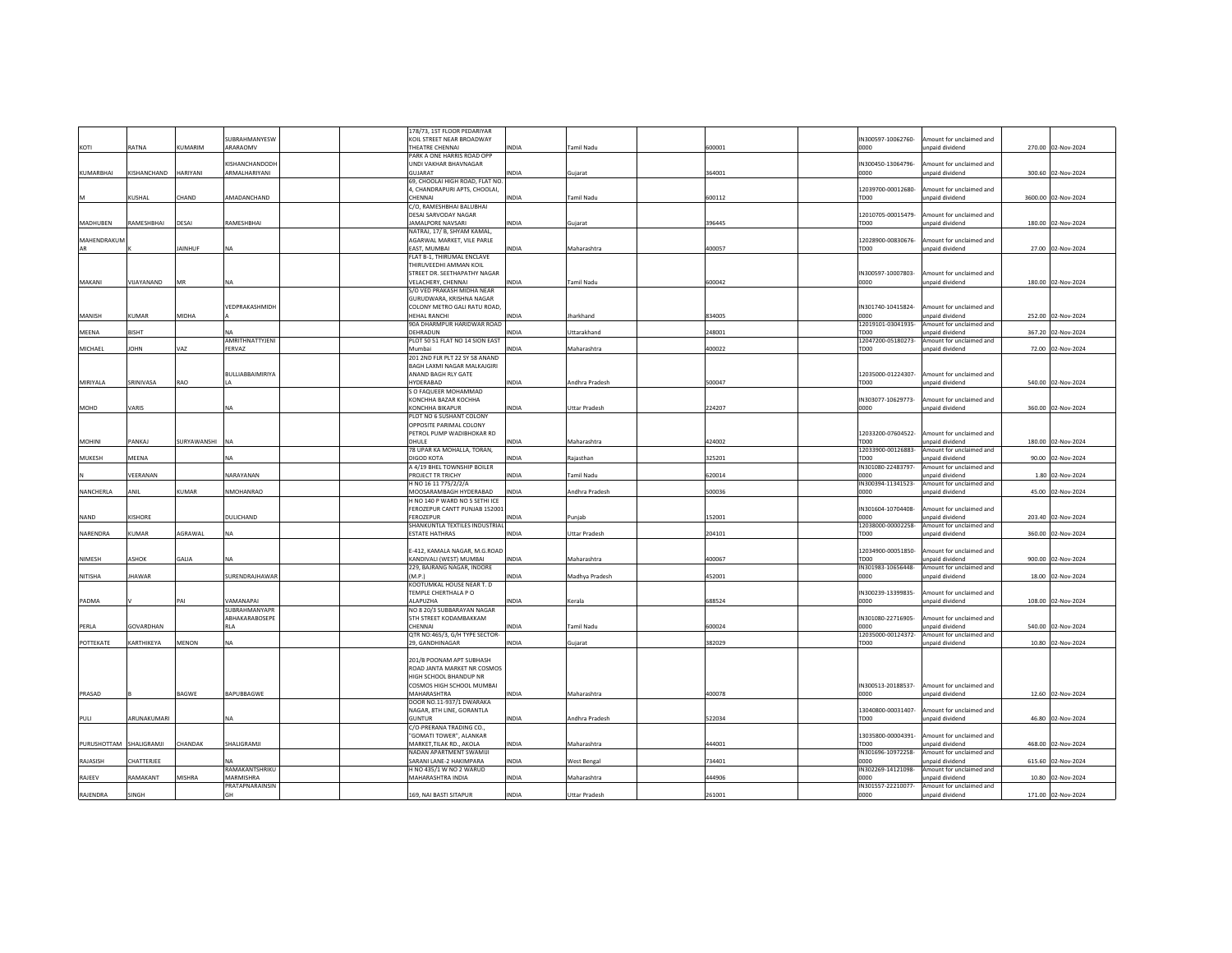|                     |                   |                 |                                   | C 22 1 BRBNML SALBONI DIST                                         |                    |                      |           |        | IN300214-11722609-         | Amount for unclaimed and                    |                    |
|---------------------|-------------------|-----------------|-----------------------------------|--------------------------------------------------------------------|--------------------|----------------------|-----------|--------|----------------------------|---------------------------------------------|--------------------|
| RAJESH              | <b>ILIMAR</b>     | <b>CUSHWAHA</b> |                                   | MIDNAPORE                                                          | <b>INDIA</b>       | <b>West Bengal</b>   |           | 721132 | noon                       | unpaid dividend                             | 252.00 02-Nov-2024 |
|                     |                   |                 |                                   | BELLEVUE CENTRAL PART II 15C                                       |                    |                      |           |        |                            |                                             |                    |
|                     |                   |                 | BEHARILALJAMNAD                   | TOWER 7 SOHNA ROAD OPP                                             |                    |                      |           |        | IN301364-10059584-         | mount for unclaimed and                     |                    |
| RAJIV               | BEHARILAL         | LULLA           | ASLULLA                           | RAHEJA MALL GURGAON HARYANA INDIA                                  |                    | Haryana              |           | 122001 | noon                       | unpaid dividend                             | 360.00 02-Nov-2024 |
|                     |                   |                 |                                   | 2/1203 SITARAM PAREEK MARG                                         |                    |                      |           |        |                            |                                             |                    |
|                     |                   |                 | BHAGIRATHSHARM                    | WARD NO 32 SHEKHPURA                                               |                    |                      |           |        | IN300394-11246822-         | mount for unclaimed and                     |                    |
| RAVINDRA            | <b>CUMAR</b>      | <b>HARMA</b>    |                                   | MOHALLA SIKAR                                                      | INDIA              | Rajasthan            |           | 332001 | 0000                       | unpaid dividend                             | 180.00 02-Nov-2024 |
|                     |                   |                 |                                   | CHITRALEKHA BUILDING, C.T.S. NO.<br>803. S.NO.129. PL NO.14. IDEAL |                    |                      |           |        | 12022600-00029409-         | Amount for unclaimed and                    |                    |
| RAVINDRA            | PRABHAKAR         | URANDARE        |                                   | COLONY.KOTHRUD PUNE                                                | <b>INDIA</b>       | Maharashtra          |           | 411029 | OOOT                       | npaid dividend                              | 180.00 02-Nov-2024 |
|                     |                   |                 |                                   |                                                                    |                    |                      |           |        | IN303719-10870696-         | Amount for unclaimed and                    |                    |
| <b>ROHIT</b>        | BALAKRISHNAN      |                 | NA                                | B-1/133 EKTA GARDEN I P EXTN                                       | <b>INDIA</b>       | Delhi                |           | 110092 | noon                       | npaid dividend                              | 412.20 02-Nov-2024 |
|                     |                   |                 |                                   | 29 F B.T.Road Peerless Nagar Blk-                                  |                    |                      |           |        | IN302236-12370114-         | Amount for unclaimed and                    |                    |
| RUMA                | <b>HAKRABORTY</b> |                 |                                   | F/4 Flt 201 P.O. Panihati                                          | <b>INDIA</b>       | <b>West Bengal</b>   |           | 700114 | 0000                       | inpaid dividend                             | 1.80 02-Nov-2024   |
|                     |                   |                 |                                   | C/O FRENCH PHARMA RADHA                                            |                    |                      |           |        |                            |                                             |                    |
|                     |                   | LGUPTA          | SVASWETHAIAH                      | BUILDING MALLESWARAM CIRCLE<br><b>BANGALORE</b>                    | <b>INDIA</b>       | Karnataka            |           | 560003 | IN301926-10775670-<br>noon | Amount for unclaimed and<br>unpaid dividend | 3.60 02-Nov-2024   |
|                     |                   |                 |                                   |                                                                    |                    |                      |           |        |                            |                                             |                    |
|                     |                   |                 | <b>SANGARAMNARAY</b>              | TERNA VASAHAT, JUNA AUSA ROAD                                      |                    |                      |           |        | 12044700-02007610-         | mount for unclaimed and                     |                    |
| SABBAINWAR          | SUNITA            | SAMDHAN         | ANRAOREGULWAR                     | LATUR LATUR                                                        | INDIA              | Maharashtra          |           | 413512 | TD00                       | npaid dividend                              | 54.00 02-Nov-2024  |
|                     |                   |                 |                                   | B-10, KRISHNA SUMRTI                                               |                    |                      |           |        |                            |                                             |                    |
|                     |                   |                 |                                   | CHINTAMANI GANESH LANE                                             |                    |                      |           |        |                            |                                             |                    |
|                     |                   |                 |                                   | MANVEL PADA ROAD, VIRAR- EAST                                      |                    |                      |           |        | 12020000-00157077-         | Amount for unclaimed and                    |                    |
| SADANAND            | <b>SITARAM</b>    | VANE            | <b>SITARAM</b><br>RAVEENDRANPILLA | THANE                                                              | INDIA              | Maharashtra          |           | 401305 | TD00<br>12057300-00222474- | npaid dividend<br>mount for unclaimed and   | 18.00 02-Nov-2024  |
| SAILESH             | PILLAI            |                 |                                   | SREESAILAM VELIYAM P O KOLLAM INDIA                                |                    | Kerala               |           | 691540 | TD00                       | inpaid dividend                             | 180.00 02-Nov-2024 |
|                     |                   |                 |                                   | <b>B 505 ANSAL TOWN BYE PASS</b>                                   |                    |                      |           |        |                            |                                             |                    |
|                     |                   |                 |                                   | ROAD MODIPURAM MEERUT                                              |                    |                      |           |        |                            |                                             |                    |
|                     |                   |                 |                                   | JITHAULI MEERUT UTTAR PRADESH                                      |                    |                      |           |        | IN300513-18057030-         | mount for unclaimed and                     |                    |
| SANJAY              | KUMAR             |                 | BABURAM                           | <b>INDIA</b>                                                       | INDIA              | <b>Uttar Pradesh</b> |           | 250001 | 0000                       | unpaid dividend                             | 180.00 02-Nov-2024 |
|                     |                   |                 |                                   | Flat No 55 Amba Enclave Sector 9                                   |                    |                      |           |        | IN302349-10231031-         | mount for unclaimed and                     |                    |
| SANJEEV             | SULATI            |                 | ShSPGulati                        | Rohini New Delhi<br>2/8 URANKAR WADI TATYA                         | <b>INDIA</b>       | Delhi                |           | 110085 | 0000                       | unpaid dividend                             | 171.00 02-Nov-2024 |
|                     |                   |                 | KEDARNATHKESHA                    | <b>GHARPURE PATH MUMBAI</b>                                        |                    |                      |           |        | 12028900-01249102-         | mount for unclaimed and                     |                    |
| SANJEEV             | KEDARNATH         | <b>TAPIS</b>    | VPISAT                            | <b>GIRGAON MUMBAL</b>                                              | <b>INDIA</b>       | Maharashtra          |           | 400004 | TDOO                       | inpaid dividend                             | 36.00 02-Nov-2024  |
|                     |                   |                 |                                   | 29, HARI NAGAR, NEAR RAVINDRA                                      |                    |                      |           |        | IN301983-10122404-         | Amount for unclaimed and                    |                    |
| SARAN               | DAYAL             | VIGAM           | NА                                | PALLI.                                                             | INDIA              | <b>Uttar Pradesh</b> |           | 226016 | 0000                       | unpaid dividend                             | 45.00 02-Nov-2024  |
|                     |                   |                 |                                   | 284 NEW KALA NIKETAN S V ROAD                                      |                    |                      |           |        |                            |                                             |                    |
|                     |                   |                 | <b>SHWARCHANDSHA</b>              | 2ND FLOOR FLAT NO 14 BANDRA                                        |                    |                      |           |        | IN300513-13105023-         | mount for unclaimed and                     |                    |
| SATISH              | <b>CUMAR</b>      | <b>HAW</b>      |                                   | WEST MUMBAI                                                        | INDIA              | Maharashtra          |           | 400050 | 0000                       | npaid dividend                              | 90.00 02-Nov-2024  |
| SAURABH             | <b>AIN</b>        |                 | BHARATKUMARJAI                    | 13/5 VARRUCHI MARG FREEGANJ<br>UJJAIN                              | <b>INDIA</b>       | Madhya Pradesh       |           | 456010 | IN301774-11072738-<br>0000 | Amount for unclaimed and<br>inpaid dividend | 180.00 02-Nov-2024 |
|                     |                   |                 |                                   | H NO 140 P WARD NO 5 SETHI ICE                                     |                    |                      |           |        |                            |                                             |                    |
|                     |                   |                 |                                   | FEROZEPUR CANTT 152001                                             |                    |                      |           |        | IN301604-10704971-         | Amount for unclaimed and                    |                    |
| SAVITA              | DEVI              |                 | SHOPATRAI                         | FEROZEPUR                                                          | <b>INDIA</b>       | Punjab               |           | 152001 | 0000                       | unpaid dividend                             | 203.40 02-Nov-2024 |
|                     |                   |                 |                                   |                                                                    |                    |                      |           |        |                            |                                             |                    |
|                     |                   |                 |                                   | SEEMA MATERNITY HOME                                               |                    |                      |           |        |                            |                                             |                    |
| <b>SFFMA</b>        | <b>GUPTA</b>      |                 | TARUNKUMARGUP<br>ТΔ               | MEDICAL CENTRE, ARYA NAGAR<br>CHOWK JWALAPUR, HARIDWAR             | <b>INDIA</b>       | <b>Uttar Pradesh</b> |           | 249407 | 12019101-00049636-<br>TDOO | mount for unclaimed and<br>Innaid dividend  | 180.00 02-Nov-2024 |
| <b>SETHUMADHAVA</b> |                   |                 |                                   |                                                                    | <b>UNITED ARAB</b> |                      |           |        | IN300239-11057367-         | Amount for unclaimed and                    |                    |
|                     | KUTTINATH         |                 | MNNAIR                            | PO BOX 839 ABUDHABI UAE                                            | <b>EMIRATES</b>    | <b>NA</b>            | <b>NA</b> |        | 0000                       | unpaid dividend                             | 360.00 02-Nov-2024 |
|                     |                   |                 |                                   | KAITHANDIYIL HOUSE PO                                              |                    |                      |           |        |                            |                                             |                    |
|                     |                   |                 |                                   | KANNOOKKARA VATAKARA                                               |                    |                      |           |        | IN301604-10612724-         | mount for unclaimed and                     |                    |
| SHABEERA            | MUNEER            |                 |                                   | <b>KOZHIKODE</b>                                                   | INDIA              | Kerala               |           | 673102 | 0000                       | npaid dividend                              | 63.00 02-Nov-2024  |
|                     |                   |                 |                                   | NO 3 28 PAREES RANGA SWAMY                                         |                    |                      |           |        |                            |                                             |                    |
| SHABNAM             | <b>JMMER</b>      | AROOK           |                                   | NAIDU NAGAR KUNIAMUTHUR<br>COIMBATORE                              | <b>INDIA</b>       | <b>Tamil Nadu</b>    |           | 641008 | 12013300-00576950-<br>TD00 | Amount for unclaimed and<br>unpaid dividend | 90.00 02-Nov-2024  |
|                     |                   |                 | <b>JUGALKISHORSHAR</b>            | C/O K.G.SHARMA KIRANA BAZAR                                        |                    |                      |           |        | 13023100-00025312-         | mount for unclaimed and                     |                    |
| SHAILESH            | <b>UGALKISHOR</b> | <b>HARMA</b>    | MA                                | AKOLA                                                              | <b>INDIA</b>       | Maharashtra          |           | 444001 | TDOO                       | npaid dividend                              | 108.00 02-Nov-2024 |
|                     |                   |                 |                                   | 4/A KHANDELA HOUSE S C ROAD                                        |                    |                      |           |        | 12033200-02037414-         | Amount for unclaimed and                    |                    |
| SHILPI              | AIN               |                 | NA.                               | AIPUR                                                              | INDIA              | Rajasthan            |           | 302001 | TD00                       | unpaid dividend                             | 54.00 02-Nov-2024  |
|                     |                   |                 |                                   | 47/6 GRASIM STAFF COLONY                                           |                    |                      |           |        |                            |                                             |                    |
| SIDDHARTHA          | DABRAL            |                 | PURUSHOTTAMDA<br><b>BRAL</b>      | <b>BIRLAGRAM NAGDA</b><br>MADHYPRADESH                             | <b>INDIA</b>       | Madhya Pradesh       |           | 456331 | IN300513-11819883-<br>0000 | mount for unclaimed and<br>unpaid dividend  | 9.00 02-Nov-2024   |
|                     |                   |                 | SUGUSTINEAUGUST                   | OLD R M S CHOWMUHANI                                               |                    |                      |           |        | 12053200-00078096          | mount for unclaimed and                     |                    |
| SOJAN               | <b>NUGUSTINE</b>  |                 | HY                                | AGARTALA                                                           | <b>INDIA</b>       | Tripura              |           | 799001 | TD00                       | npaid dividend                              | 28.80 02-Nov-2024  |
|                     |                   |                 |                                   |                                                                    |                    |                      |           |        |                            |                                             |                    |
|                     |                   |                 |                                   | 8A RAJGAD RESIDENCY AMBEGAON                                       |                    |                      |           |        | 12013300-00839976-         | mount for unclaimed and                     |                    |
| SOMNATH             | ILANAT            | HOSALE          | <b>TANAJIBHOSALE</b>              | <b>BUDRUK PUNE PUNE</b>                                            | <b>INDIA</b>       | Maharashtra          |           | 411046 | TD00                       | npaid dividend                              | 18.00 02-Nov-2024  |
|                     |                   |                 |                                   | COZY PULLOMPARAMBIL                                                |                    |                      |           |        |                            |                                             |                    |
|                     |                   |                 |                                   | KAI ATHIPADI, VIIAYAPURAM<br>VILLAGE, VADAVATHOOR                  |                    |                      |           |        | 12057300-00032928-         | Amount for unclaimed and                    |                    |
| SOUMINI             | SAM               |                 | <b>JOSEPH</b>                     | KOTTAYAM                                                           | INDIA              | Kerala               |           | 686010 | TD00                       | unpaid dividend                             | 180.00 02-Nov-2024 |
|                     |                   |                 |                                   | FLAT NO G2 HIG-21 6TH PHASE K P                                    |                    |                      |           |        | IN300669-10218902-         | mount for unclaimed and                     |                    |
| SRIHARSHA           | ERRAMA            |                 | NARENDARRAJU                      | H B COLONY HYDERABAD                                               | <b>INDIA</b>       | Andhra Pradesh       |           | 500072 | 0000                       | nnaid dividend                              | 894.60 02-Nov-2024 |
|                     |                   |                 |                                   |                                                                    |                    |                      |           |        |                            |                                             |                    |
|                     |                   |                 |                                   | 4F/F1 AND F2 MODELS                                                |                    |                      |           |        | IN303108-10088462-         | mount for unclaimed and                     |                    |
| SUMAN               | <b>AGARWAI</b>    |                 | <b>NA</b>                         | MILLENNIUM VISTA CARANZALEM INDIA                                  |                    | Goa                  |           | 403001 | noon                       | unnaid dividend                             | 900.00 02-Nov-2024 |